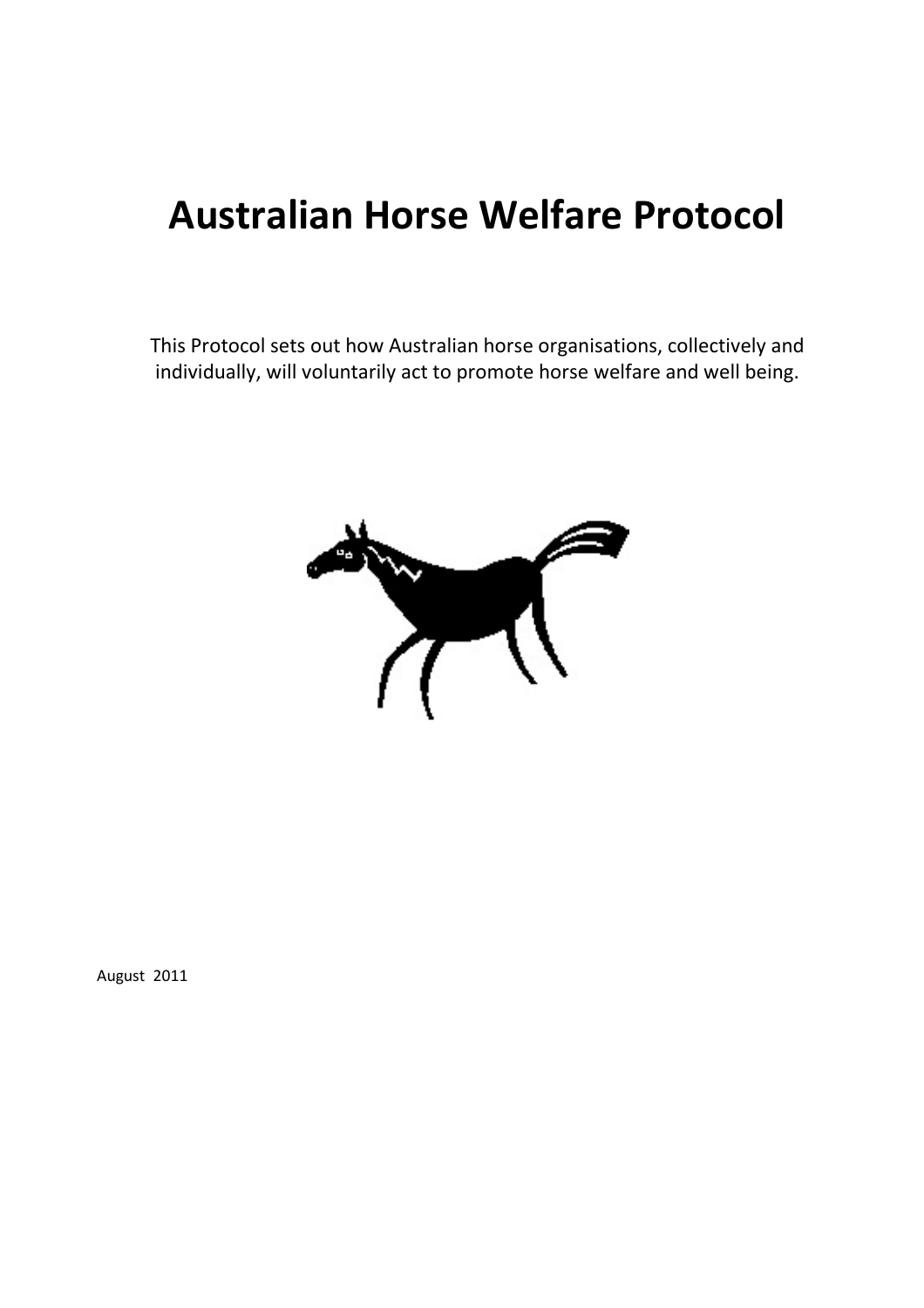The Australian Horse Welfare Protocol was developed by representatives from national horse organisations & State Horse Councils. It is applicable throughout Australia and its territories.

#### The Protocol is collectively owned by the signatories.

The Protocol is administered by the Australian Horse Industry Council.

The Protocol is reviewed each year on a date set not less than 12 months in advance. It is a stepping stone on the pathway to achieving the Australian Animal Welfare Strategy: Standards & Guidelines for Horse Welfare.

#### Review Date: November 2012

Note: 'horse' refers to horses, ponies, donkeys (asses), hinnies, mules and other equids.

Acknowledgements: National Equine Welfare Protocol (UK) Code of Practice for the Welfare of Horses (Victoria, Australia) Paul McGreevy Christina Urso-Cale

#### Disclaimer & Copyright:

© Australian Horse Industry Council (AHIC) 2011

All or part of this document can be copied and distributed with permission from, and with acknowledgement of, the Australian Horse Industry Council. Although every effort has been made to ensure the correctness and accuracy of the information, no warranty express or otherwise is given.

IMPORTANT NOTICE: Although all reasonable care has been taken in preparing this information, neither the Australian Horse Industry Council nor its officers accept any liability results from the interpretation or use of this information or in any accompanying document. This information is subject to change without notice.

Prepared by Horse SA www.horsesa.asn.au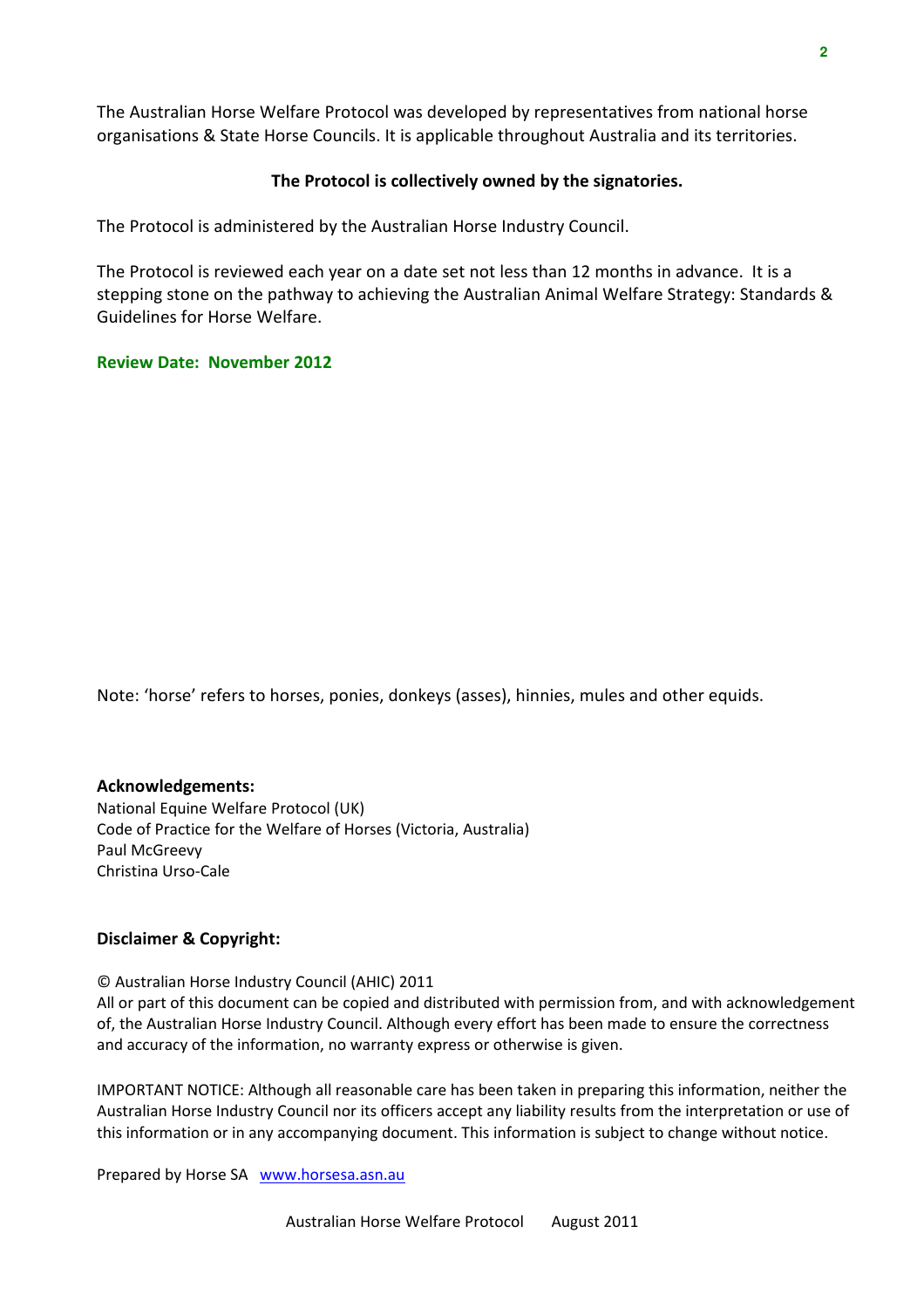#### **Contents**

The Australian Horse Welfare Protocol

- 1 Overview
- 2 Behavioural needs
- 3 Supervision
- 4 Water
- 5 Food
- 6 Exercise
- 7 Housing, shelter structures and yards
- 8 Fencing and gates
- 9 Agistment
- 10 Tethering and hobbling
- 11 Rugging
- 12 Health
- 13 Foot care
- 14 Dental care
- 15 Treatment and surgical procedures
- 16 Identification
- 17 Breeding
- 18 Training
- 19 Transport
- 20 Euthanasia or slaughter

#### Annexures

- Annexure A Standards & Guidelines
- Annexure B Body Condition Scoring
- Annexure C Published Information and Advice Regarding Equine Welfare
- Annexure D Not-for-Profit Horse Welfare Service Providers
- Annexure E Animal Welfare Legislation
- Annexure F Other Horse Welfare Resources, Professional Advice and Assistance
- Annexure G Australian Organisations supporting Equine Research
- Annexure H Reporting a Welfare Concern
- Annexure I Australian Qualifications and Professional Associations
- Annexure J Land Transport Standards for Livestock (excerpt of horse section)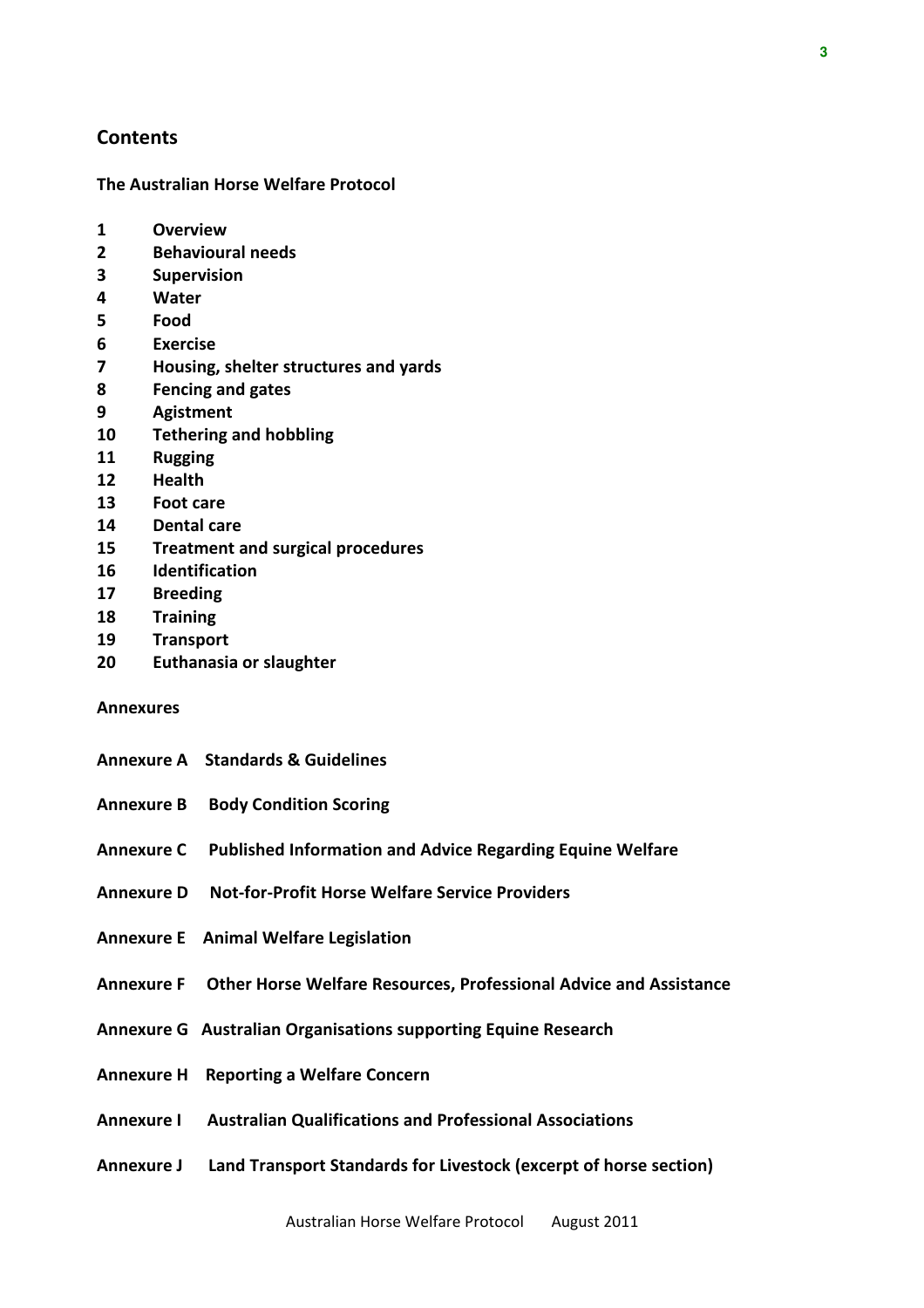## The Australian Horse Welfare Protocol

- We, the undersigned, support the Protocol and agree to work in collaboration to fulfil the eight principles below; in light of the standards & guidelines as outlined in Annexure A.
	- 1. Share Information: Ensure the widest possible sharing of the Australian Horse Welfare Protocol. Where possible, advice and educational information to support horse owners & organisations to meet the Protocol is provided for free.
	- 2. Work Collaboratively: Recognize that while each organisation has different approaches, capabilities and resources as collaboration is realised. Any public statements made reflect the contribution of each.
	- 3. Action Continuous Improvement: Seek to communicate, work and engage with members and stakeholders with a view to promoting a continuous improvement model. Improvement in welfare applies to policies, procedures and practices around horse activities, care and wellbeing.
	- 4. Support Research: To promote, support, fund, engage and apply research findings within an organisation from policy to practices central to horse activities, their care and well being.
	- 5. Support Education & Training: Develop, promote, provide, record and review formal (vocational & tertiary) and informal training opportunities for members and horse owners.
	- 6. Support Compliance, Standards & Guidelines: Work productively with organisations, agencies, companies or government that are in a position to register, licence, issue permits or otherwise regulate or develop standards and guidelines in relation to professions, procedures or products. To promote recognition of qualified, registered, licensed and formally trained persons. To support development of national regulatory standards and guidelines related to horse welfare. To promote acts & regulations related to animal welfare, including horses.
	- 7. Recognise and Reward: Develop, promote, provide and review formal and informal opportunities to recognise and reward members, individuals, organisations, commercial operators, researchers, inventors, allied agencies, government or others where clear benefit for horse welfare is shown.
	- 8. Review: As a collective, the signatories agree to review the Protocol every year on a date set not less than 12 months in advance. This will provide opportunity to disseminate latest research findings, seek industry input & feedback, develop benchmarks, identify education programs & resources required, and update the Annexures, including the standards and guidelines, and share information with key stakeholders.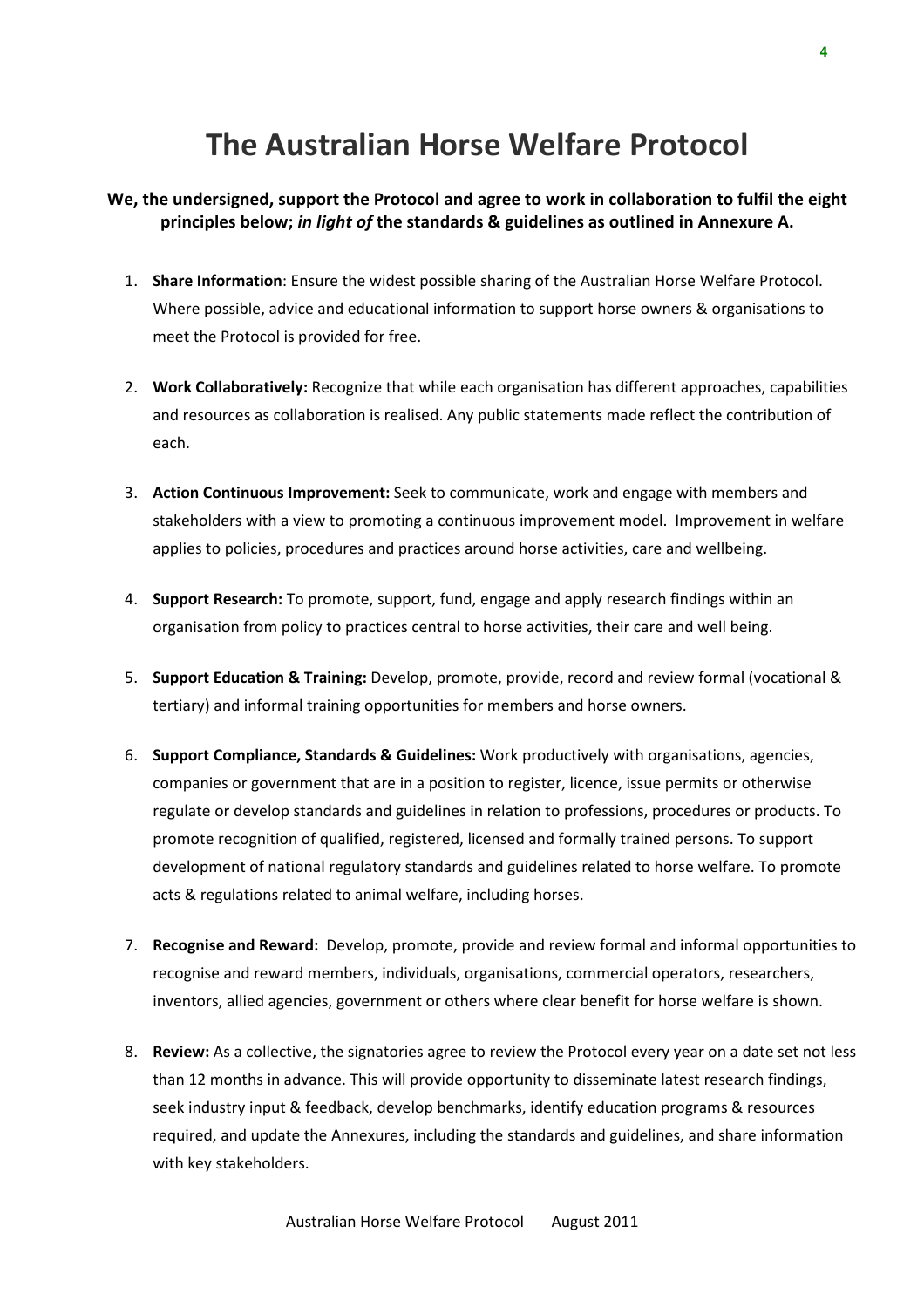## Signatories: (sample page only)

|      | Name__________________________________Organisation______________________________date_________                                                                                                                                                     |      |
|------|---------------------------------------------------------------------------------------------------------------------------------------------------------------------------------------------------------------------------------------------------|------|
|      | Name__________________________________Organisation______________________________date_________                                                                                                                                                     |      |
|      |                                                                                                                                                                                                                                                   |      |
|      |                                                                                                                                                                                                                                                   |      |
|      |                                                                                                                                                                                                                                                   |      |
|      | Name___________________________________Organisation_____________________________date_________                                                                                                                                                     |      |
|      |                                                                                                                                                                                                                                                   |      |
|      |                                                                                                                                                                                                                                                   |      |
| Name |                                                                                                                                                                                                                                                   | date |
| Name | Organisation<br>and a company of the company of the company of the company of the company of the company of the company of the<br>Second company of the company of the company of the company of the company of the company of the company of the | date |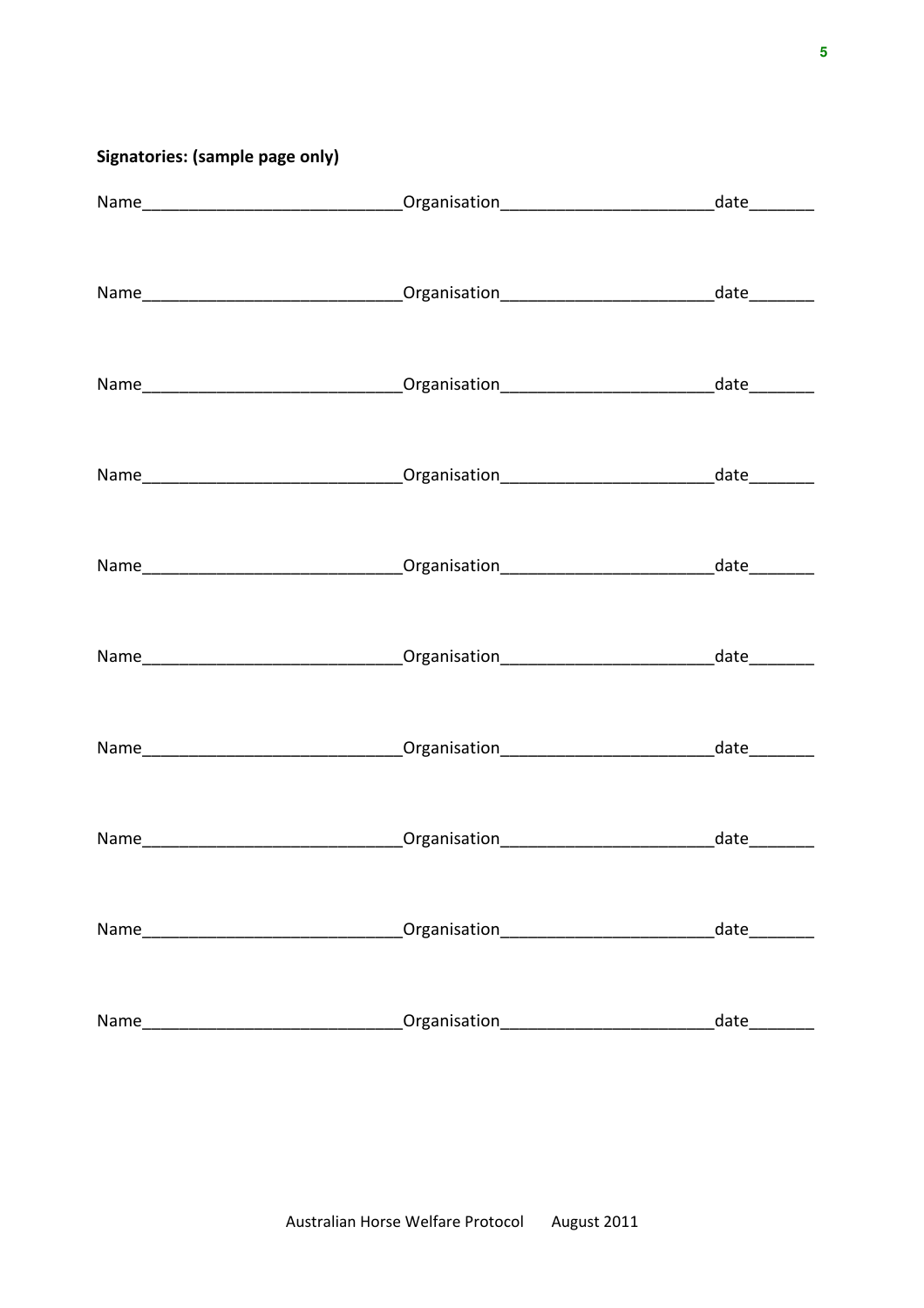#### 1 OVERVIEW

Horses have been domesticated and selectively bred by humans for about 5000 years. They are socially organised and have been used by humans for work and food, but more commonly now are used as companion animals for pleasure and competitive sports.

Over the centuries people have selected horses according to traits such as conformation, speed, strength, endurance, and ability to be trained. However, in the now largely urban and mechanised society of Australia, fewer people access or spend time learning the art of horsemanship or the knowledge of husbandry necessary to select, sustain and educate horses.

The long and historic involvement with horses means that strong links to traditional practices exist, many which are not supported by science. Where new knowledge, techniques or technologies are available, even when welfare benefits can be demonstrated, adoption of improved practice has been slow or resisted.

Annexure A contains many traditional practices. The Australian Horse Welfare Protocol will provide an industry- wide platform for open engagement of horse organisations and their members with researchers and key stakeholders (including government) to continuously improve the health and wellbeing of horses in our care.

In the past, experienced horsemen would say "Do this, it works"--these days, we have so much more knowledge gained from research, that we are able to say: "Do this, it works because…" (Robyn Stokes).

The Protocol has two basic premises and is set out accordingly. The first premise is that we should take every reasonable step to advance horse's welfare by providing information, advice and education.

The second is that when evidence of horse suffering is presented, we should take every reasonable step to alleviate that suffering as quickly and efficiently as possible.

Each State has animal protection legislation which makes it an offence to cause physical or mental suffering, whether by positive act or omission, to a protected animal (which includes horses) if the person knew or could be expected to know that an animal would suffer as a result. The Acts also place an additional responsibility on the keeper, owner or person otherwise responsible for an animal to ensure that its basic needs are met.

Many states have Codes of Practice, specific to an aspect of horse care or activity which may have a legal standing.

This Protocol recognizes the basic needs of horses, irrespective of the husbandry system or horse activity, including:

- access to food, water & shelter to maintain health and vigour
- freedom of movement to stand, stretch, turn around, walk forward, lie down and roll
- regular exercise not kept in free ranging/paddock conditions
- social contact with other horses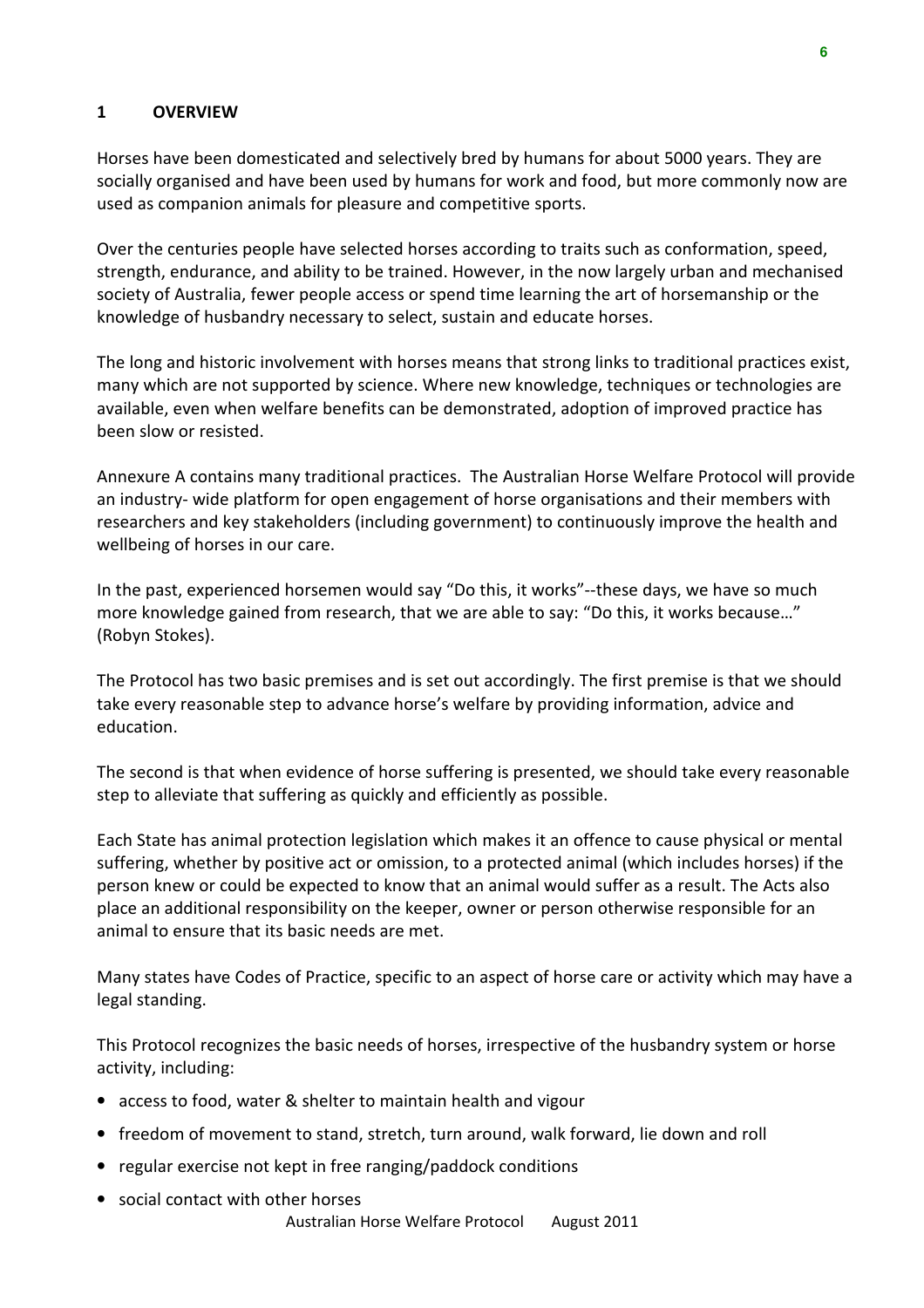- accommodation that neither harms nor causes undue strain or discomfort
- protection from disease, and regular inspections to assess the need for attention to feet, teeth and parasite control
- rapid identification and treatment of injury and disease.

and importantly

#### The promotion of ongoing education for those responsible for the care of horses.

The Protocol is a statement of intent and does not over-ride any state or national laws.

The individual signatories will retain responsibility for integrating the Protocol into their own programmes for the benefit of the horse.

The Pocket Guide for Horse Organisations & Clubs- Horse Welfare provides checklists to support committees, staff, officials and volunteers to develop an incremental continuous improvement model for horse welfare. Download the guide from www.horsecouncil.org.au

The Protocol provides information on how to report a horse welfare concern in Annexure H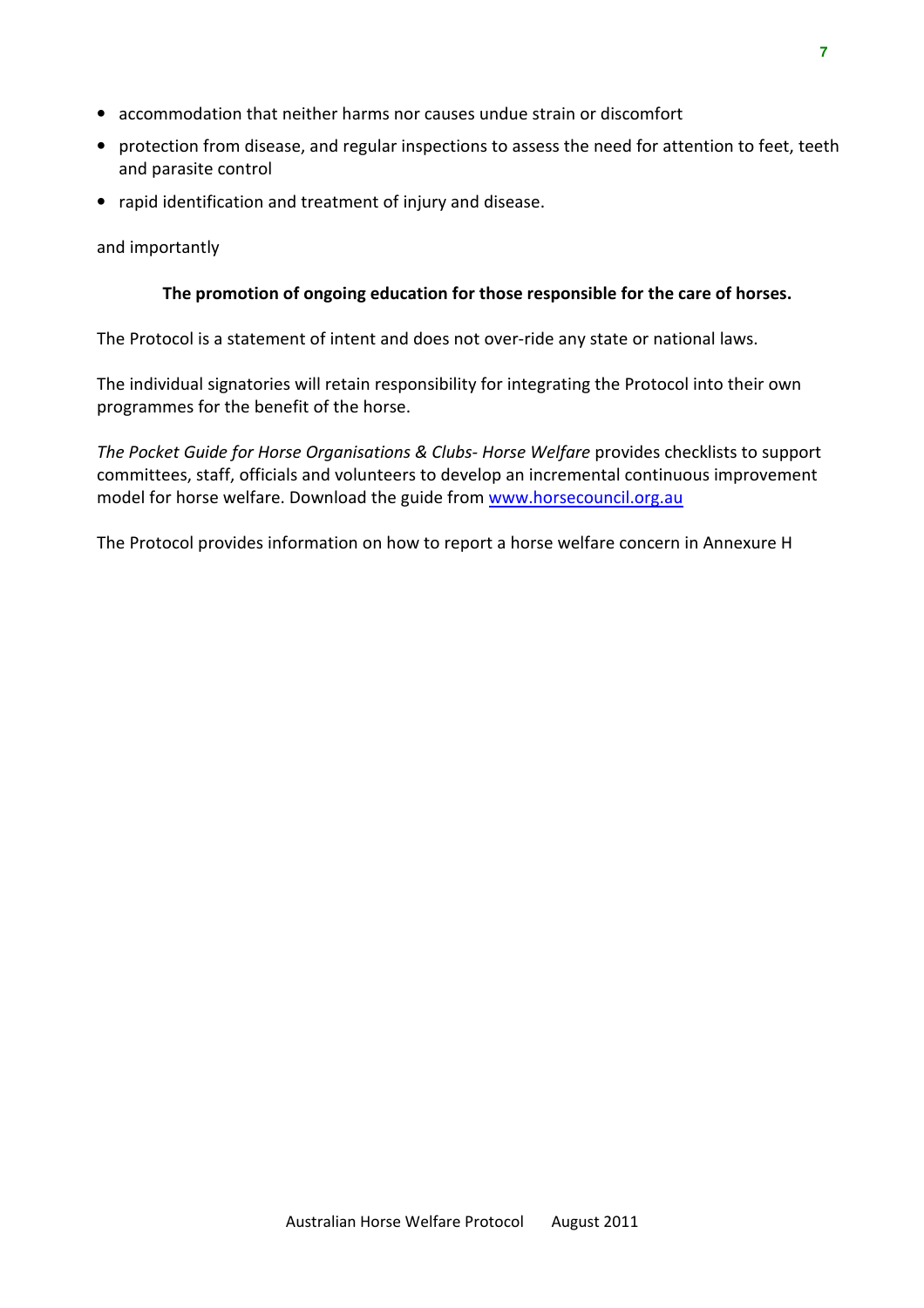#### Annexure A Standards & Guidelines

#### 2 BEHAVIOURAL NEEDS

#### **Standards**

The design of facilities, the stocking density and the composition of groups of horses must allow each horse to have an area of its own, sufficient for subordinate horses to have an opportunity to escape bullying by dominant animals in the group.

A person responsible for a horse displaying inappropriate behaviour patterns (stereotypies) including weaving, crib-biting, wind-sucking, self mutilation, pawing, kicking or pacing must provide appropriate intervention therapy or management regime based on veterinary advice or accepted industry practice.

#### Guidelines

- Intervention therapies should be aimed reducing the stresses that caused the inappropriate behaviour, not at restricting these behaviors' by artificial aids. Humane alternatives such as windsucking posts should be considered along with management regime reviews which may include considerations such as more fibre to eat and more turn out time if possible.
- Horses are social animals that establish a group hierarchy. They may form social bonds with other animals, including humans. For these reasons, horses should not be kept in isolation from members of their own species.

Colts, stallions, weanlings, pregnant and sick animals, or those in advanced age, may require segregation, from other groups of horses, to reduce the risk of injury and disease.

- Introduction of a new horse or reintroduction of a segregated horse into a group should be gradual and supervised.
- Horses may develop inappropriate behaviour patterns resulting from lack of stimulation, frustration, close confinement, isolation, and diet, bedding material, inadequate exercise or other unknown factors. Stereotypic behaviour may indicate a welfare problem, and may lead to further welfare problems, so needs to be addressed.

#### 3 SUPERVISION

#### Minimum Standards

The person responsible for the supervision of a horse must be able to recognise signs of ill health.

The person responsible for the supervision of a horse must have access to a registered veterinary practitioner to diagnose and treat any serious illness or injury or access to a person able to humanely destroy the horse to prevent further suffering.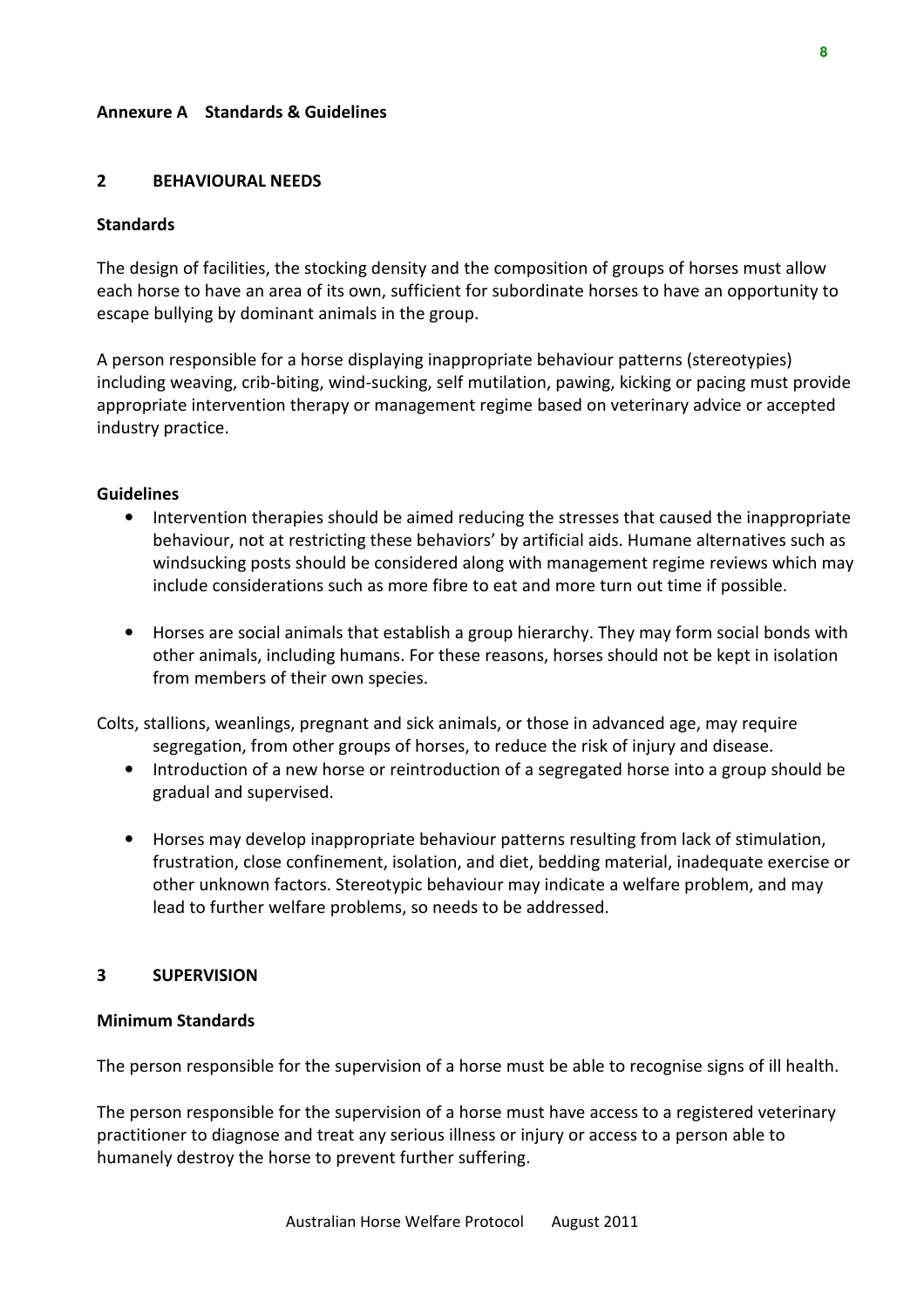Horses confined in stables and yards must be inspected at least twice daily.

Aged horses, mares in late pregnancy and horses suffering from injury or disease must be inspected daily.

Contingency plans must be in place for emergency situations such as fire, flood, disease, injury and unexpected absences of the person in charge.

#### **Guidelines**

- Frequency and level of supervision should relate to the likelihood of risk to the welfare of each horse. Ideally, all horses should be inspected at least daily. Horses may need to be inspected more frequently depending on their physiological requirements.
- Mares in late pregnancy should be observed at least twice daily for signs of impending foaling.
- Contingency plans may include an evacuation plan where necessary and frequent handling of horses. Such plans should be practised regularly.
- Factors that can increase the welfare risk to horses include availability of suitable feed, the breed type, nature and disposition, age and pregnancy status, the quality of fencing and reliability of water supply.

Note: A horse is considered aged at 15 years old.

#### 4 WATER

#### Minimum Standards

Horses must have free access to an adequate supply of good quality water.

Horses being transported need to have access according to the Australian Animal Welfare Strategy Land Transport of Livestock (Horses) requirements.

Horses must have access to sufficient water to supply their daily needs to maintain good health of each horse present.

Water containers must be of a design that does not cause injury to the animals.

Where provision of sufficient water for health and vitality cannot be met, horses must be moved, agisted, sold or euthanased.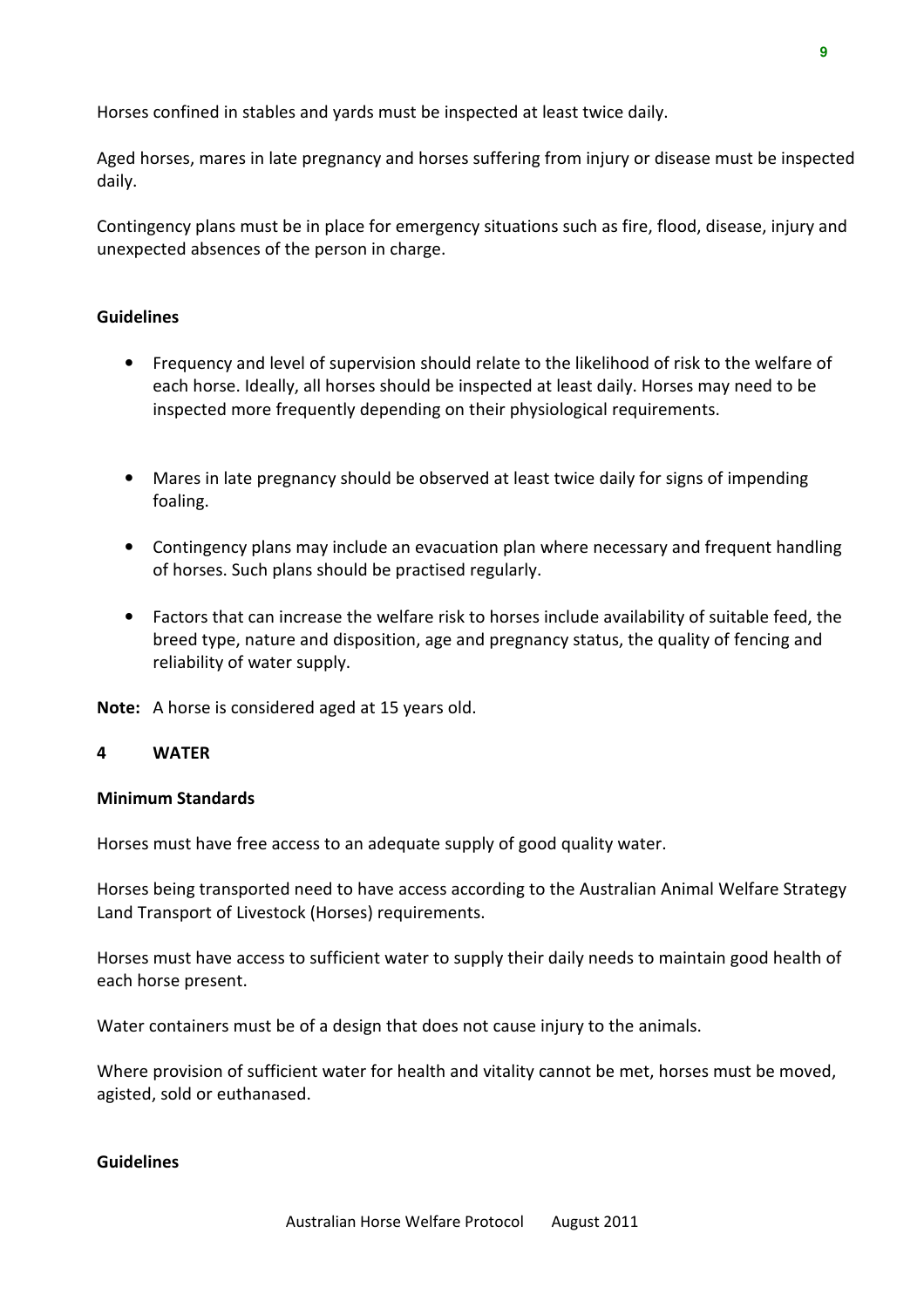- Water containers and mechanical water sources should be inspected at least daily to ensure that they are functioning properly.
- Where water is supplied in buckets, the supply should be inspected at least every 12 hours to ensure the horse has free access to an adequate supply of good quality water.
- In colder climates, water troughs may freeze over therefore there will be a need to break the ice in order for horses to access the water supply
- Water containers should be secured and non-spillable.
- Water containers should be maintained for cleanliness
- Dams, if they have a stock access point, should be safe for horses.
- Dams should be free of rubbish and contaminants. Dam levels and water quality need close monitoring.
- Water volume requirements of horses vary widely, depending on age, bodyweight, air temperature and humidity, the work, state of health and type of diet of the horse.

The basic maintenance requirement of water for horses is estimated to be approximately 52 ml/kg bodyweight/day:

Ponies (200-300 kg body weight) require 10-15 litres daily

Light hacks (300-450 kg body weight) require 15-25 litres daily

Thoroughbreds (450-500 kg body weight) require 25-30 litres daily.

These requirements are increase with growth, work and lactation. Two or three times as much water as shown above is needed by horses in work.

- Water requirement is closely related to the dry matter intake of food. Horses need 2-4 litres of water per kilogram of dry matter intake. This requirement increases as air temperatures or humidity rise.
- Illness associated with bowel disease, such as obstructive colic or severe diarrhoea, can result in substantial loss of water essential electrolytes (50 - 70 litres/day).

#### 5 FOOD

#### Minimum Standards

Horses must be provided with a diet of sufficient quantity and quality to maintain their health and meet their physiological requirements.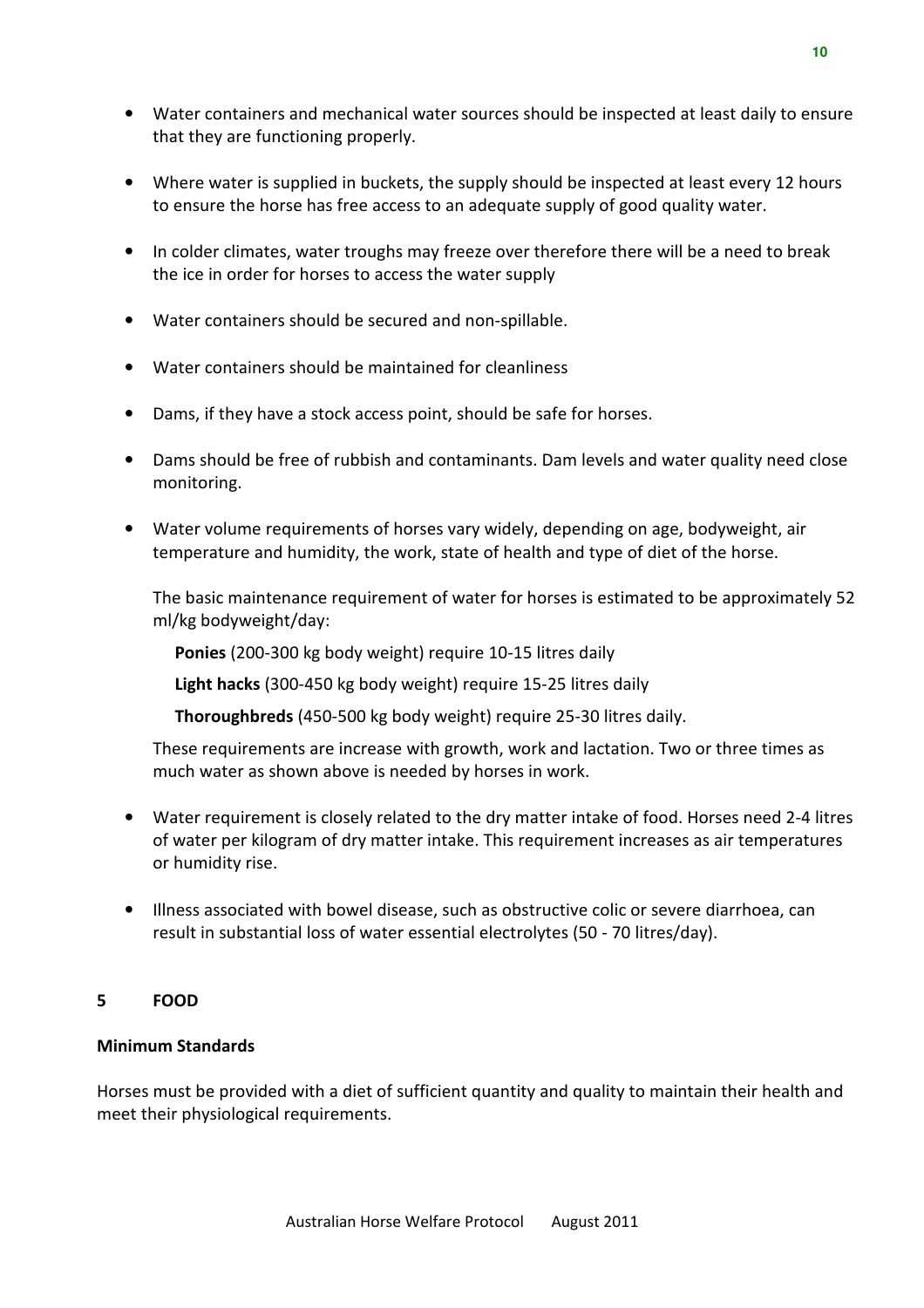Horses must not be deprived of access to food for more than 12 hours.

Where provision of sufficient food for health and vitality cannot be met, horses must be moved, agisted, sold or euthanased.

- •
- If there is not sufficient pasture for horses to graze, suitable and sufficient forage and concerntrate feed and supplements as necessary, must be provided.
- Supervision during feeding should be provided to observe behaviour patterns and responses
- Feed troughs for horses should be well spaced to minimise bullying and allow subordinate animals access to feed. Horses that are in lighter condition and those that are subject to constant bullying should be segregated from the main group at feeding time.
- If a horse fails to thrive, the quantity, quality and availability of feed, and the health of the horse (including the state of its teeth, the extent of parasitism and the horse's age) should be evaluated.
- Horses should be fed according to body score condition. Over fatness compromises the health of horses. The efficiency of food utilisation will vary between individual horses and breeds of horses. Most ponies utilise feed efficiently but thoroughbred horses require substantially more feed per kilogram of body weight. Overfeeding some horses, particularly idle ponies, can induce laminitis or founder. Animals at risk should be exercised and their intake of food energy reduced to minimal maintenance requirements.
- Horses should be protected from access to food harmful to health, such as mouldy hay, lawn mower clippings, grains including wheat and poisonous plants.
- Changes to the horse's diet should be introduced gradually to reduce the risk of digestive disorders.
- All components of diet essential for growth, health and vitality should be readily available to horses.
- Supplying supplementary feed in no spill containers, rather than directly on the ground, will decrease the risk of sand colic and minimise wastage of food.
- Good quality pastures, containing suitable grasses and legumes, supplemented by mineral licks, can provide the nutritional requirements for most horses. -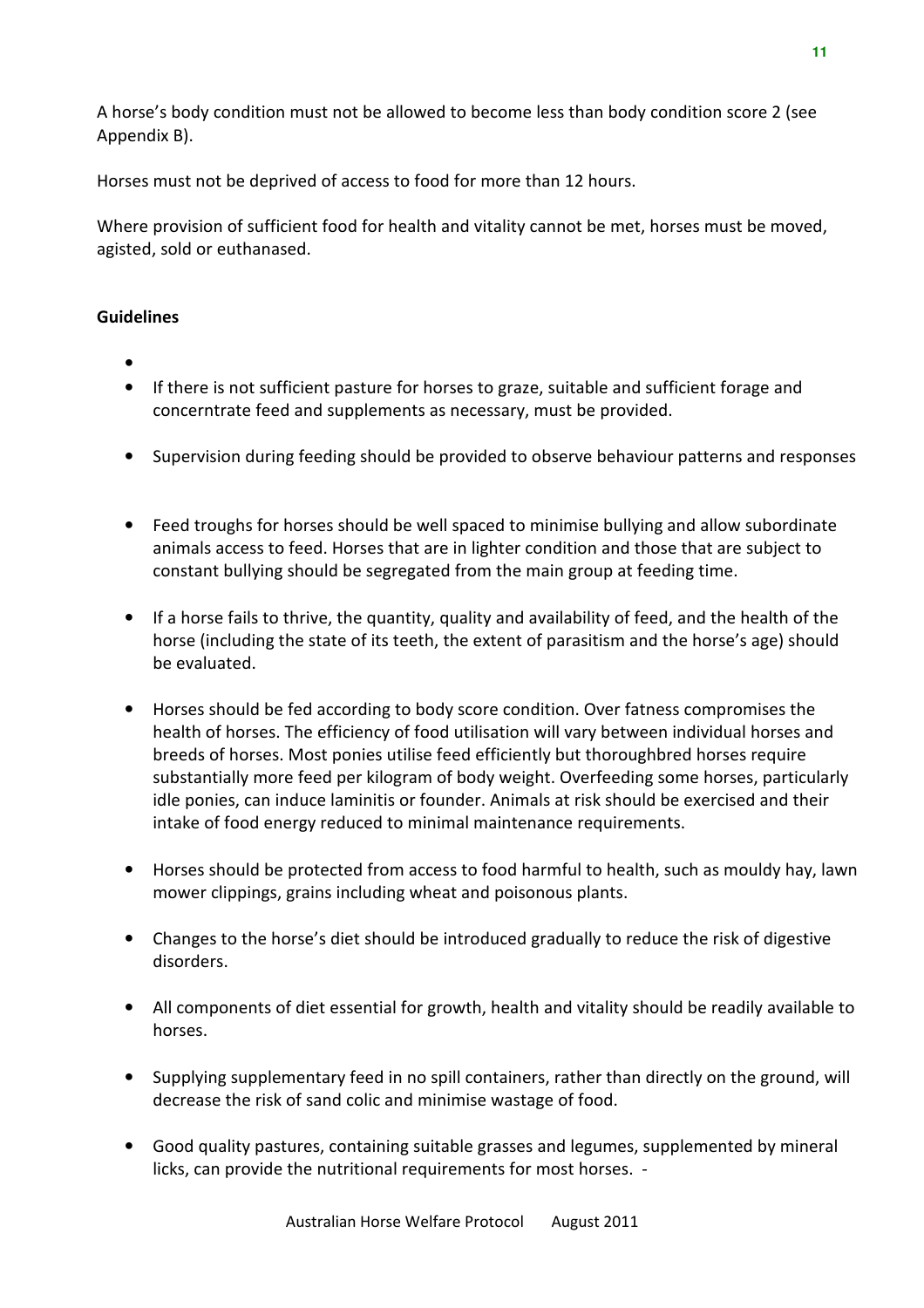- Horses kept in smaller areas or on unimproved or minimal pasture may require supplementary feed for some part of the year, depending on requirements for their growth, stage of life, pregnancy, lactation, condition of teeth and work.
- Roughage (fibrous feed such as pasture, hay and chaff) should form a significant part of a horse's diet, to provide sufficient bulk and fibre to enable the digestive system to function properly. If fed processed feed or grains, these should be offered in addition to the appropriate amount of roughage.
- Persons inexperienced in horse care should consult a registered veterinary practitioner, or an equine health professional about selection of suitable foodstuffs for horses used for a particular purpose.
- Protein, mineral and vitamin supplements should be provided when required. Horses should have access to a source of salt when it is not provided in foodstuffs.
- Adequate, good quality food is necessary for growth of young horses. At six months of age horses require as much energy-rich food and more protein than out-of-work, adult horses.
- Lactating mares require about 70% more energy than idle, adult horses.

#### 6 EXERCISE

#### Minimum Standards

Stabled or yarded horses must be exercised daily, except where the exercise may be detrimental to the health and welfare of the horse.

Horses must not be overworked, overridden or overdriven. The workload imposed must not exceed the horse's ability for its age, size, strength, and fitness.

Horses on mechanical exercising devices, such as walking machines, must be continuously monitored by a competent person to prevent excessive strain or injury.

- Horses should not be subjected to excessive strenuous exercise, particularly immature horses.
- Rider's size and weight should be appropriate for the size and condition of the horse.
- Horses kept in free range type accommodation (paddocks), will not need to have specific exercise programs to maintain general health and well being.
- Horses kept confined in stable or yard type accommodation, or are required to be trained or gain fitness for a sport or recreation pastime may be exercised in a number of ways,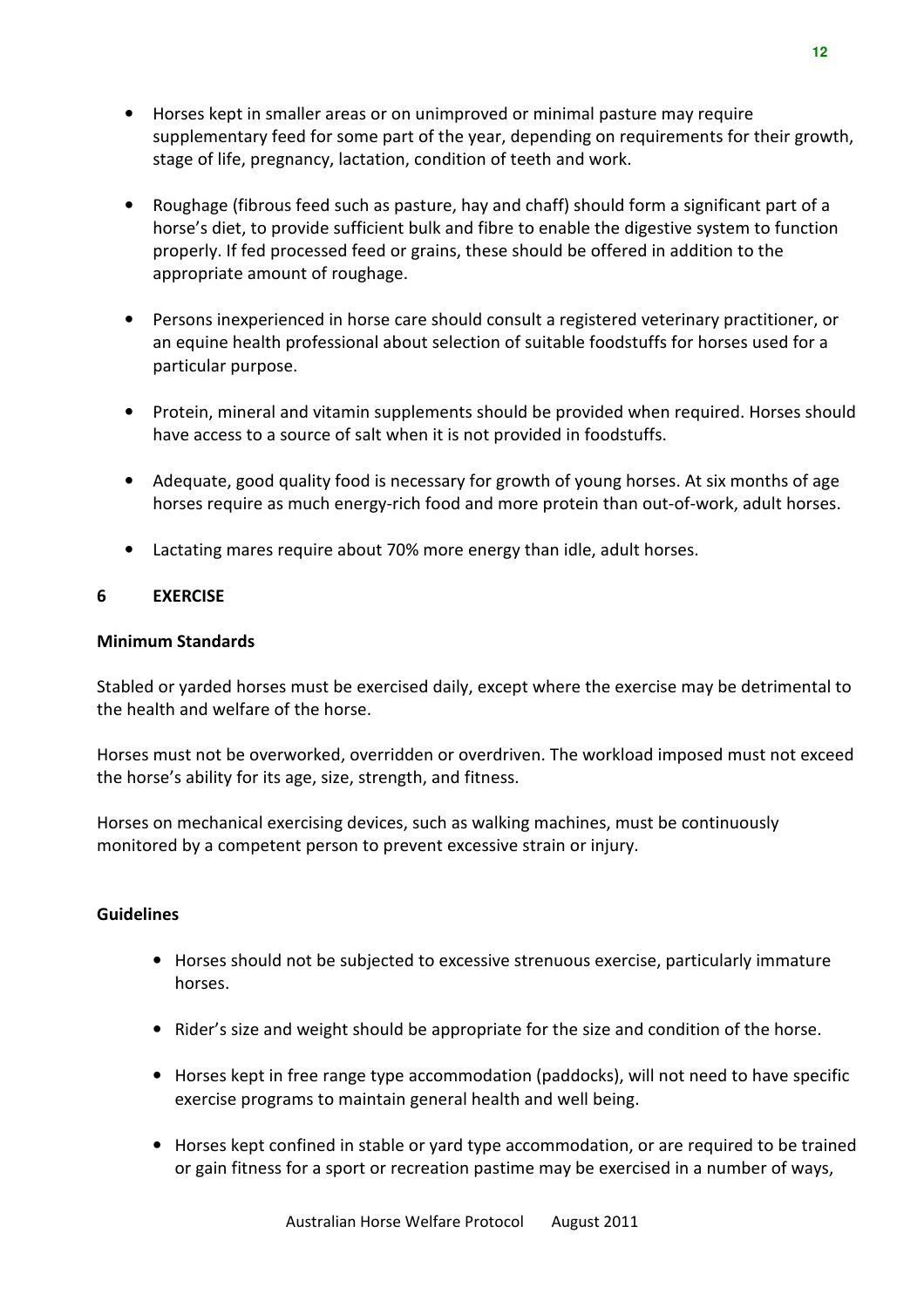including by riding, driving, lunging, swimming or releasing them into a large yard or paddock.

- In some circumstances, due to injury or convalescence, horses may need to be stabled for extended periods. Horses that are stabled long-term should have an appropriate exercise plan developed in consultation with a veterinarian, which may include leading in hand, swimming and incremental releases outside into yards until spelling at pasture is achieved.
	- When introducing new or spelled horses to exercise, their workload should be increased gradually to prevent injury and stress.

#### 7 HOUSING, SHELTER STRUCTURES AND YARDS

#### Minimum Standards

Premises must be designed and maintained to minimise the risk of injury to horses.

There must be adequate numbers of paddocks or yards to permit animals of similar age, sex, size and compatible temperament to be grouped.

Confined horses must not be overcrowded.

Yards and stables must have sufficient room to allow the horse to stand freely in the normal position with the head fully raised, walk forward and turn, lie down, roll, stretch and groom themselves without restrictions.

Appropriate clean bedding must be provided in stables for warmth, insulation and protection from abrasion.

Horses must have access to proper and sufficient shade & shelter at all times.

Properties used for the keeping of horses must be registered with a Property Identification Code (PIC) in the states where this is mandatory.

#### Guidelines

Accommodation of horses in stables is not likely to meet the full spectrum of horses' behavioural and social needs. If stabling is used, provision of exercise, time out at pasture, a high fibre diet, social interaction (such as allowing these horses to see other horses), and stimulation through environmental enrichment may reduce stress, boredom and the risk of stereotypic behaviour, and should be provided

- Biosecurity considerations need to be incorporated into horse housing design & management regimes
- Stable size should be not less than 12 sq. metres for an average size horse with a height of not less than 2. 4 metres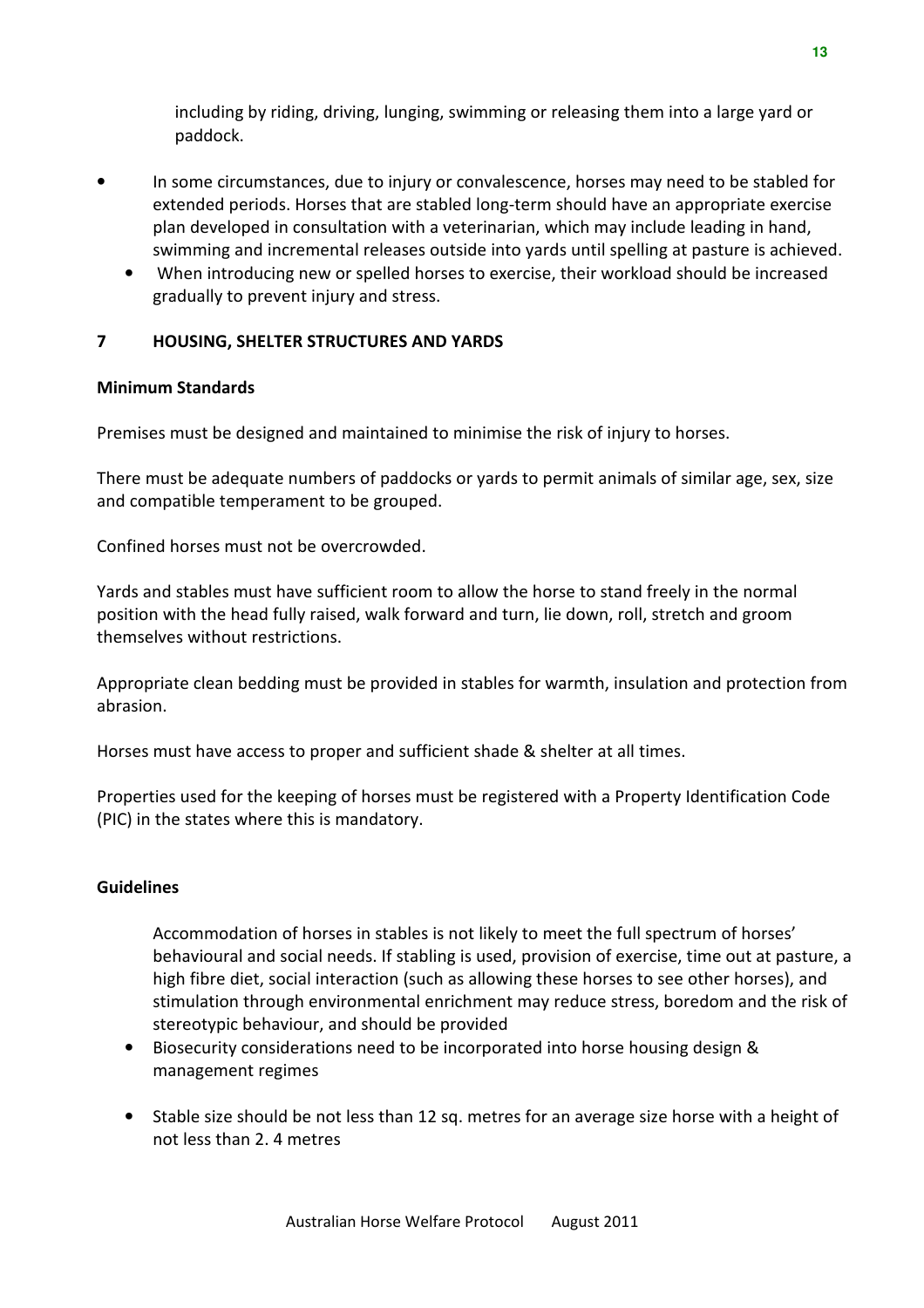**14** 

- Stable design should allow a horse to achieve visual contact with other horses, humans and activities in the stable surroundings.
- Sheds should be constructed and maintained in order to minimise risk of injury and disease.
- Stables should have adequate lighting that permits inspection of a horse.
- The floors of stables and yards should have surfaces that permit adequate drainage and provide firm footing for horses.
- Stables should give adequate natural ventilation. Air vents on opposite sides of the box are preferred. Dust levels in stables and stalls should be kept to a minimum to reduce the risk of respiratory disease.
- Horses should be accommodated singly if in stables. During weaning it is acceptable to have two weanlings together in a loose box.
- Adequate firefighting equipment should be available and easy to access. Persons in charge of stabled horses should be trained and practiced in use of fire-fighting equipment. There should be ready access to horses to enable them to be released quickly in case of fire. A no smoking policy should be adopted at all stables with a 'no smoking' sign clearly visible.
- Dirty bedding and stale or contaminated feed and water should be removed at least daily. Disposal of washings, urine and dung should be made in compliance with the requirements of statutory authorities.
- Paddocks and yards should be kept free of noxious plants, rubbish and debris that may injure horses.
- Healthy horses can tolerate a wide variation of heat and cold if they are acclimatised and have adequate feed and water. However, steps should be taken to minimise the effects of climatic extremes and other factors producing either cold or heat stress. Young foals, very old, or sick horses are most susceptible.
- Landscape features, such as rows of trees, hedges, and gullies, can provide some shelter for horses.
- The risk of injury increases where horses are overcrowded and competition for food, water and space leads to aggressive behaviour.
- The Department for Primary Industries manages Property Identification Codes for livestock properties.

#### 8 FENCING AND GATES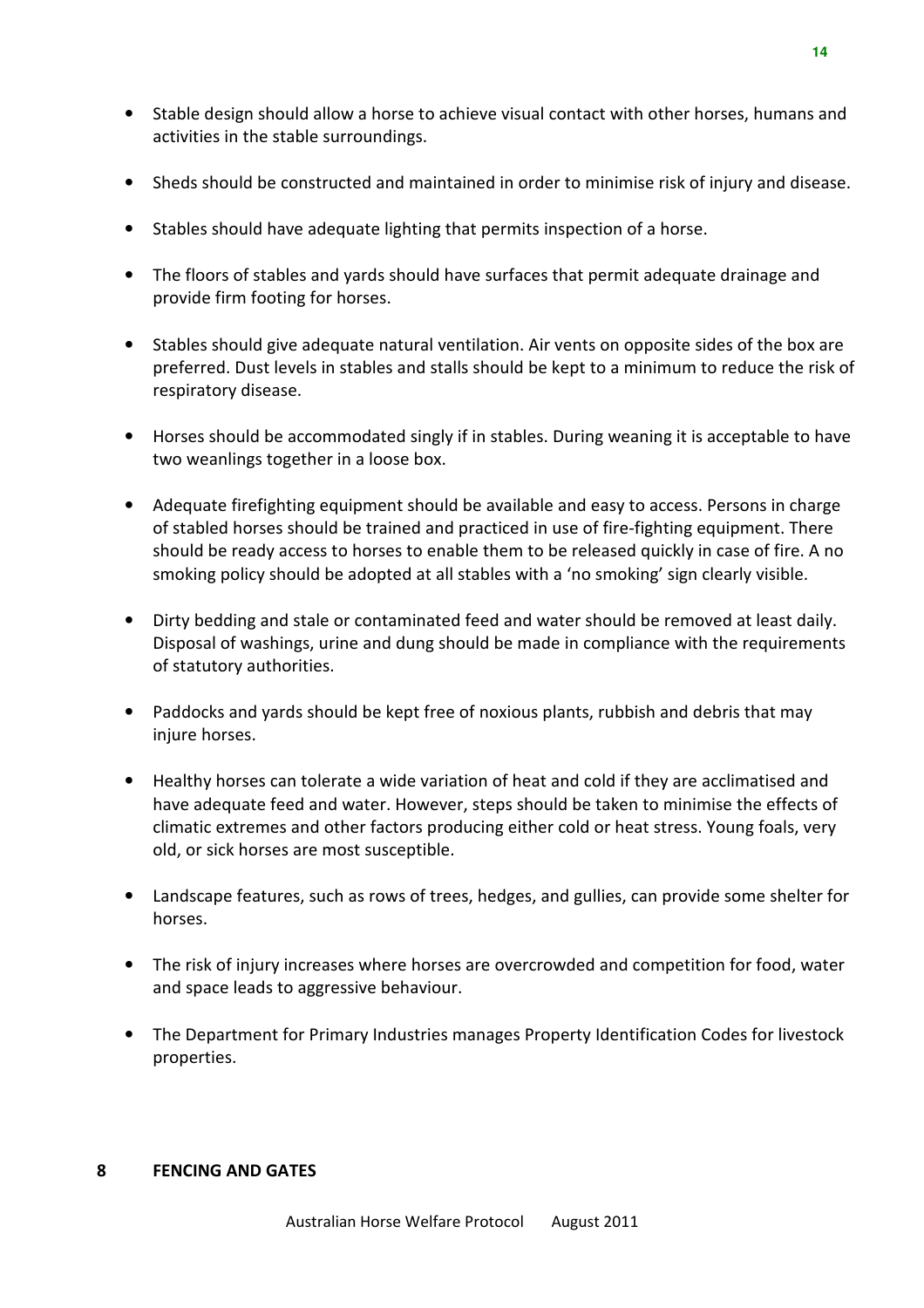#### Minimum Standards

Permanent and temporary fences must be properly maintained to adequately confine horses.

Gateways must be designed to give easy and safe passage of horses.

#### Guidelines

- Barbed wire and conventional plain wire fencing must be well maintained. It is not the preferred option for a safe and effective barrier as wire has a higher likelihood to cause injury to horses.
- Electric fencing, properly fitted and maintained, provides a safe and effective barrier to horses, when used with conventional post-and-wire and post-and rail style fences. Horses should be supervised during the process of being introduced to electric fences, to ensure their education and safety.
- The addition of a laneway between paddocks separates groups of horses, providing opportunity to reduce fence related injury.
- Gates and doorways should be a minimum of 1.2 metres wide. Gateways should be fastened securely, to prevent escape of horses and possible injury.
- The strength and height of the fencing is particularly important for stallion enclosures. Fencing should prevent escape and minimise risk to the stallion, other horses, handlers and the general public.
- Suitability of fencing varies according to the size, sex and disposition of the horses, stocking density and paddock size.
- Injuries occur more frequently where horses are over-crowded and facilities are inadequate.

#### 9 AGISTMENT

#### Minimum Standards

An agistment property owner must record the full name, street address and contact telephone number of the owner of every horse agisted on their property.

#### Guidelines

• A written agreement defining the conditions of the agistment should be made between the horse owner and the agistment property owner. The agreement should state the fee, the service to be provided, the name of the person responsible for supervision and provision of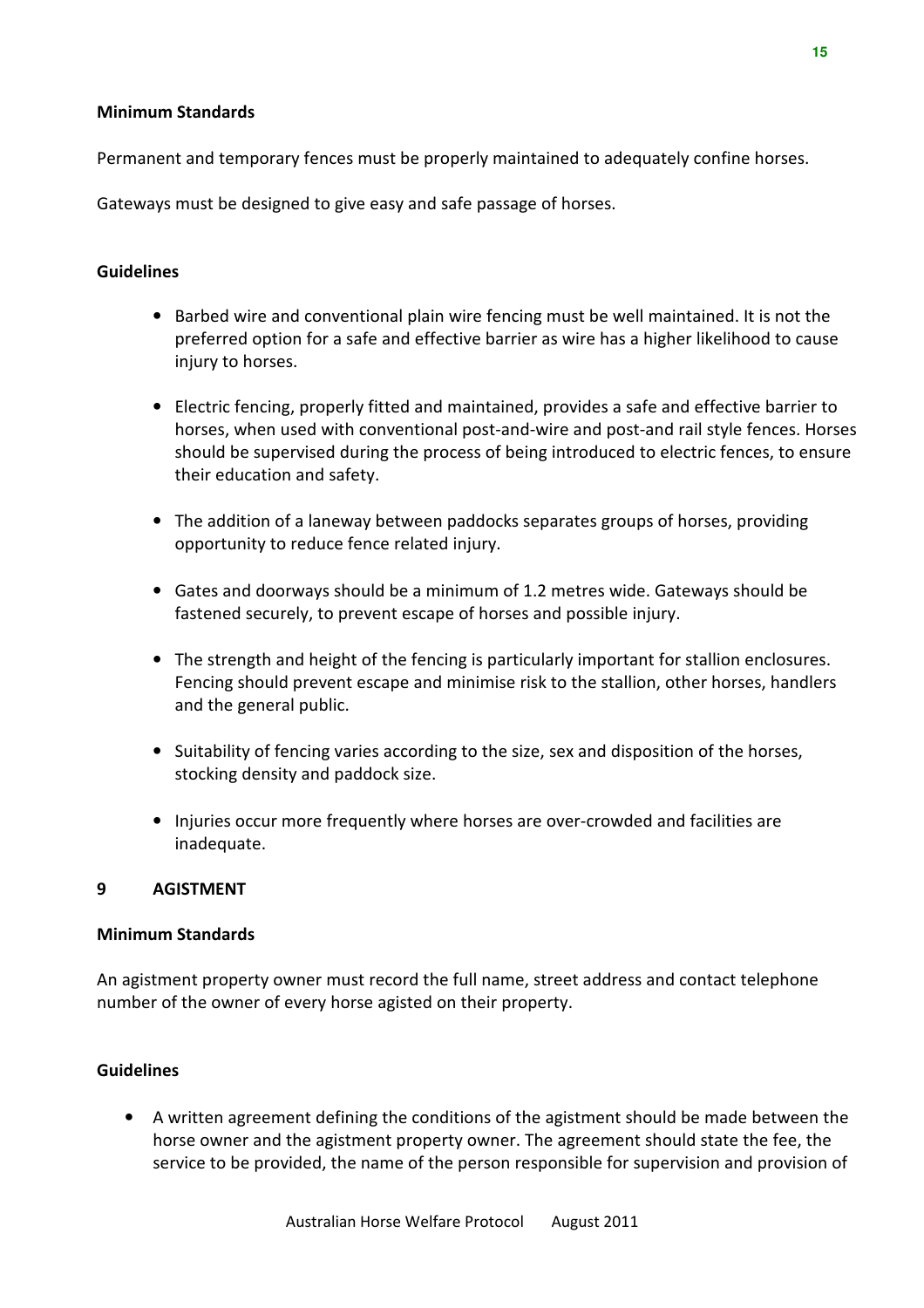feed and water, the steps to be taken should the horse become sick or be injured, and a contingency plan for emergency situations such as fire, flood or disease outbreak.

- The owner of the agistment property should advise the horse owner, or the person responsible, about the provisions made for safety and care of the horse, the supply of feed and water, the treatment of injured or ill horses, general paddock maintenance, and routine measures for control of parasites and prevention of overstocking.
- A wide variety of agistment is available for horses and, usually, the degree of care and attention given to agisted horses is in direct proportion to the fee charged.
- Agistment agreements may also include supervision, rugging, grooming, stabling, individual feeding, removal of manure and provision of a higher standard of facilities and management.

#### 10 TETHERING AND HOBBLING

For the purposes of this document, tethering is defined as the securing of an animal to an anchor point to confine it to a desired area. For horses, it is commonly used to prevent animals straying while grazing unfenced pasture. Tethering should not be confused with short-term tying up with a lead rope or with hobbling.

#### Minimum Standards

Horses must be tethered in accordance with the Code of Practice for the Tethering of Animals if a Code exists in your state.

Horses must not be hobbled for continuous periods of more than 12 hours in any 24 hour period.

Equipment used to hobble horses must be specifically designed for hobbling.

Equipment used to hobble horses must be well maintained.

Equipment and the method used to hobble horses must not cause injury or distress.

Hobbled horses must not have access to deep water due to the risk of injury or death, unless under direct supervision.

- Tethering and hobbling of horses is inherently dangerous and should be undertaken with extreme care and supervision.
- Hobble straps should be lined, or greased regularly.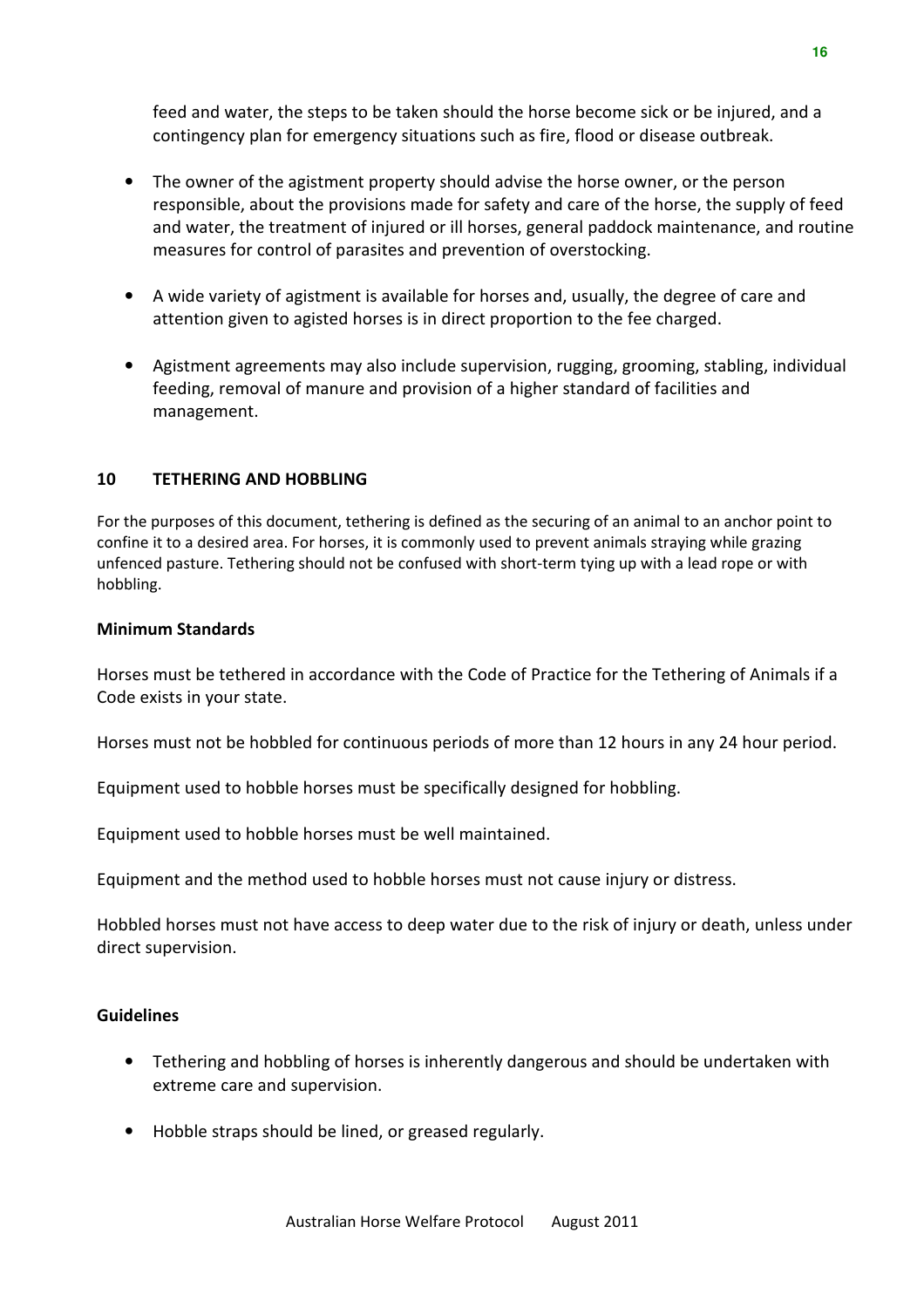- Tethering and hobbling of horses should only be a short term practice and should not be used to restrain horses constantly because fencing is inadequate.
- Hobbled horses should not be tethered.

#### 11 RUGGING

#### Minimum Standards

Rugging must be appropriate for the weather conditions and not result in heat stress to the animal.

Horses wearing rugs must be inspected at least daily for any injury or entanglement caused by the rug.

Rugs must be removed at least weekly for inspection of the horse's body condition, skin health and rubbing or injury caused by the rug.

#### **Guidelines**

- Rugs should be fit for purpose, particularly in extremes of hot, cold or wet weather. Rugs used in wet weather should be waterproof.
- Rugs should be well fitting and in good repair.
- Any rug that has caused, or may cause, injury or disease should not be placed on a horse.
- Horses fully or partially clipped during winter may need to be rugged, except when working or when weather conditions are very mild.
- Horses should be familiarised with wearing rugs before being released into a paddock while wearing a rug.

#### 12 HEALTH

#### Minimum Standards

Horses that are sick, suffering, injured or diseased must be provided with prompt veterinary or other appropriate treatment.

Sick or injured horses that cannot be provided with veterinary or other appropriate treatment, supervision and continuing aftercare, must be euthanased.

Horses losing body condition that do not respond to special feeding must be examined by a registered veterinary practitioner.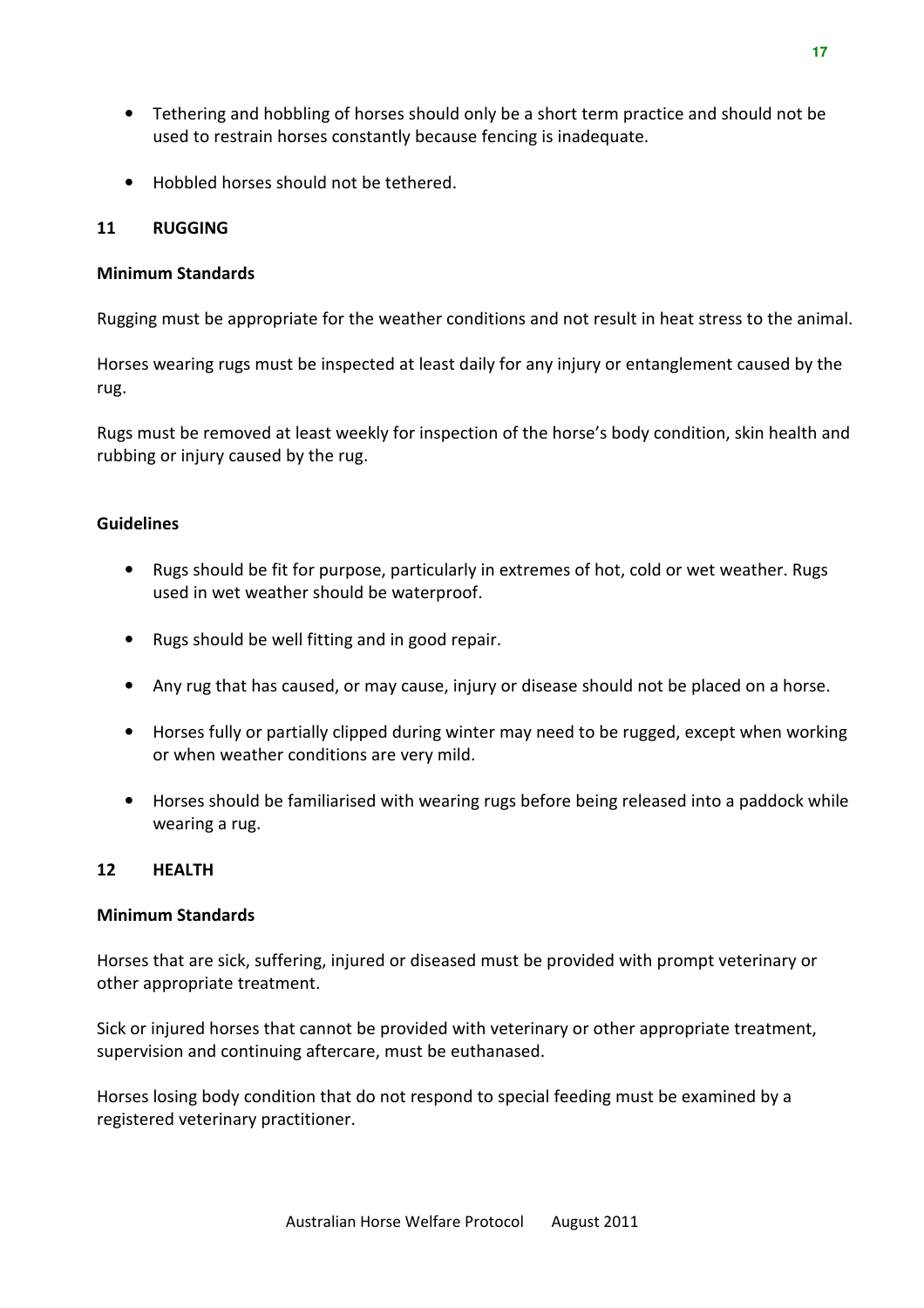#### **Guidelines**

• Examples of conditions that may require prompt veterinary attention:

acute abdominal pain or colic seen as pawing, kicking at the stomach or rolling, often accompanied by straining, teeth-grinding and patchy or generalised sweating

serious injuries, including deep wounds, severe haemorrhage, suspected bone fractures, or eye injuries

straining for more than 30 minutes by a mare that has not foaled

inability or difficulty rising or standing

retained foetal membranes

marked lameness or injuries not responding to treatment within 24 hours

signs of respiratory disease (colds) such as discharges from eyes, nostrils, or swollen glands under the throat; these are indications of respiratory disease and may be accompanied by a cough, fever, loss of appetite

diarrhoea or persistent weight loss

constipation

signs of laminitis, including lameness, increased pulse to the affected hooves, reluctance to stand on affected feet and reluctance to move

inactivity or unresponsiveness

- Unexplained symptoms, unusual signs or behaviours, or unexplained deaths should immediately be reported to a veterinarian or call the 24 hr Emergency Disease Hotline 1800 675 888
- Routine vaccination of horses against tetanus is recommended. Owners should seek veterinary advice about vaccination against other diseases.
- Prompt appropriate preventive treatment should be given to horses for diseases that may be common in a district or occurring in a mob.
- A new horse to a property should be quarantined away from the established group for 10- 14 days to reduce the risk of introducing disease.
- Appropriate regular treatment for internal worm parasites and early treatment of external parasites such as lice, should be practiced. The effectiveness of treatment should be evaluated by veterinary examination if the response to routine treatment is poor.
- Good hygiene and cleanliness in and around stables, yards and paddocks, including disposal of effluent and litter, will reduce the risk of parasitism and disease.
- Aged and geriatric horses should be assessed by a registered veterinary practitioner or person experienced in the care of horses for general health, and is given a full dental examination and treatment, every 12 months.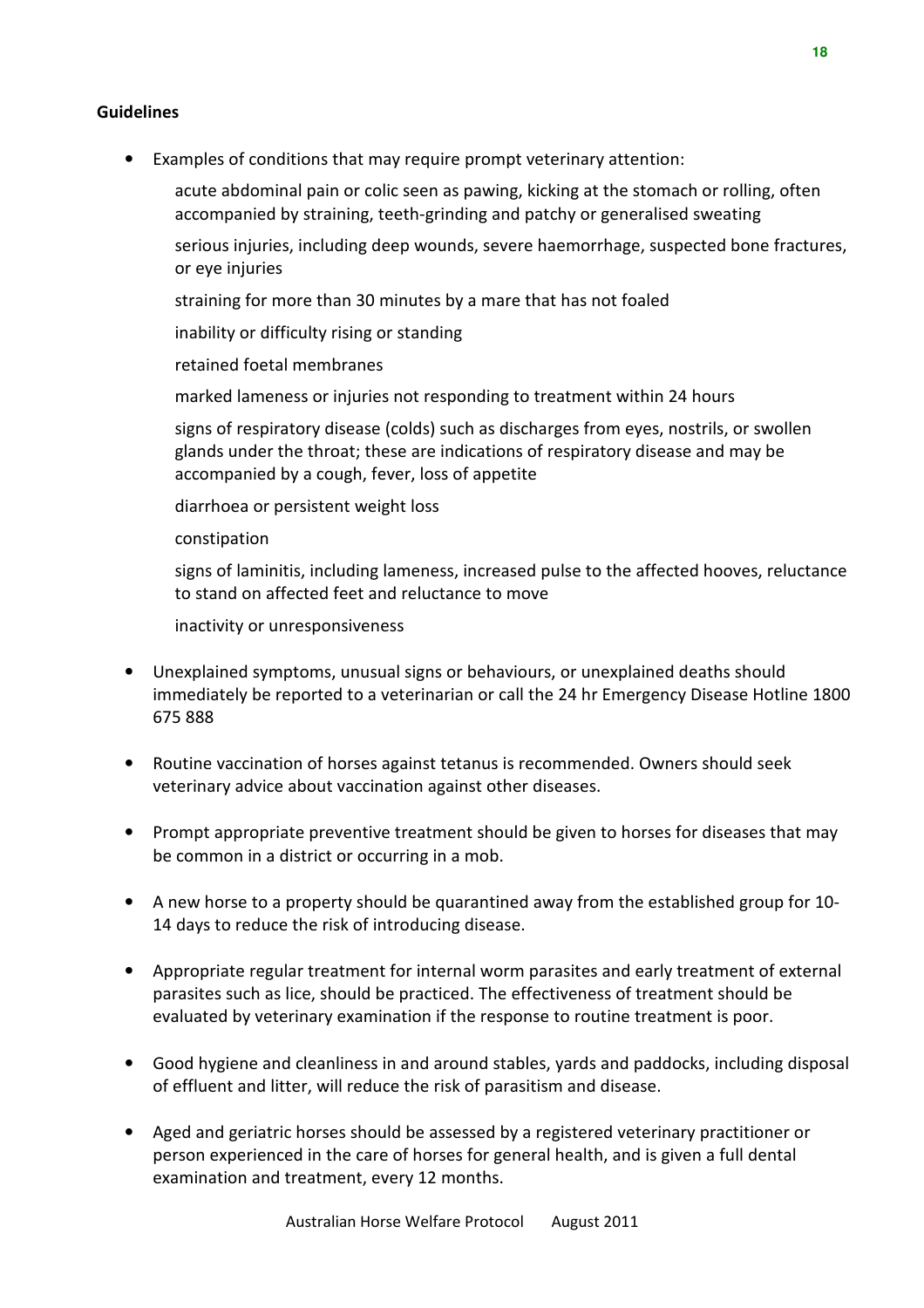- Paddocks used for grazing horses should be managed in such a way that contamination by parasites or other agents is minimised. Good management practices include spelling paddocks, or grazing with other species such as sheep and cattle.
- Unhealthy horses should not be offered for sale.

#### 13 FOOT CARE

#### Minimum Standards

Horses' hooves must be maintained to permit normal mobility and to maintain hoof shape and function.

Horses with a hoof injury, overgrowth, infection or laminitis must be provided with veterinary or other appropriate treatment.

- Horse industry organisations should promote the contracting of AQF qualified (or equivalent) hoof care professional or where appropriate, veterinarian.
- Horses ridden or driven on rough or stony surfaces should be shod or wear boots or have been accustomed to being unshod on such surfaces.
- Shoeing or trimming should not cause any abnormality of gait or conformation. Shoeing should be practiced only by experienced farriers.
- Hooves of horses in work should be inspected each day for signs of injury, loose shoes or impacted stones.
- Loose shoes and those with risen clenches (shoe nails) should be promptly removed, to prevent possible foot injury. Clenches remaining in the hoof should be promptly removed. The shoes should be replaced prior to work on roads, stony or hard surfaces.
- Shod horses should be inspected at least every six weeks for replacement or adjustment of shoes. Shoes should be removed or inspected regularly when horses are not in use for a particular purpose
- Unshod horses should be regularly inspected for the purposes of hoof care. Trimming may be required at least every six weeks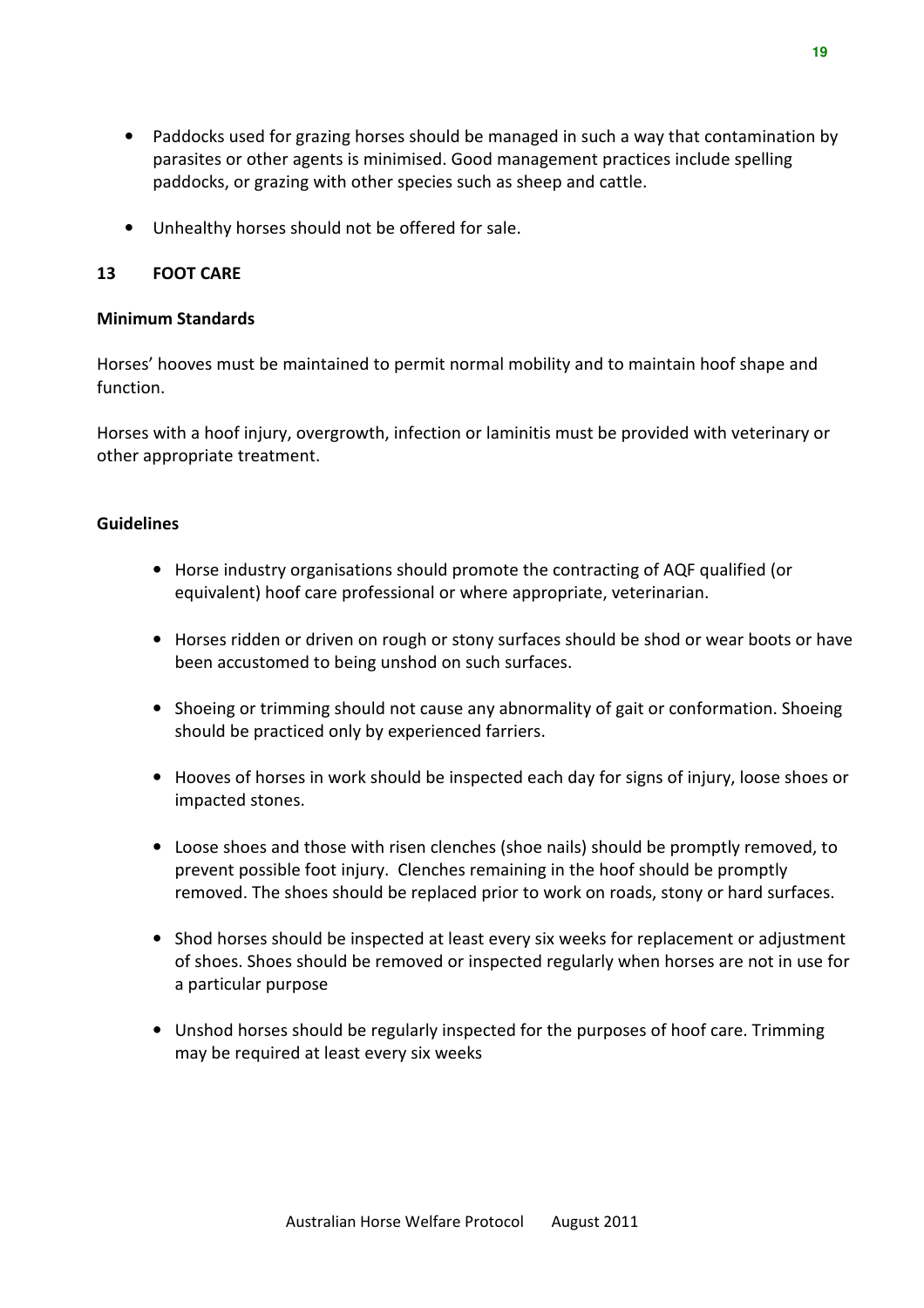#### 14 DENTAL CARE

#### Minimum Standards

A person must not provide any dental treatment that causes modification, damage or injury which results in a negative impact on the welfare of the horse.

A person must not attempt a dental procedure that they are not competent to perform.

The need for analgesia or anaesthesia must be considered before undertaking any equine dental procedure, and dental procedures likely to cause unreasonable pain must be performed with suitable analgesia or anaesthesia. Drugs used for sedation or other purposes must be administered in strict accordance with state legislation.

#### **Guidelines**

- Horse industry organisations should promote the contracting of AQF qualified (or equivalent) equine dental care professional, or a veterinarian, to undertake all dental examinations, routine procedures and treatments.
- Horses' teeth should be checked at least once a year by a person suitably skilled and experienced in equine dentistry. The frequency of checks should be increased for young horses, stable fed horses and aged horses.

#### 15 TREATMENT AND SURGICAL PROCEDURES

#### Minimum Standards

Surgical and husbandry procedures likely to cause unreasonable pain must be performed only under the influence of suitable analgesia or anaesthesia.

Surgical procedures on horses of any age must only be conducted by a registered veterinary practitioner.

Docking of a horse's tail and any invasive procedure to alter the tail set of a horse is not permitted unless by a registered veterinary practitioner for therapeutic reasons.

Castration is a surgical procedure and must be performed in accordance with the state laws.

#### Guidelines

• Restraint methods used on horses should always be the minimum necessary to carry out routine management procedures. Prolonged use of restraints, such as nose-twitches, may cause severe reaction in many horses.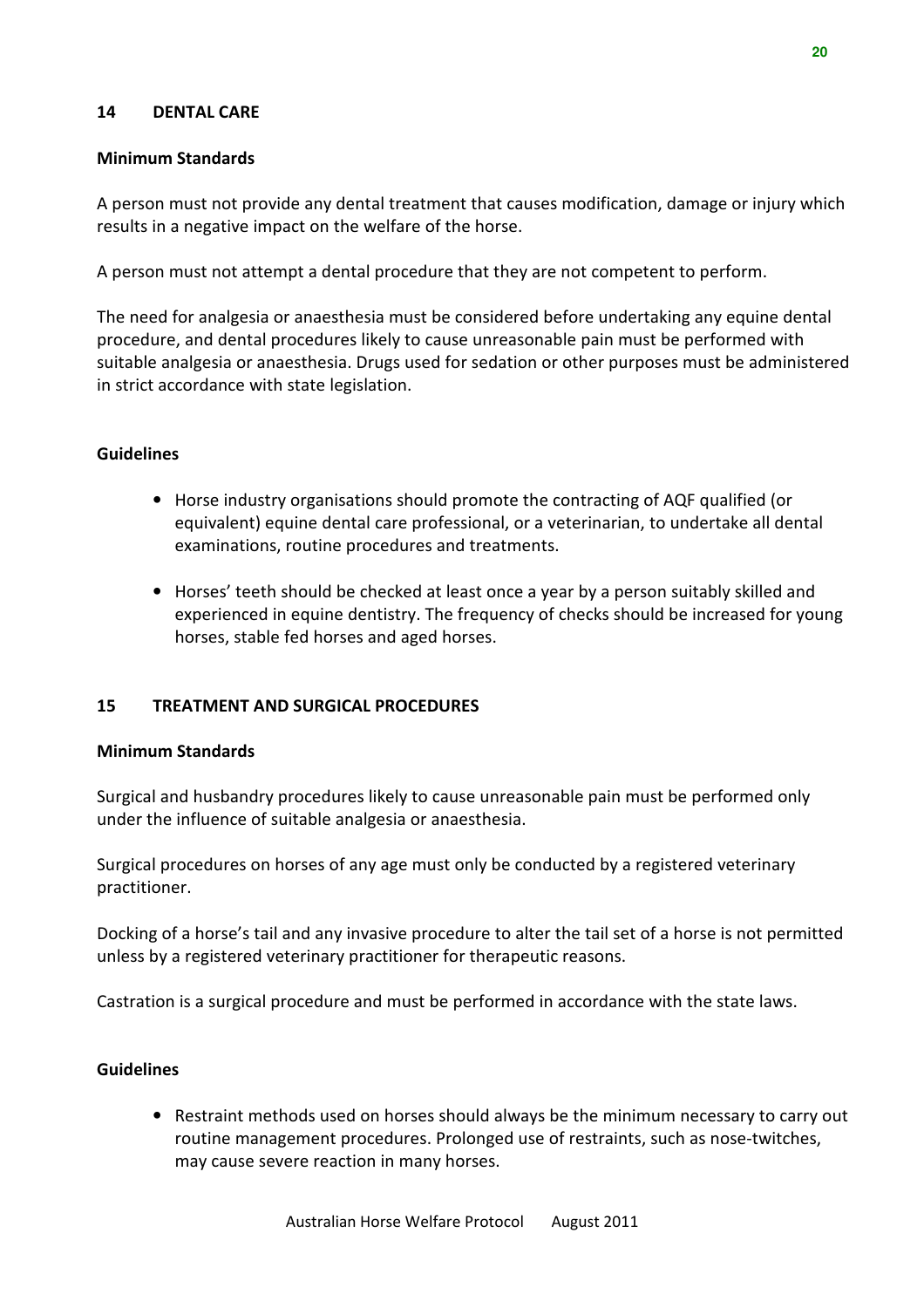- Adequate facilities to provide a safe environment, and suitable equipment, should be available when horses are subjected to any procedure or treatment. Management and treatment procedures should be performed by competent persons.
- Treatment practices that cause pain should not be carried out on horses if painless or alternative methods of treatment can be adopted.
- Internal medication such as vaccines, drenches, food additives, and external medications such as liniments, lotions and insecticides, should be used strictly in accordance with the manufacturer's instructions - overdosing may harm horses; under dosing may be ineffective. Treatments should be administered in a hygienic manner.
- Effective management and treatment of horses involves using various forms of restraint. These will vary with the temperament, disposition, and previous learning experience of the particular horse, the nature of the management procedure, and the skill of the handler.

#### 16 IDENTIFICATION

#### Minimum Standards

Branding must be undertaken in accordance with state laws.

Microchips must be inserted by a registered and authorised veterinary practitioner in accordance with state laws.

- Unique identification of horses linking to an owner should be promoted by horse organisations and government agencies responsible for emergency response and animal health.
- Horse industry organisations should promote the contracting of AQF qualified (or equivalent) professional trained person to identify horses in the selected method, or a veterinarian.
- Branding using corrosive chemicals or hot irons may be prohibited in some states
- Microchipping with animal owner details recorded by a licensed microchip registry, freeze-branding, DNA profiling and blood type profiling are acceptable methods of permanent identification.
- Hoof fire branding is acceptable as a short-term procedure.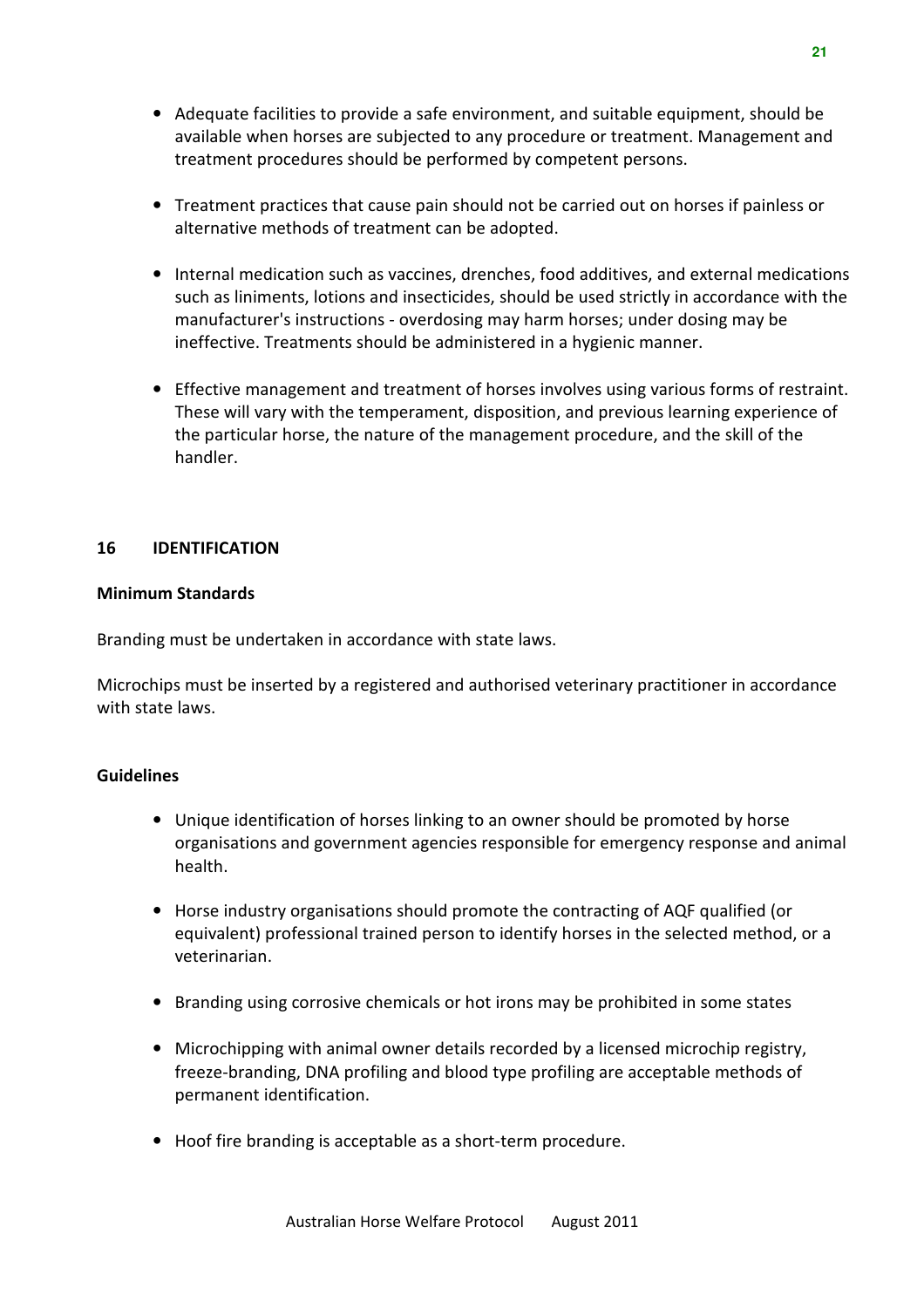- Horses should be permanently identified as early as management practices will allow, by persons experienced and proficient in performing the procedure.
- Where horses are kept at unoccupied premises, the contact details of the person in charge of the horse should be clearly displayed or readily accessible.
- Horse owners should check that their contact details are correctly recorded with the licensed animal microchip identification registry

#### 17 BREEDING

#### Minimum Standards

Behaviour management of horses during breeding, including for dangerous stallions, must not cause unreasonable or unjustifiable pain, suffering, distress or injury.

Facilities used for breeding must be constructed and maintained to minimise potential for injury to the horses.

Pregnancy testing and Artificial Insemination procedures must comply with state laws.

- Many welfare problems are created when owners neglect animals that may have little economic value. Indiscriminate breeding of horses and the breeding of horses of a type or temperament unsuitable for specific purposes should be avoided.
- Persons responsible for reproductively entire horses should have a planned breeding program, which incorporates managed health, housing, training and social interaction.
	- Known or potentially inherited conditions should be taken into account when selecting horses for breeding.
	- Where stallion behaviour endangers handlers or mares, the behaviour should be modified using an appropriate training method by a competent person, or the stallion gelded or humanely destroyed. Stallion behavioural problems may be minimised by training from a young age.
	- Special nutrition should be provided to the mare to cope with the burden of pregnancy, foaling and lactation.
	- Frequency of monitoring of mares should increase as foaling becomes imminent.
	- Mares should be monitored perinatally to ensure they pass the placenta within three hours.
	- Foals should be monitored perinatally (for the initial 24 hours after birth) to ensure meconium expulsion, urination and suckling are normal and that colostrum intake occurs.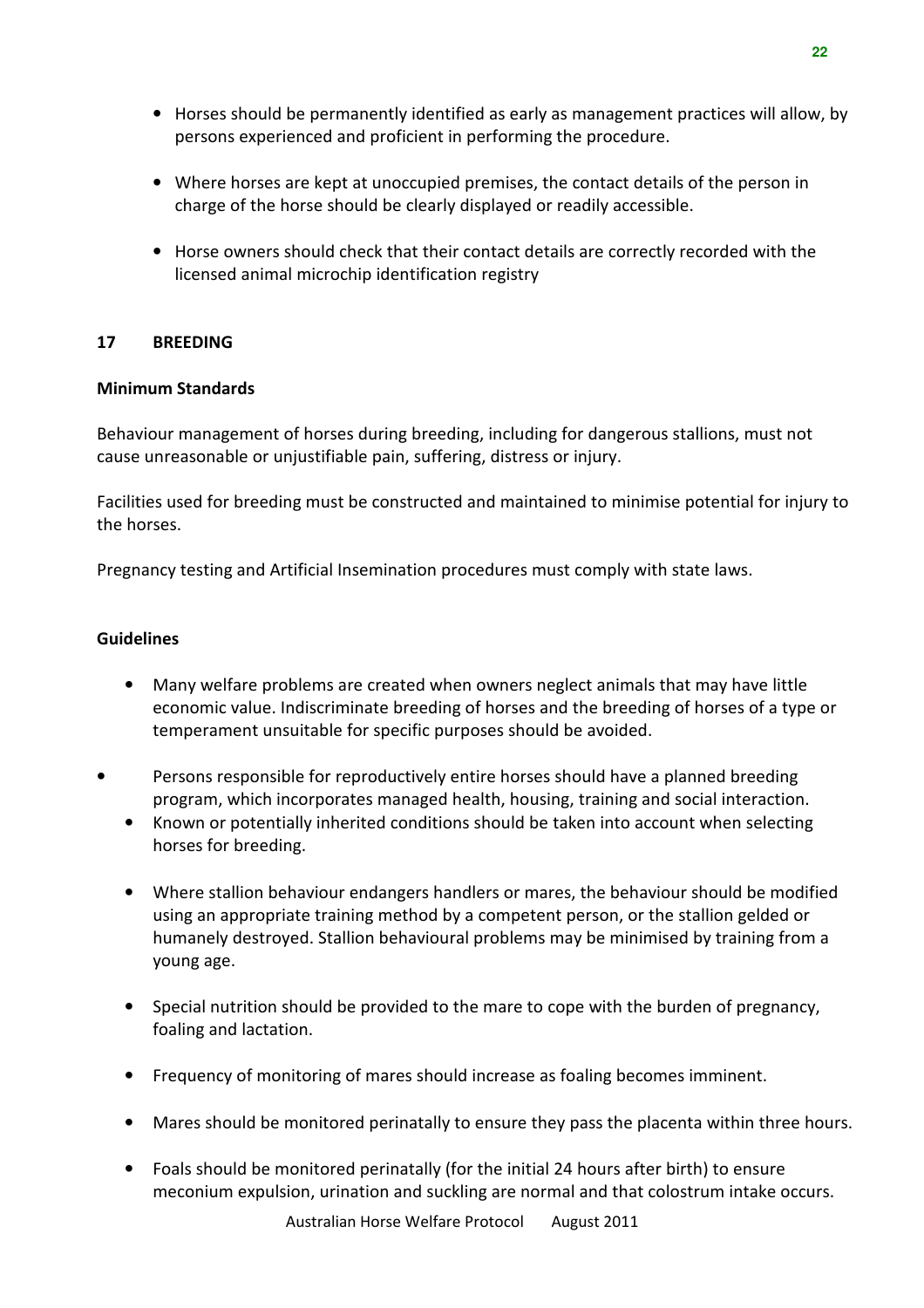- Foals orphaned at birth and under human care, should receive colostrum or a substitute within 24 hours of birth.
- Nurse mares should be supervised until they have accepted the foal.
- Foals should not be weaned before four months of age.

#### 18 TRAINING

#### Minimum Standards

Training methods used must be humane and must not cause unreasonable pain or suffering to the horse.

Horses must not be beaten or abused.

Electronic prodders must not be used on horses.

On inspection of a horse's mouth fitted with a bit, there must not be any sign of injury, including pressure marks or bruising or other signs of ill fit or impact of ill use.

Electronic collars, such as anti-crib collars, must not be used on horses.

- Training methods should be adapted to suit the needs of the particular horse.
- Training methods should incorporate and understanding of horse behaviour, learning theory and training techniques proven through evidenced based research.
- Persons engaged in the education and training of horses should be experienced, or under direct supervision of an experienced person.
- Horses should be of the appropriate type, be adequately educated, fed and housed, and trained to the degree of fitness for the task to be performed. Veterinary attention should be sought if there is any doubt about the fitness of a horse for a particular purpose.
- Most horses respond best to firm but gentle techniques and to rewards when the horse responds correctly.
- Abnormal physiological and behavioural responses to training and confinement should be recognised and measures taken to correct the suspected cause of them. These responses may include aggression, biting, pawing, kicking, weaving, pacing, crib-biting or wind-sucking.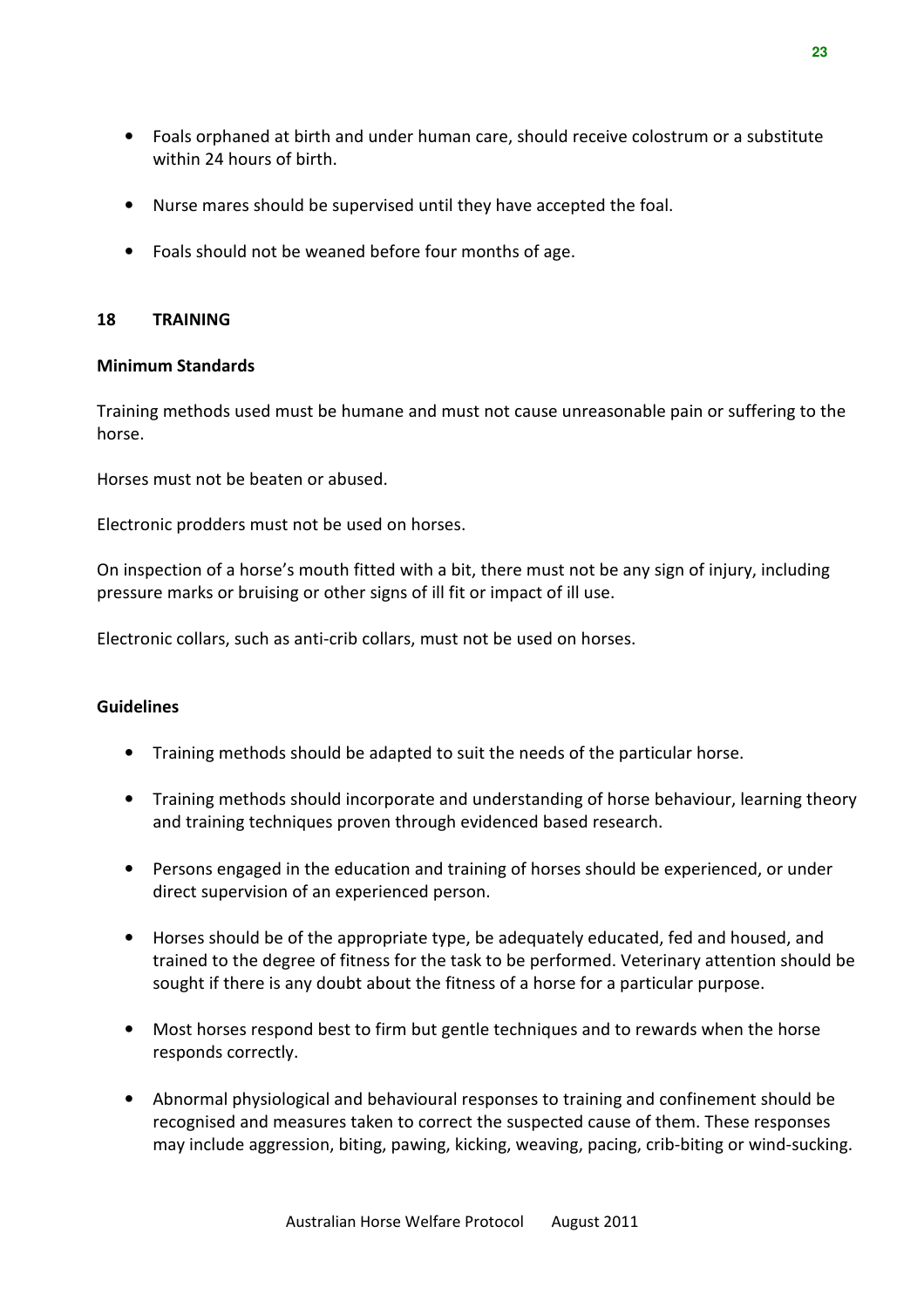- Discipline has to be administered immediately following the act of misconduct, and should be minimal.
- Horses should only be given training schedules that are suited to their physical capabilities or level of maturity. Basic education of young horses is desirable; however it should not be strenuous, to reduce risk of injury and growth abnormalities.
- All saddlery, harness and other equipment used with horses should be of sound condition, well-fitting, correctly adjusted, regularly cleaned and must not compromise the welfare of the horse. Horse industry organisations should promote the contracting of AQF qualified (or equivalent) saddlers, harness makers or saddle/harness fitting specialists for the provision of fitting and care services and advice.
- When accompanied by their mothers, foals less than four or five months of age may be handled to accustom them to being caught, tied up and led, to having their legs and feet handled and to being confined within a yard, stable or horse float. Handling of foals from the earliest possible age is recommended.
- Horses require regular exercise for a period of months before they are adequately conditioned for strenuous exercise. Experience and skill are required to ride or drive horses to their utmost ability in competitive horse sports without inducing distress, injury or illness.

#### 19 TRANSPORT

#### Minimum Standard

Horses must be transported in accordance with the Australian Animal Welfare Strategy Land Transport of Livestock (Horses).

Notes:

- The document can be found on www.animalwelfarestandards.net.au
- An excerpt of the specific section relating to horses is found in Annexure J. It is recommended that the specific section is also read in conjunction with Part A "General Standards and Guidelines for the Transport of Livestock"

#### 20 FUTHANASIA OR SLAUGHTER

#### Minimum Standards

Euthanasia or slaughter must be performed humanely. The person responsible for the animal must ensure that the method results in immediate death or immediate loss of consciousness followed by death while unconscious.

Euthanasia or slaughter must be performed only by persons competent in the method used and licensed where appropriate.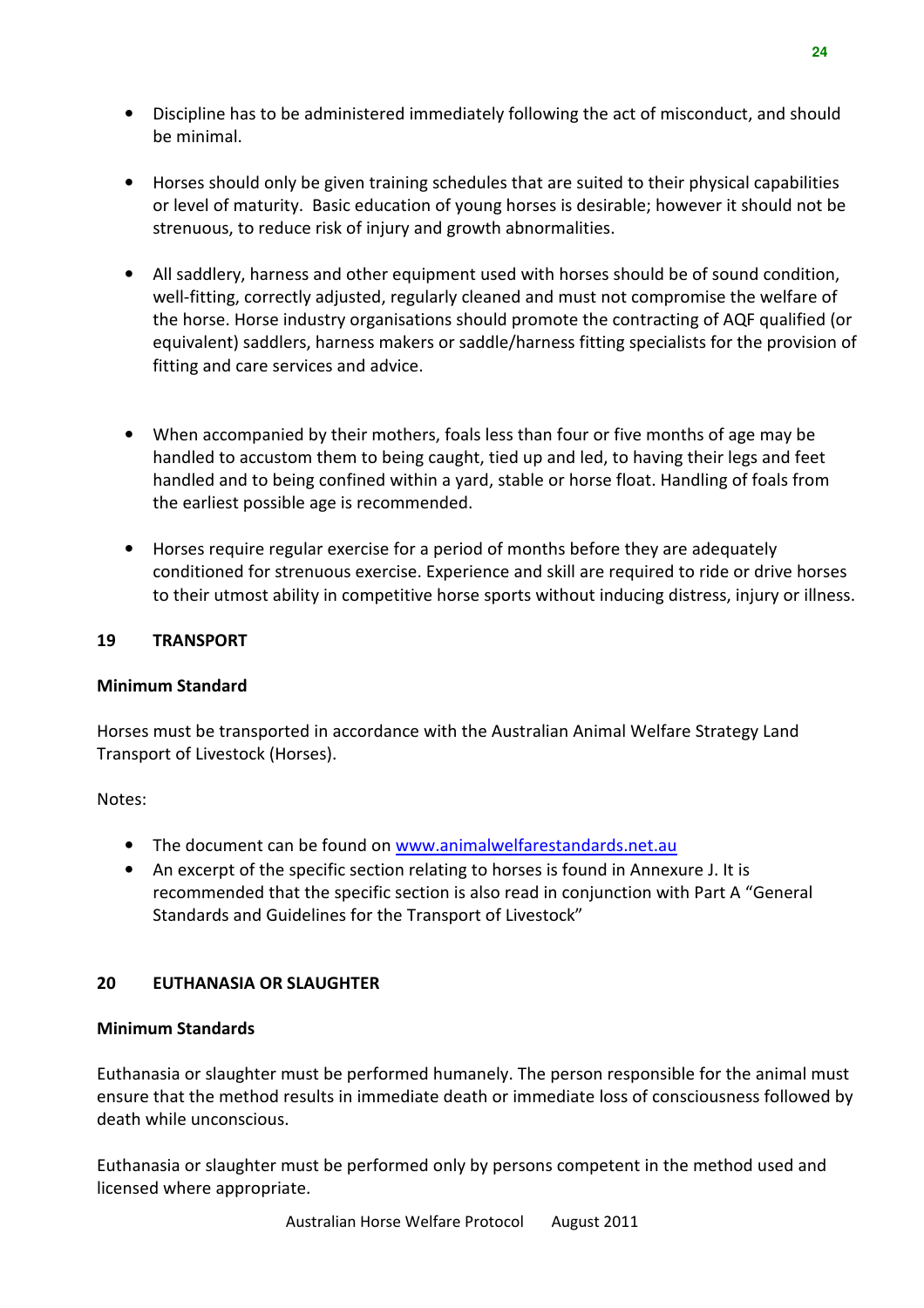A person humanely destroying an animal must take reasonable action to confirm the animal is dead or to ensure death.

Horses held at slaughter houses must be dealt with in accordance with state laws.

Horses held at sale yards must be dealt with in accordance with relevant state Code of Practice where they exist.

#### Guidelines

- The horse should be handled quietly before euthanasia or slaughter to ensure it is not unnecessarily distressed or alarmed.
- Acceptable methods of euthanasia or slaughter include:

rapid intravenous injection of concentrated barbiturate solutions; it should be noted that tissue residues will render the carcass unfit for human or pet consumption if this technique is used

shooting by a licensed person, using a registered firearm

#### Shooting:

the firearm should be at least .22 calibre (long rifle)

persons other than the marksman and a handler for the horse should be cleared from the area or should stand well behind the marksman

a head collar or bridle should be put on the horse to enable it to be quietly restrained by an assistant, who must stand out of the line of fire

never fire while the horse is moving its head; wait patiently for a quiet interval before firing

to provide maximum impact and the least possibility of misdirection, the gun should be fired at a range that is as short as circumstances permit, but not in contact with the horse's head. Direct contact may be made with the horse's head when using a captive bolt pistol.

the target area and direction of the bullet are as shown in Figures 1 and 2.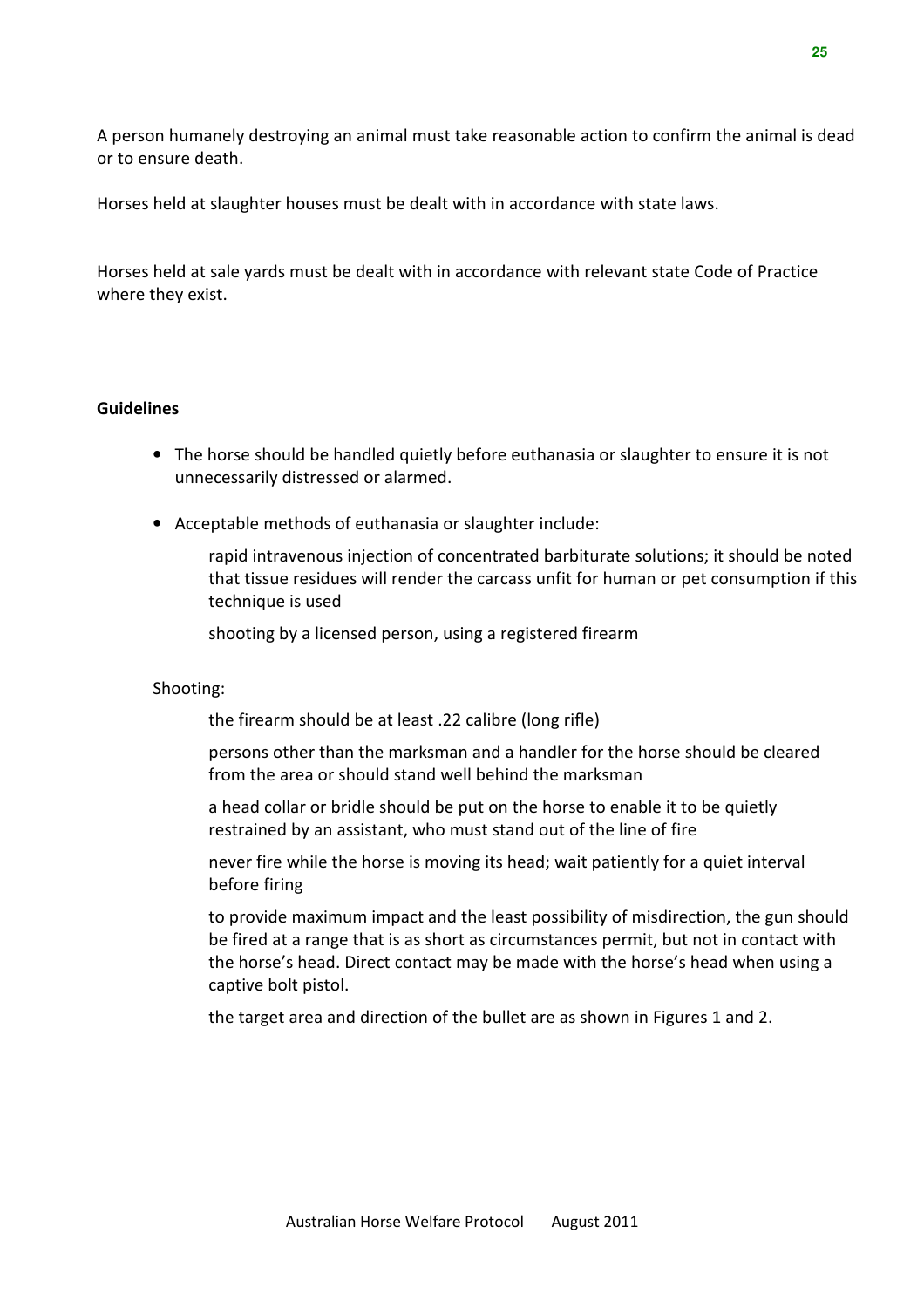

Figure 1 Target area for humane destruction of horse by shooting or captive bolt. The target is just above intersection of broken lines.



Figure 2 Direction (shown by arrow) in which bullet should be fired at the target area.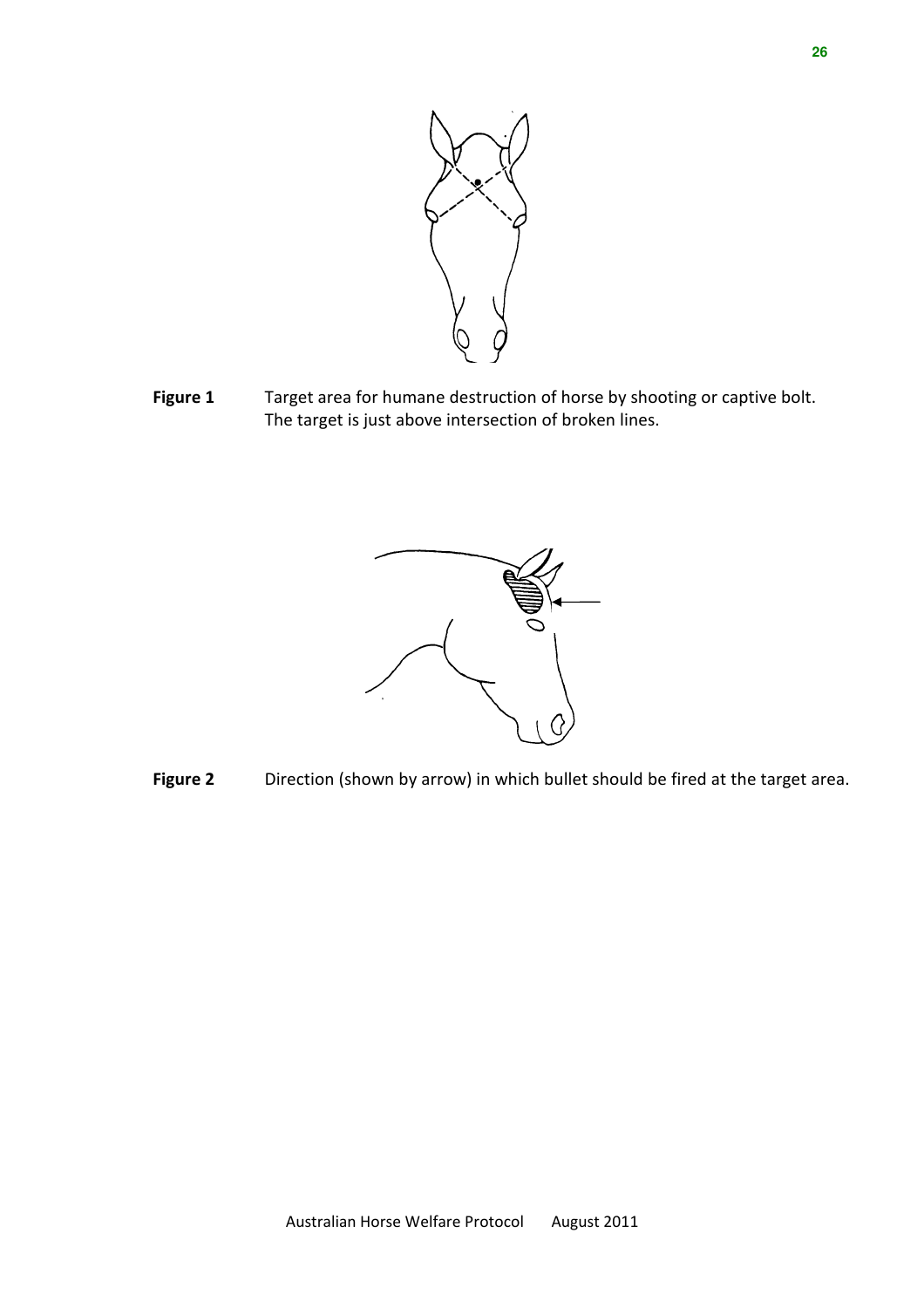#### Annexure B Body Condition Scoring

Body condition scoring provides a useful and objective method of monitoring body condition. Body condition, expressed as fatness, is the most reliable indicator of the suitability of a horse's diet.

Poor body condition is not always due to lack of feed; it could be related to parasite infestations, poor dental health, chronic injury or illness, advanced age, or lack of mobility affecting the horse's ability to forage.

#### Method of estimation

- 1. Assess visually and by feel, the horse's pelvis and rump, back and ribs and neck. During winter, a long heavy hair coat complicates visual appraisal. You need to run your hands over the horse to get an accurate score.
- 2. Give those areas individual scores using a scale of 0 (very poor) to 5 (very fat).
- 3. Intermediate assessments can be given half scores.
- 4. Using the pelvic and rump assessment as the base score, adjust that score by a half point if it differs by 1 or more points from the score for the neck or ribs.

| <b>Score</b>   |                                        | <b>Description</b>                    |
|----------------|----------------------------------------|---------------------------------------|
| Ω<br>Very poor |                                        | very sunken rump                      |
|                |                                        | deep cavity under tail                |
|                | <b><i><u>Angelin mithelige</u></i></b> | skin tight over bones                 |
|                |                                        | very prominent backbone and<br>pelvis |
|                |                                        | marked U shaped neck                  |
| 1<br>Poor      |                                        | sunken rump                           |
|                |                                        | cavity under tail                     |
|                |                                        | ribs easily visible                   |
|                |                                        | prominent backbone and croup          |
|                |                                        | U shaped neck - narrow and<br>slack   |
|                |                                        |                                       |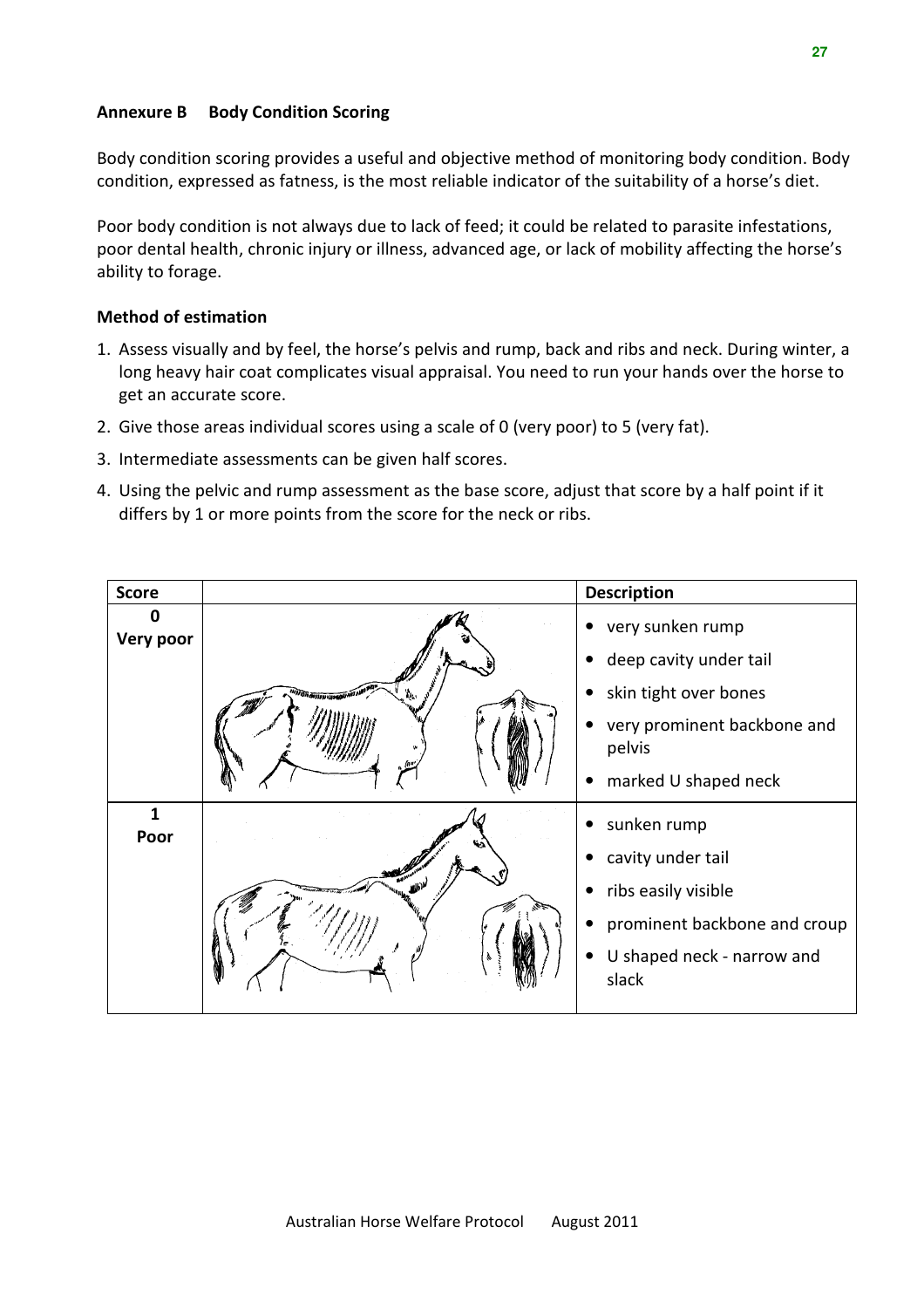| $\overline{2}$<br><b>Moderate</b> |    | $\bullet$ | flat rump either side of<br>backbone        |
|-----------------------------------|----|-----------|---------------------------------------------|
|                                   |    |           | ribs just visible                           |
|                                   |    |           | narrow but firm neck                        |
|                                   |    |           | backbone well covered                       |
| $\overline{\mathbf{3}}$<br>Good   |    | $\bullet$ | rounded rump                                |
|                                   |    |           | ribs just covered but easily felt           |
|                                   |    |           | no crest, firm neck                         |
|                                   |    |           |                                             |
| $\overline{\mathbf{4}}$<br>Fat    |    |           | rump well rounded                           |
|                                   |    |           | gutter along back                           |
|                                   |    |           | ribs and pelvis hard to feel                |
|                                   |    | $\bullet$ | slight crest                                |
| 5                                 |    | $\bullet$ |                                             |
| <b>Very fat</b>                   |    |           | very bulging rump<br>deep gutter along back |
|                                   |    |           | ribs buried                                 |
|                                   | ٤. | $\bullet$ | marked crest                                |
|                                   |    | $\bullet$ | folds and lumps of fat                      |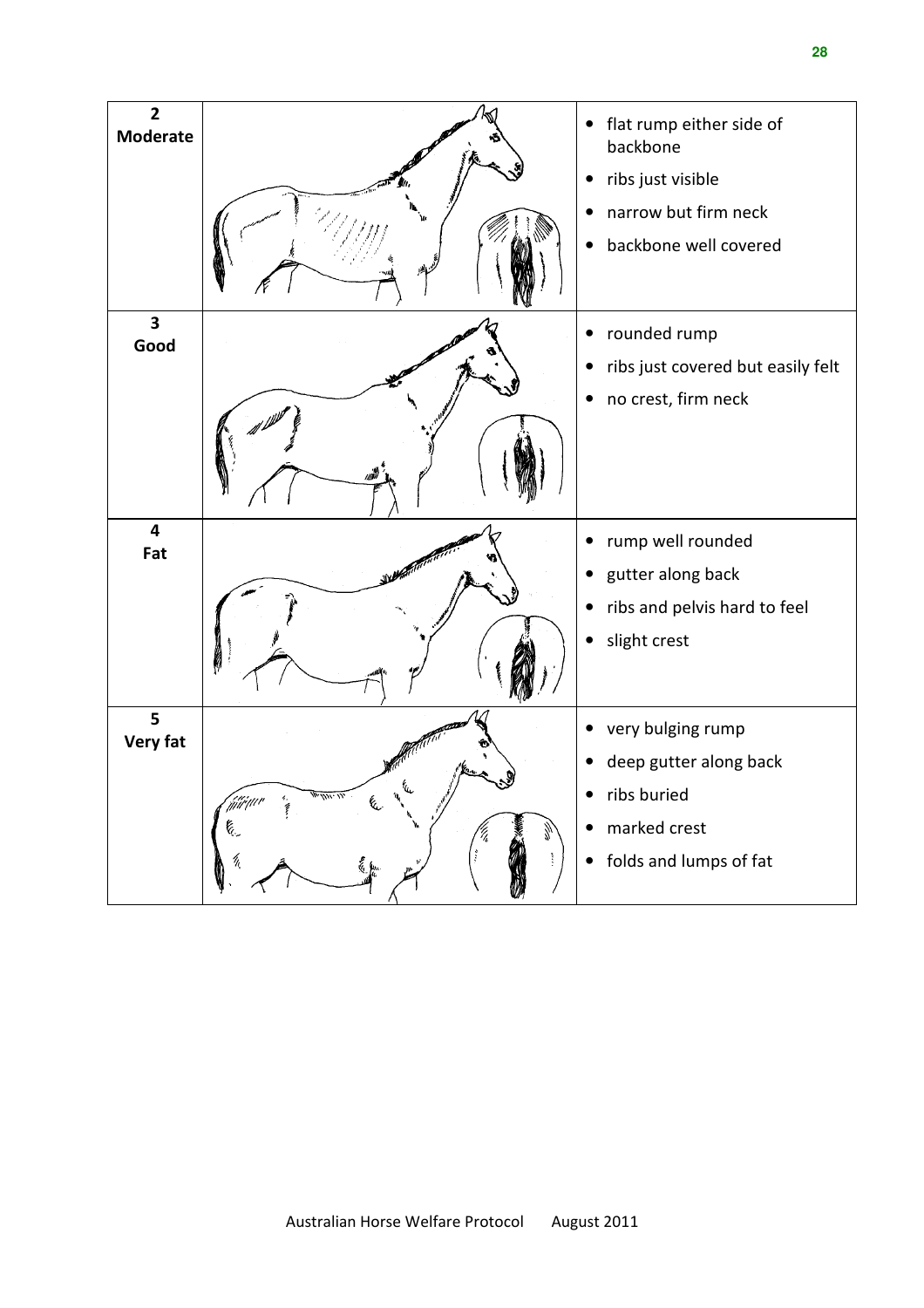### Annexure C Published Information and Advice Regarding Equine Welfare

| Organisation                                          | <b>Publication</b>                                                                     |
|-------------------------------------------------------|----------------------------------------------------------------------------------------|
| <b>State Government of Victoria</b><br>www.vic.gov.au | Equine Rescue And Rehabilitation                                                       |
| http://new.dpi.vic.gov.au/agriculture/ani             | <b>Basic Horse Care</b>                                                                |
| mals-and-livestock/horses                             | <b>Transport and Care of Horses</b>                                                    |
|                                                       | <b>Condition Scoring and Weight Estimation</b>                                         |
|                                                       | Feed requirements of horses                                                            |
|                                                       | <b>Agistment for Horses</b>                                                            |
|                                                       | Microchipping horses                                                                   |
|                                                       | Horses for Hire                                                                        |
|                                                       | Diseases of Horses Notifiable in Victoria                                              |
|                                                       | Equine Influenza                                                                       |
|                                                       | Founder (Laminitis) in Horses                                                          |
|                                                       | Information of the Control of Strangles in<br>Horses                                   |
|                                                       | Mosquito-borne diseases of horses                                                      |
|                                                       | <b>Hendra Virus</b>                                                                    |
|                                                       | Equine Biosecurity and Best Health Practice<br>for Equine Owners                       |
|                                                       | Equine Biosecurity and Best Health Practice -<br>for Holding Equestrian Activities     |
|                                                       | Equine Biosecurity and Best Health Practice -<br>for Equine Industry Service Providers |
|                                                       | <b>Horses and Floods</b>                                                               |
|                                                       | Horses, Drought and Winter                                                             |
|                                                       | Drought Feeding and Planning for Horses                                                |
|                                                       |                                                                                        |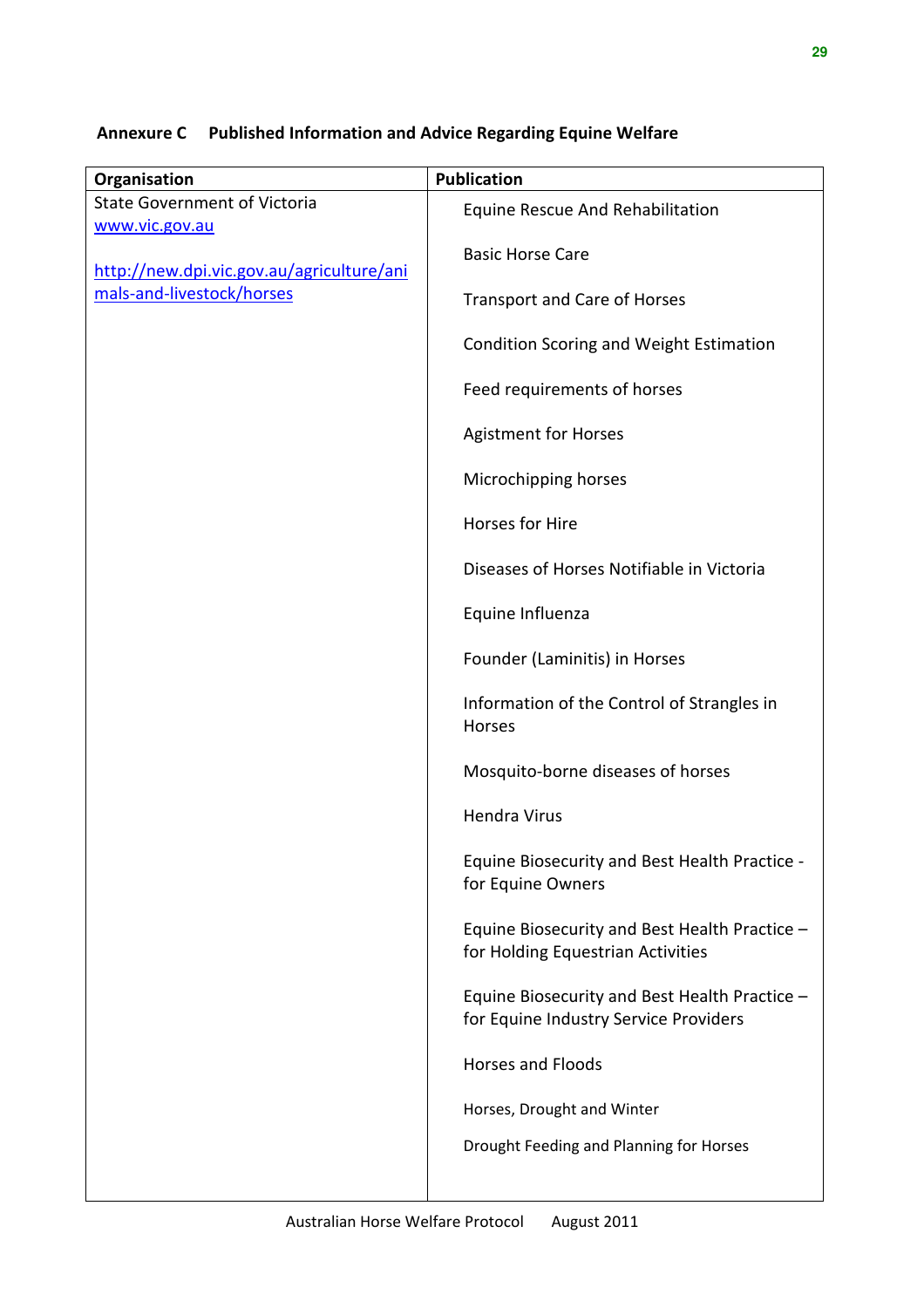| <b>State Government of NSW</b>               | Caring for Horses                                             |
|----------------------------------------------|---------------------------------------------------------------|
| www.nsw.gov.au                               | http://www.dpi.nsw.gov.au/agriculture/livestock               |
|                                              | /horses                                                       |
| Northern Territory                           | Looking after your horse in a Natural Disaster                |
| www.nt.gov.au                                |                                                               |
| <b>State Government of Queensland</b>        | General horse information                                     |
| www.qld.gov.au                               | http://www.dpi.qld.gov.au/27 5857.htm                         |
|                                              |                                                               |
|                                              | Horse Welfare-related story books for Indigenous              |
|                                              | children:                                                     |
|                                              | 'Bwgcolman foal',                                             |
|                                              | 'Bwgcolman yearling'                                          |
|                                              | 'Bwgcolman gelding'                                           |
|                                              | 'Midnight, bwgcolman pride'.                                  |
|                                              | http://www.dpi.qld.gov.au/4790 15654.htm                      |
|                                              |                                                               |
| <b>State Government of Tasmania</b>          | This website provides information for horse                   |
| www.tas.gov.au                               | owners on diseases                                            |
|                                              | www.dpi.tas.gov.au (search for horses)                        |
| <b>State Government of Western Australia</b> | The horse pages contain mainly documentation.                 |
| www.wa.gov.au                                | There are disease fact sheets                                 |
|                                              | http://www.agric.wa.gov.au/action/ATOZ?s=748                  |
|                                              | 353970, term=horses                                           |
| <b>State Government of South Australia</b>   |                                                               |
|                                              | <b>Biosecurity Risk Calculator and related</b><br>information |
| www.sa.gov.au                                |                                                               |
|                                              | http://www.pir.sa.gov.au/hiag                                 |
| <b>Australian Veterinary Association</b>     | "What can I do to help protect my horses and                  |
| www.ava.com.au                               | livestock during cyclones and flooding?"                      |
|                                              | "I live in an urban area and I want to keep my                |
|                                              | horse there too - is that possible?"                          |
| Equine Veterinarians Australia               | Dental Care for your Horse                                    |
| www.eva.org.au                               | Search for a veterinarian                                     |
| RSPCA Australia - 'World of Animal           | <b>Farm Horses</b>                                            |
| Welfare' Site for Students and Teachers      | Horse Care and Management                                     |
| www.woaw.org.au                              | You and Your New Horse                                        |
|                                              | <b>Feeding Your Horse</b>                                     |
|                                              | Horse Behaviour                                               |
|                                              | Recognising the Early Signs of Laminitis                      |
|                                              | Laminitis                                                     |
| <b>RSPCA Australia</b>                       | <b>Guide to Horse Care</b>                                    |
| www.rspca.org.au                             |                                                               |

It is worth noting that many State-run horse rescue and welfare groups have produced information booklets, online resources and information regarding the welfare, rescue and rehabilitation of horses. This information can usually be readily found on their websites.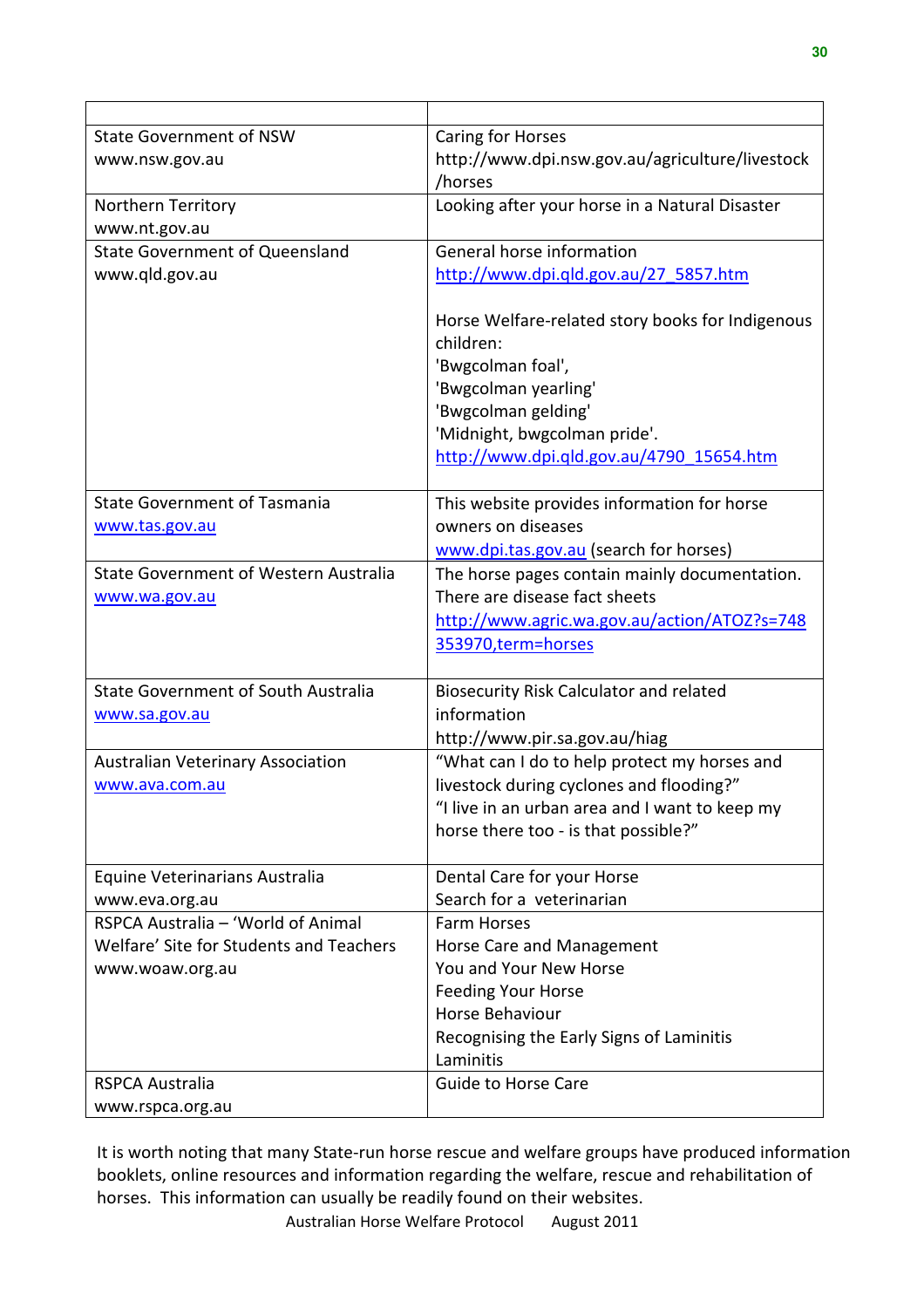#### Annexure D Not-for-Profit Horse Welfare Service Providers

#### RSPCA Australia

The RSPCA is the largest and only national provider of animal welfare services in Australia. It handles welfare and cruelty complaints for all animals, including horses through State offices located around the country.

For all horse welfare concerns, contact the relevant State RSPCA cruelty hotline in your State. Numbers and websites for each State are listed in Annexure H at the back of this document.

#### Animal Welfare League

The Animal Welfare League will have varying powers in each State.

#### Horse Welfare and Rescue Groups

There are a number of small State-based horse welfare and rescue organisations around Australia that may be able to assist with horse welfare concerns and provide on-ground horse rescue assistance.

If contacting a locally run organisation, it is a good idea to check the credentials of the organisation, such as whether they have not-for-profit or charity status. It may also be wise to view their facilities and horses; as well as ask to see successful rescue stories with before and after photos. The number, location and capabilities of smaller horse welfare organisations can change often, and as such a comprehensive list is not provided here.

An updated list of horse welfare and rescue organisations can be found here: www.equiculture.com.au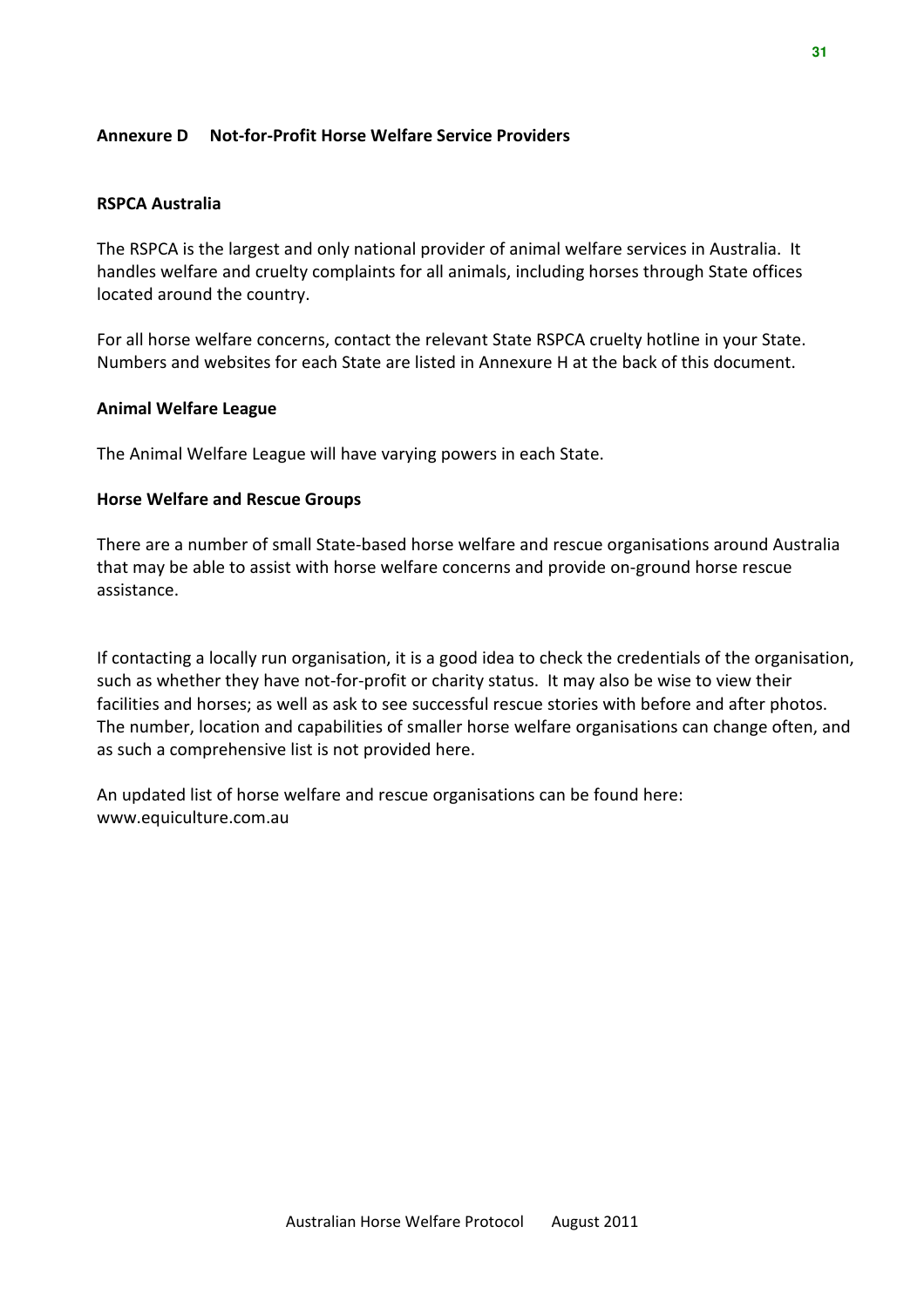#### Annexure E Animal Welfare Legislation

#### Horse Welfare Legislation in Australia

Each State has an animal welfare legilsation that sets out the way in which animals should be treated by law.

| <b>State</b>            | <b>Animal Welfare Act</b>         | Department to contact                       |
|-------------------------|-----------------------------------|---------------------------------------------|
| ACT                     | Animal Welfare Act 1992           | Environment ACT                             |
| <b>NSW</b>              | Prevention of Cruelty to          |                                             |
|                         | Animals Act 1979                  | Department of Primary Industries            |
| ΝT                      |                                   | Department of Local Government Housing and  |
|                         | Animal Welfare Act 2007           | Sport                                       |
| <b>QLD</b>              | <b>Animal Care and Protection</b> | Department of Primary Industries and        |
|                         | Act 2001                          | <b>Fisheries</b>                            |
| <b>SA</b>               | Animal Welfare Act 1985           | Department of Environment and Heritage      |
| TAS.                    |                                   | Department of Primary Industries, Water and |
|                         | Animal Welfare Act 1993           | Environment                                 |
| <b>VIC</b>              | Prevention of Cruelty to          |                                             |
|                         | Animals Act 1986                  | Department of Primary Industries            |
| <b>WA</b>               |                                   | Department of Local Government and          |
| Animal Welfare Act 2002 |                                   | <b>Regional Development</b>                 |

There are also a number of horse welfare codes of practice and guidelines that exist to ensure the welfare of horses in a number of different situations.

Listed below are the various documents in place nationally and in each State. Please note that these codes and guidelines ARE NOT enforceable by law and serve as a guideline only. Actions of individuals are unlawful only if they are seen to contravene the animal welfare act in that State.

#### Federal - Department of Agriculture, Fisheries & Forestry

- Model Code of Practice for the welfare of animals Land Transport of Livestock (horses)
- Model Code of Practice for the welfare of animals Animals at Saleyards
- Standards for the Care and Treatment of Rodeo Livestock

#### Australian Capital Territory

• Code of Practice for the Welfare of horses in the ACT

#### Victoria

- Code of accepted farming practice for the welfare of horses
- Code of Practice for the land transport of horses (Victoria)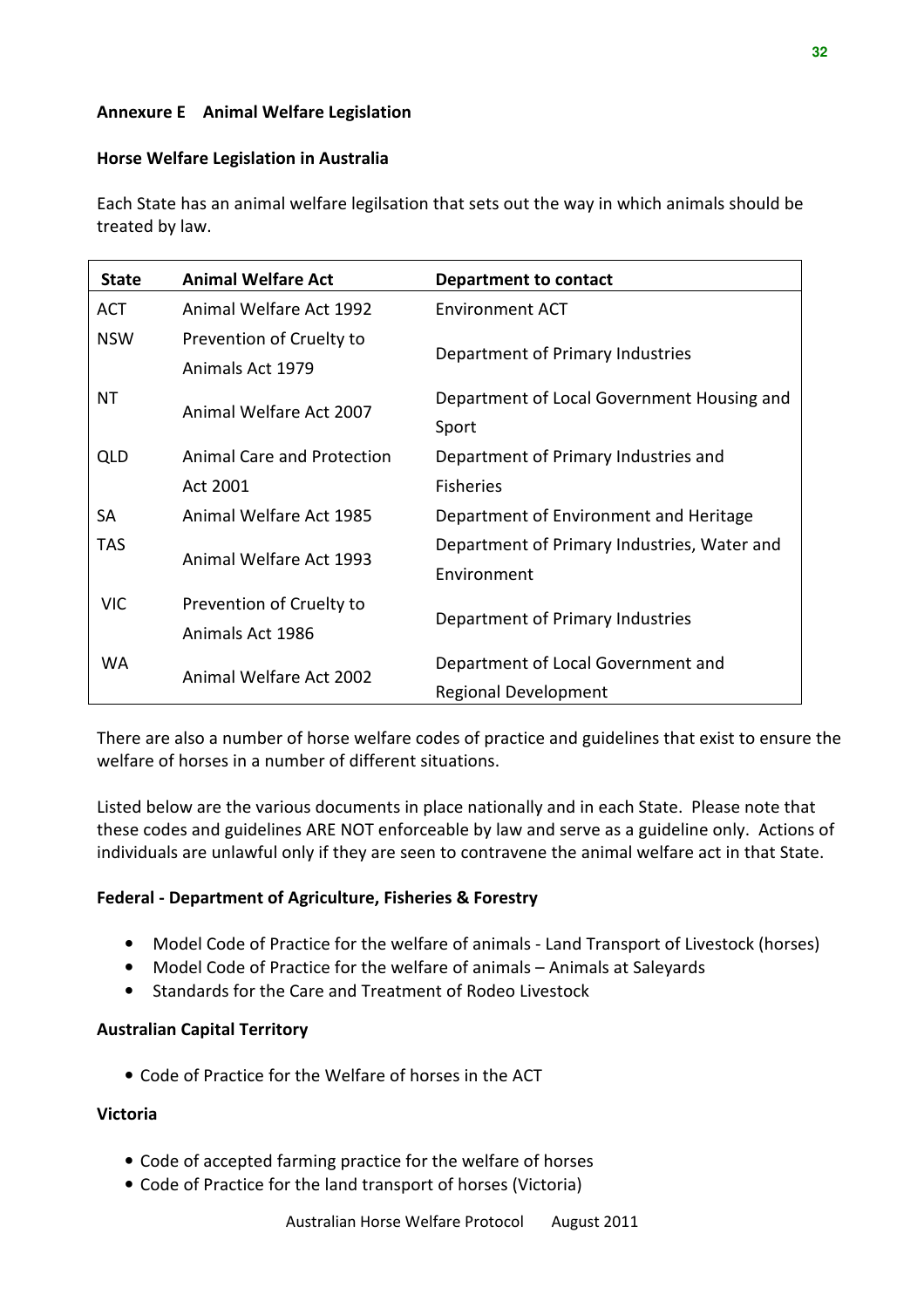- Code of practice for the tethering of animals
- Code of practice for the public display and exhibition of animals
- Code of practice for the welfare of film animals
- Code of practice for the care and use of animals for scientific purposes
- Code of practice for the welfare of horses competing at bush race meetings

#### Tasmania

• Tasmanian Equine Welfare Guidelines

#### New South Wales

- Code of Practice for Horses in Riding Centres and Boarding Stables
- Code of Practice for animals used in rodeo events
- Code of Practice for animals in film and theatrical performances
- Protecting the Welfare of horses competing in bush races in NSW
- Guidelines for minimum standards for keeping horses in Urban areas

#### **Oueensland**

- Queensland Code of practice for the welfare of animals in film
- Queensland Code of Practice for Circuses

#### The Role of Local Councils and the Police

Most RSPCA officers work in conjunction with local council authorities and the local police. However, animal welfare complaints are generally received only by the RSPCA.

In urgent situations or where the RSPCA are unable to be contacted, the Police can be called to attend to a complaint. The local police can also be informed of infringements of that state's legislation regarding animals.

Complaints handled by local councils generally specifically relate to land use and local planning laws and regulations. Local councils are generally unable to respond to animal welfare complaints. If a State of emergency is declared then both council officers and police officers may act as animal welfare officers.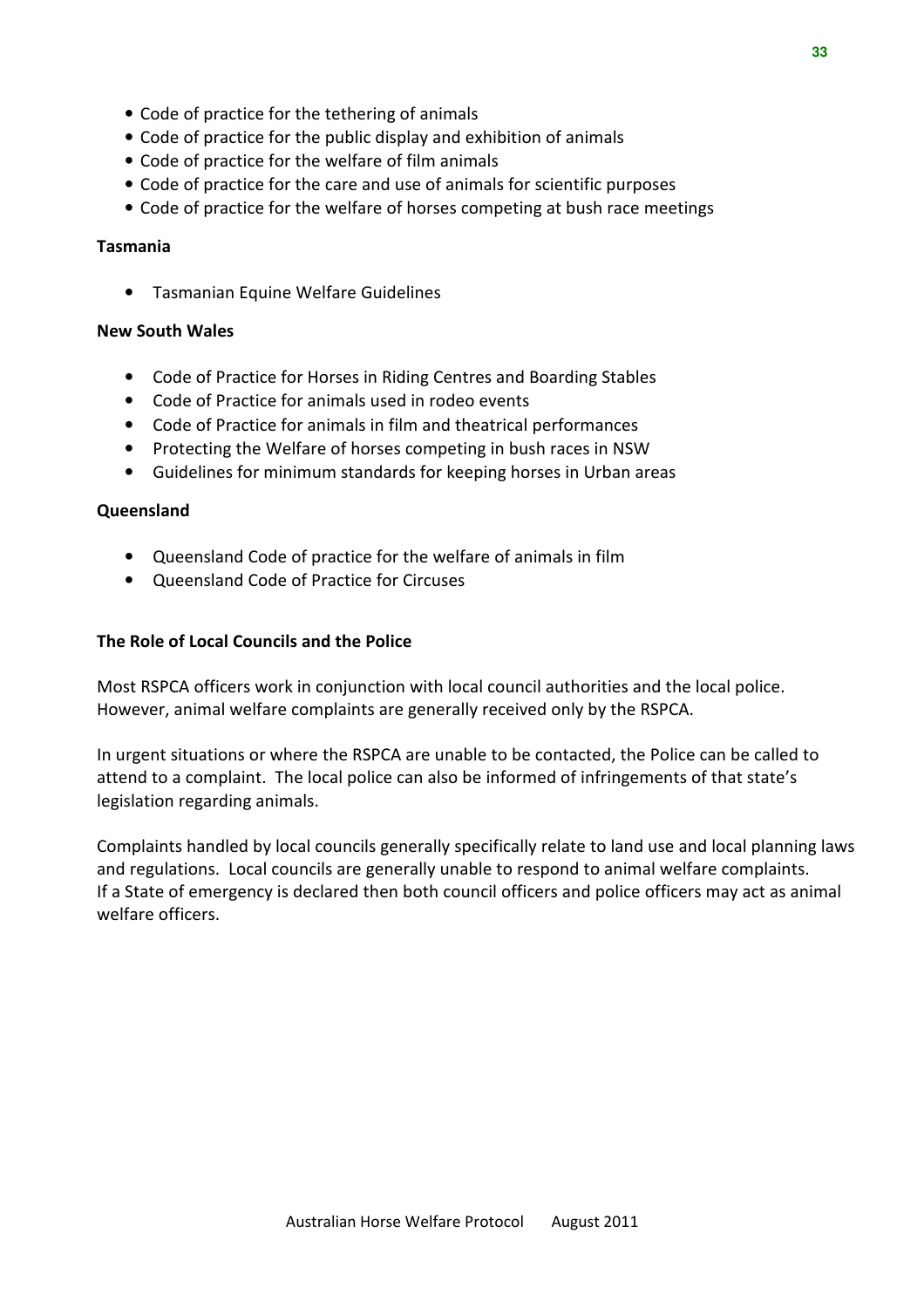#### Annexure F Other Horse Welfare Resources, Professional Advice and Assistance

| Organisation                                 | <b>Service Provision</b>               |
|----------------------------------------------|----------------------------------------|
| Animal Health Australia                      | Animal health and welfare training     |
| www.animalhealthaustralia.com.au             | Emergency disease response information |
| Australian Horse Industry Council            | General horse Industry, disease and    |
| www.horsecouncil.org.au                      | health advice                          |
|                                              | Administers the Horse Emergency        |
|                                              | Contact Database (HECD)                |
| Equine Veterinarians Australia               | Equine health & disease information    |
| www.eva.org.au                               | Register of Equine Veterinarians in    |
|                                              | Australia                              |
|                                              |                                        |
| International Society for Equitation Science | Applied research into training and     |
| www.equitationscience.com                    | welfare of horses                      |
|                                              | Knowledge sharing between the          |
|                                              | scientific community and horse owners  |
|                                              | and riders                             |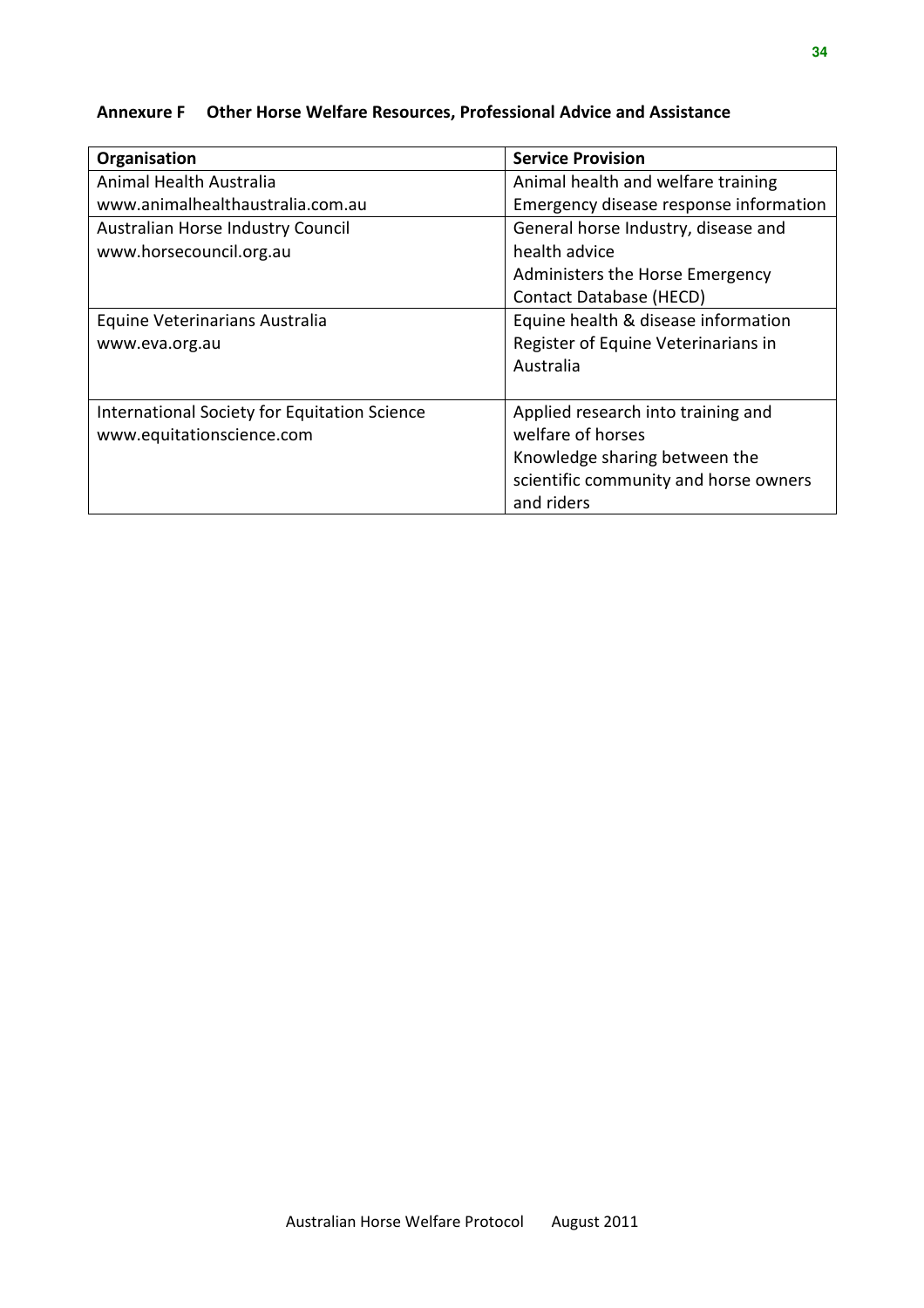#### Annexure G Australian Organisations supporting Equine Research

These national organisations seek funds with Deductible Gift Recipient Status (DGR); enter into partnerships and collaborations to support research, development and community training for the adoption of new welfare practices.

Rural Industries Research and Development Corporation (RIRDC) www.rirdc.gov.au

Champion Horses Inc www.livinglegends.org.au info@livinglegends.org.au.

Hunter Valley Equine Research Centre Limited http://www.hverf.org/ kao@hverf.org

The Australian Horse Industry Research & Development Trust www.thehorsetrust.com.au horsesa@horsesa.asn.au

The University of Melbourne Veterinary Hospital www.vet.unimelb.edu.au Hinalei Johnston: h.johnston@unimelb.edu.au

Murdoch University Veterinary Trust www.veterinarytrust.murdoch.edu.au Ellaine Hislop: e.hislop@murdoch.edu.au

Kathleen Agnes Back Estate - ANZ Trustees http://www.anz.com/personal/private-bank-trustees/trustees/apply-grant/find-trust-program/

General Animal Fund

Australian Veterinary Association Animal Welfare Trust http://www.ava.com.au/about-us/trusts-and-foundations-0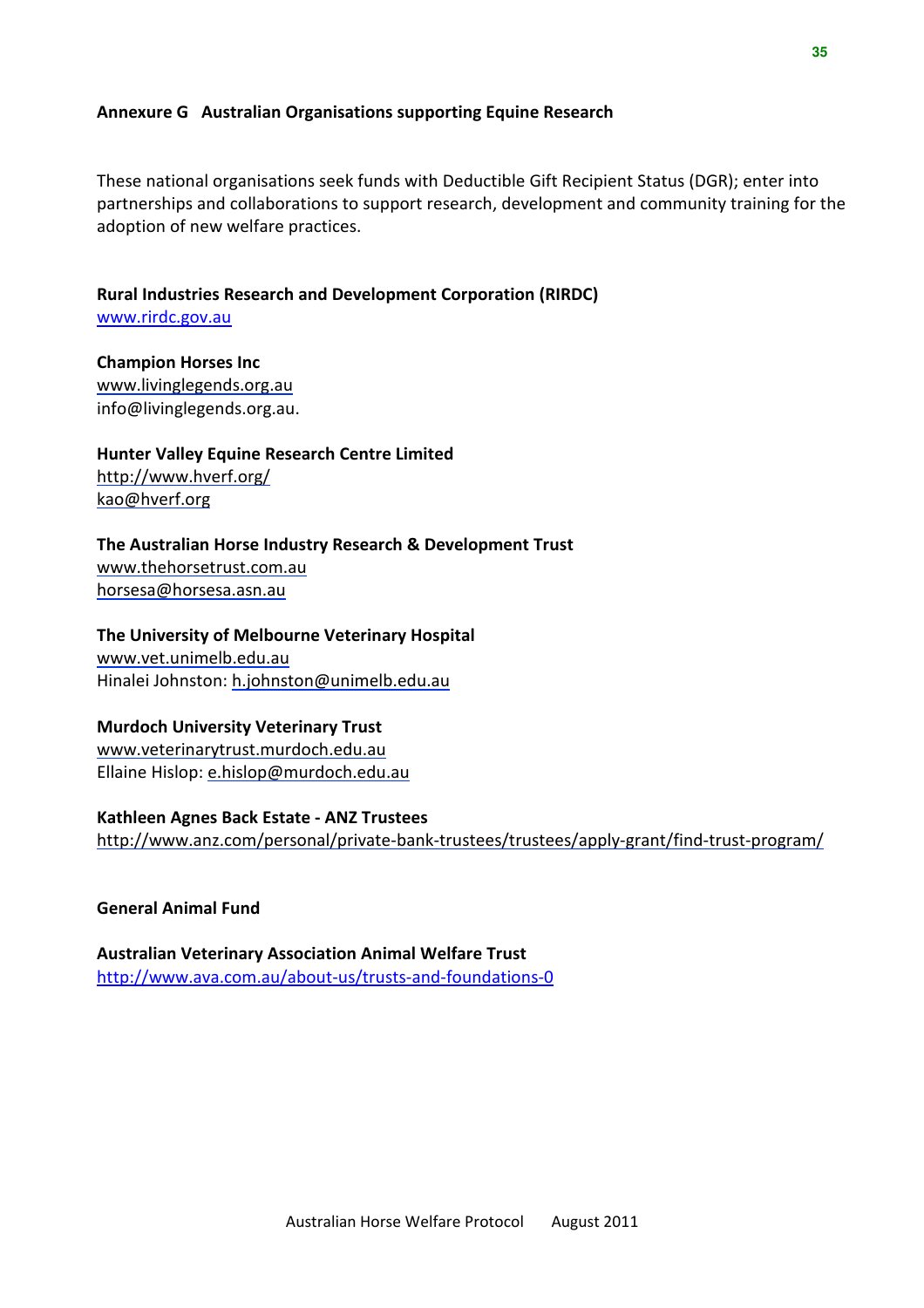#### Annexure H Reporting a Welfare Concern

All horse welfare concerns and complaints should be reported to the RSPCA in your area. Each State has an RSPCA equipped to deal with animal welfare concerns.

| www.rspca.org.au       |               |
|------------------------|---------------|
| www.rspcatas.org.au    | 1300 139 947  |
| www.rspca-act.org.au   | 1300 477722   |
| www.rspcadarwin.org.au | 08 8984 3795  |
| www.rspcansw.org.au    | 1300 278 3589 |
| www.rspcavic.org       | 03 9224 2222. |
| www.rspcawa.asn.au     | 1300 278 3589 |
| www.rspcasa.asn.au     | 1300 4 77722  |
| www.rspcaqld.org.au    | 1300 852 188  |
|                        |               |

The RSPCA have welfare officers in each State dedicated to following up on animal welfare complaints. Officers will attend the scene of the complaint and make an assessment and take the appropriate action. This may entail issuing orders to owners regarding the improvement of the animals' welfare, keeping track of the situation, and/or seizing horses into their care.

#### Tips for reporting a welfare concern:

- 1. Gather as much information regarding the case as possible: location, type of animal, exact welfare concern and history of the case (if you are aware of it).
- 2. Take careful note of the condition of the animal and its deterioration over time if applicable.
- 3. Take photos of the case in question, ensuring that you do not trespass.

#### Reporting a Welfare Concern to a horse rescue organisation

Horse rescue organisations sometimes accept horse welfare complaints from the public. Each organisation works differently; some only accept horses surrendered to them and others will send their own officers or volunteers to assess a situation before approaching the owners and/or working with the RSPCA to bring about a resolution.

Sometimes organisations are able to monitor situations closely and inform the RSPCA when the situation becomes more urgent. Check with your local horse rescue organisation to see what their capabilities are; and remember that the RSPCA are the only body able to legally seize an animal.

#### Making a Complaint about a Service or Product (excerpt from ACL website)

On 1 January 2011 the Australian Consumer Law (ACL) commenced. It replaces the Trade Practices Act 1974.

The ACL includes:

• a new, national unfair contract terms law covering standard form contracts;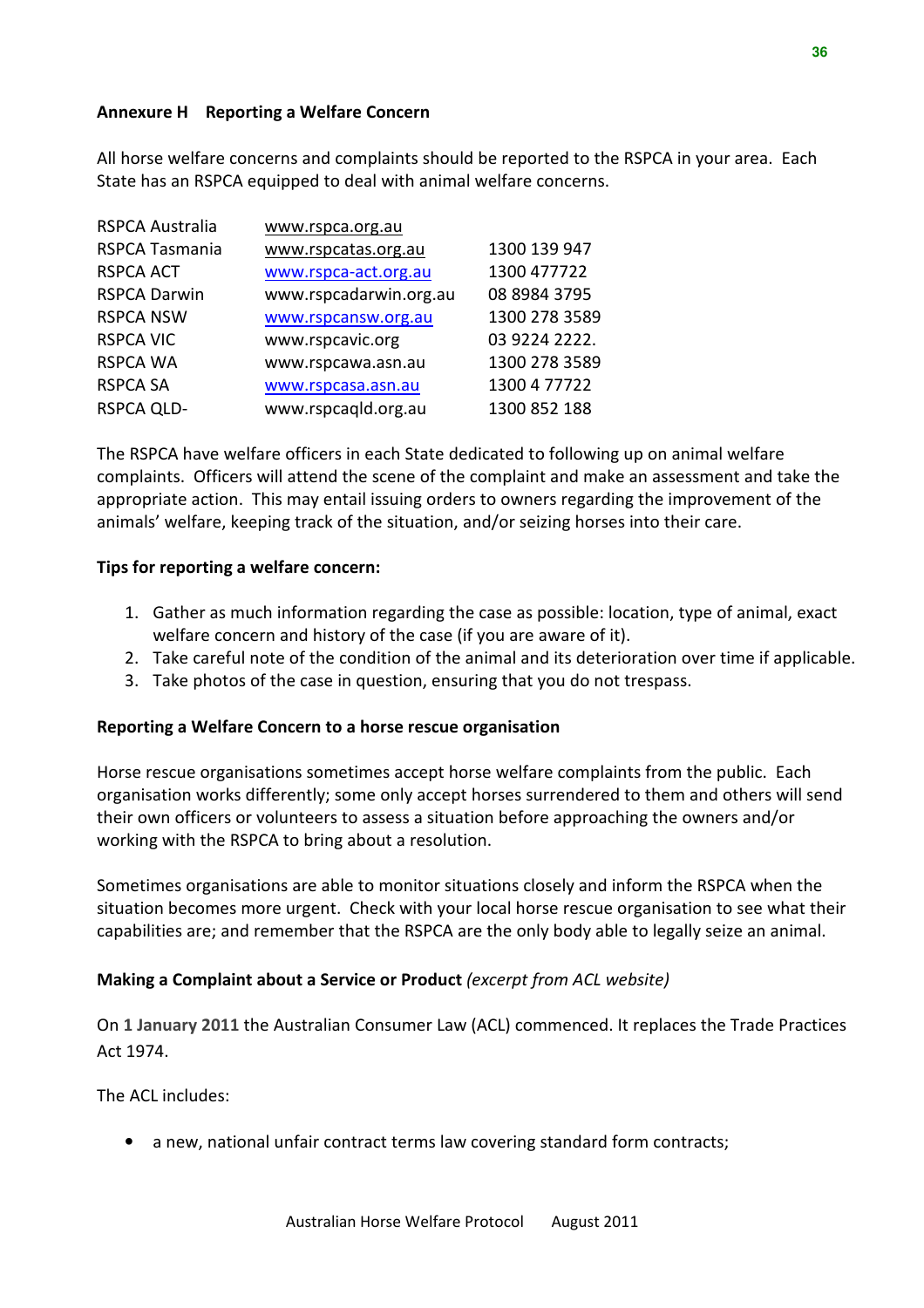- a new, national law guaranteeing consumer rights when buying goods and services, which replaces existing laws on conditions and warranties;
- a new, national product safety law and enforcement system;
- a new, national law for unsolicited consumer agreements, which replaces existing State and Territory laws on door-to-door sales and other direct marketing;
- simple national rules for lay-by agreements; and
- new penalties, enforcement powers and consumer redress options, which currently apply nationally.

The ACL applies nationally and in all States and Territories, and to all Australian businesses

If you have a complaint about a service provided, as a person responsible for the care of a horse (consumer), visit the Australian Consumer Law website www.consumerlaw.gov.au and follow the links to "Consumer Questions and Complaints."

To read the law itself, follow the links to "Legislation" on the above listed website.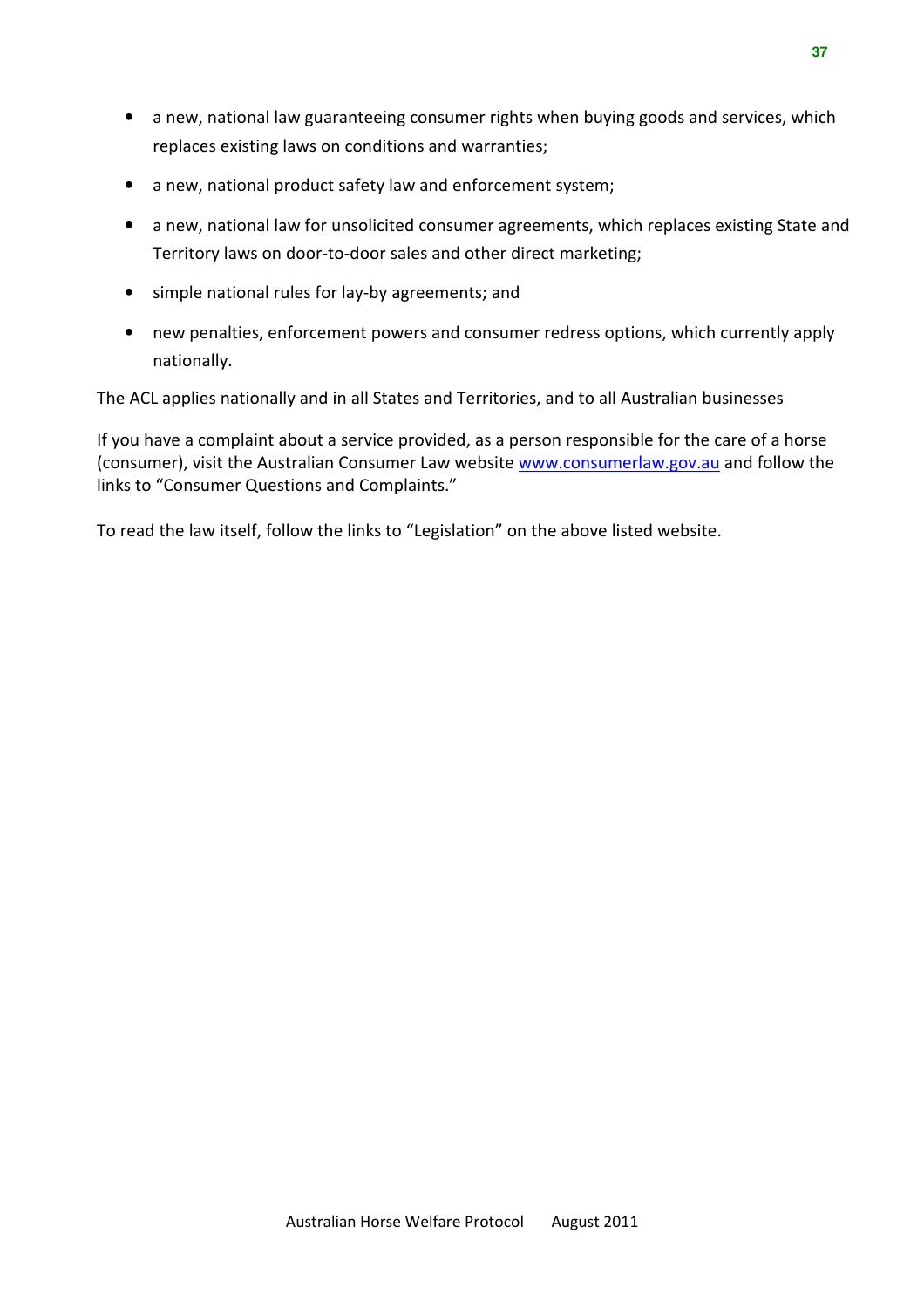#### Annexure I Australian Qualifications and Professional Associations

Through contracting of a trained, qualified contractor who is a professional member of their industry association, horse owners are more likely to receive a higher level of health care for their horse. This includes appropriate advice and the expectation to receive early referral to a specialist if required along with having some foundation for recourse should a service be provided below standard or worse, compromise the health and well being of the horse in their care.

#### Australian Qualifications

Australian citizens can train to attain a vocational qualification from Certificate One to Advanced Diploma under the Australian Qualification Framework (AQF).

All of the relevant qualifications relating to horse care (including farriery & equine dentists) and racing are the responsibility of Agri-Foods Skills Australia. www.agrifoodskills.net.au

Vocational qualifications relating to equestrian coaching and trail ride leadership are the responsibility of Service Skills Australia www.serviceskills.com.au.

Vocational qualifications relating to the manufacture of goods, including saddlery and leather goods are the responsibility of the Manufacturing Skills Council www.makeit.net.au

Persons gaining a qualification overseas can request to have their qualification recognised in Australia under this framework through an evaluation process. A range of qualifications relating to veterinary science, horse nutrition and related areas are available through Australian Universities.

The levels of the qualification outline the skills & knowledge for different job roles and tasks a person is expected to be competent at. Continuing education after receiving any level of qualification is highly valued.

Many horse industry organisations have their own certificate programs designed for volunteer coaches, officials and administrators who may or may not be acting in a professional capacity.

#### Professional Associations

Persons providing services for a horse owner, including veterinarians, farriers and dentists, are encouraged to be members of their industry professional associations. This enables easier access to up to date training, information about business practices and laws and to receive information about horse welfare from industry networks.

If you are a horse owner (consumer) and need assistance to find a professional association for advice on industry standards, a list of trained and qualified persons in your area or want to find out procedures for making a complaint contact the Australian Horse Industry Council www.horsecouncil.org.au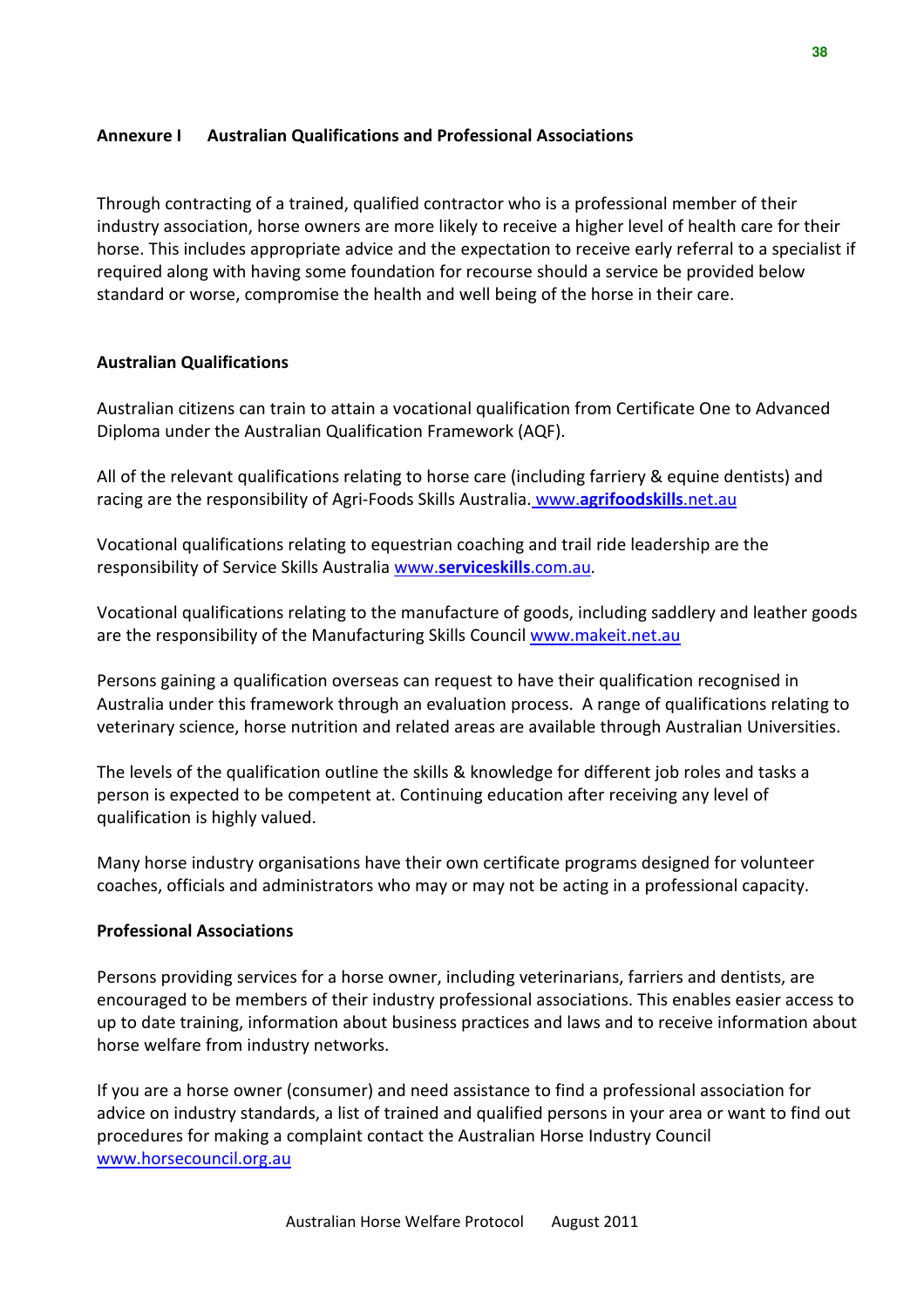#### Annexure J AAWS Land Transport for Livestock (Excerpt relating to horses)

The excerpt guidelines for horses should be read in conjuction with "Part A" found in the full version of the AAWS Land Transport for Livestock document.

Part A includes chapter areas for Responsibilities and planning, Stock-handling competency, Transport vehicles and facilities for livestock, Pre-transport selection of livestock, Loading, Transporting and unloading livestock and Humane destruction.

The AAWS Land Transport for Livestock can be downloaded from www.australiananimalwelfare.net.au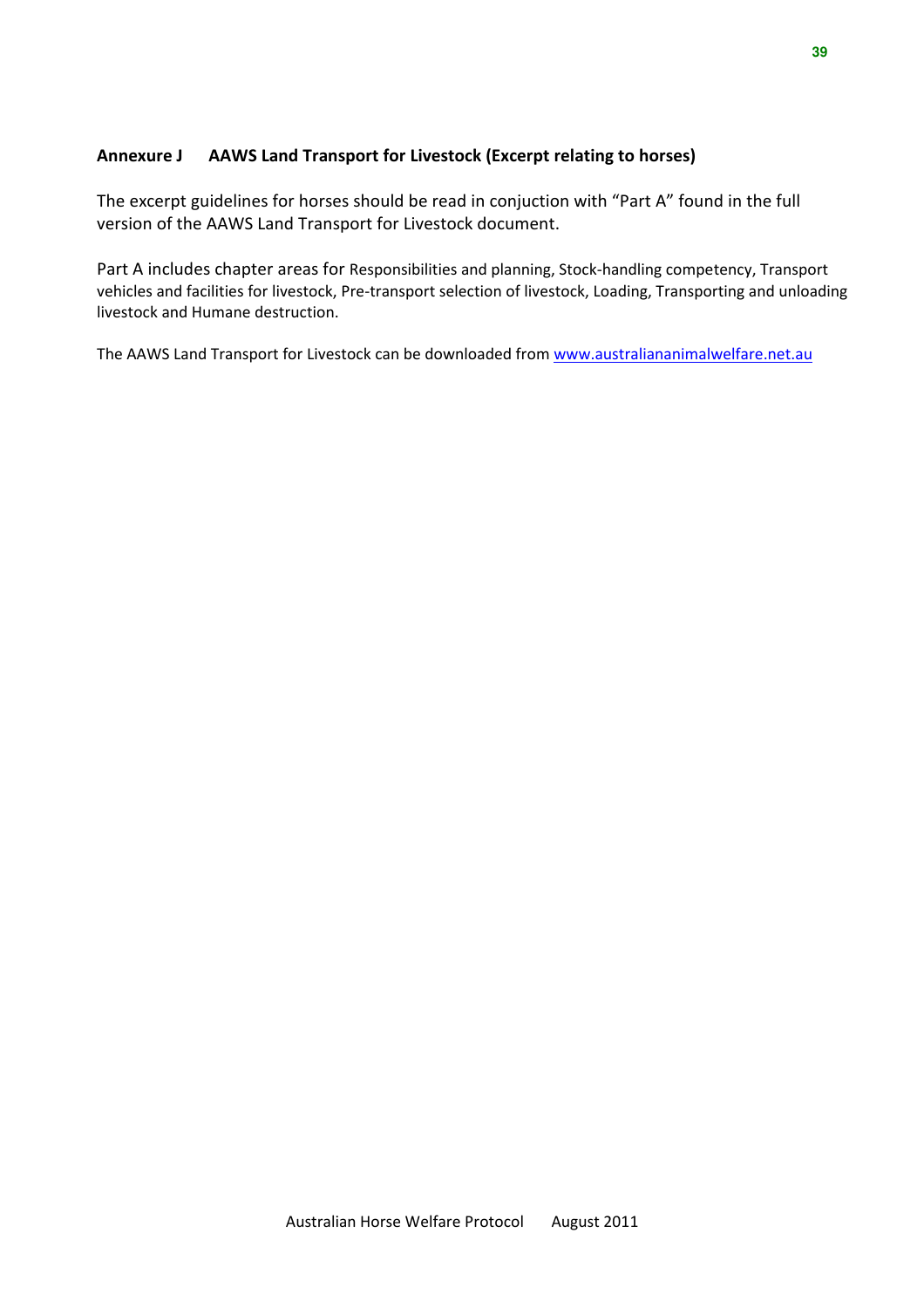## **B8 Specific requirements for the land transport of horses**

### **Standards**

General standards in Part A also apply to minimise the risk to the welfare of horses during transport.

| SB8.1 | Time off water must not exceed the time periods given below:                                                                                                                                                                             |                                   |
|-------|------------------------------------------------------------------------------------------------------------------------------------------------------------------------------------------------------------------------------------------|-----------------------------------|
|       | <b>Class</b>                                                                                                                                                                                                                             | Maximum time off<br>water (hours) |
|       | Horses over 6 months old<br>Lactating mares<br>Foals less than 6 months old<br>Mares known to be more than 7.5 months<br>pregnant, excluding the last 4 weeks                                                                            | 24<br>12<br>12<br>12              |
| SB8.2 | Journey time may be extended for horses to 36 hours only under the following<br>conditions:                                                                                                                                              |                                   |
|       | horses must be watered and fed on the vehicle every 5 hours<br>$\mathbf{i}$                                                                                                                                                              |                                   |
|       | ii) horses are not exposed to the natural elements                                                                                                                                                                                       |                                   |
|       | iii) there must be sufficient space to allow a comfortable standing position                                                                                                                                                             |                                   |
|       | iv) flooring must be suitable including drainage to remove urine                                                                                                                                                                         |                                   |
|       | v) regular assessments must be made that the horses are fit for the remainder of<br>the intended journey                                                                                                                                 |                                   |
|       | vi) horses must have a mandatory spell for 24 hours before starting another<br>journey.                                                                                                                                                  |                                   |
| SB8.3 | If horses have been off water for 24 hours, they must have a mandatory spell for<br>12 hours before starting another journey.                                                                                                            |                                   |
|       | If lactating mares, foals and pregnant mares known to be more than 7.5 months<br>pregnant excluding the last 4 weeks have been off water for 12 hours, they must<br>have a mandatory spell for 12 hours before starting another journey. |                                   |
| SB8.4 | Mares known to be in the last 4 weeks of pregnancy must be transported under<br>veterinary advice unless the journey is less than 4 hours.                                                                                               |                                   |
| SB8.5 | Horses kept in yards for more than 12 hours or that will be transported for more<br>than 12 hours must be provided with water and feed and space to lie down before<br>loading.                                                          |                                   |
| SB8.6 | Foals and young horses being transported for more than 5 hours must have<br>sufficient space to suckle and lie down.                                                                                                                     |                                   |
| SB8.7 | Moderate to severely lame horses of lameness score 4 and 5 (see below) must not                                                                                                                                                          |                                   |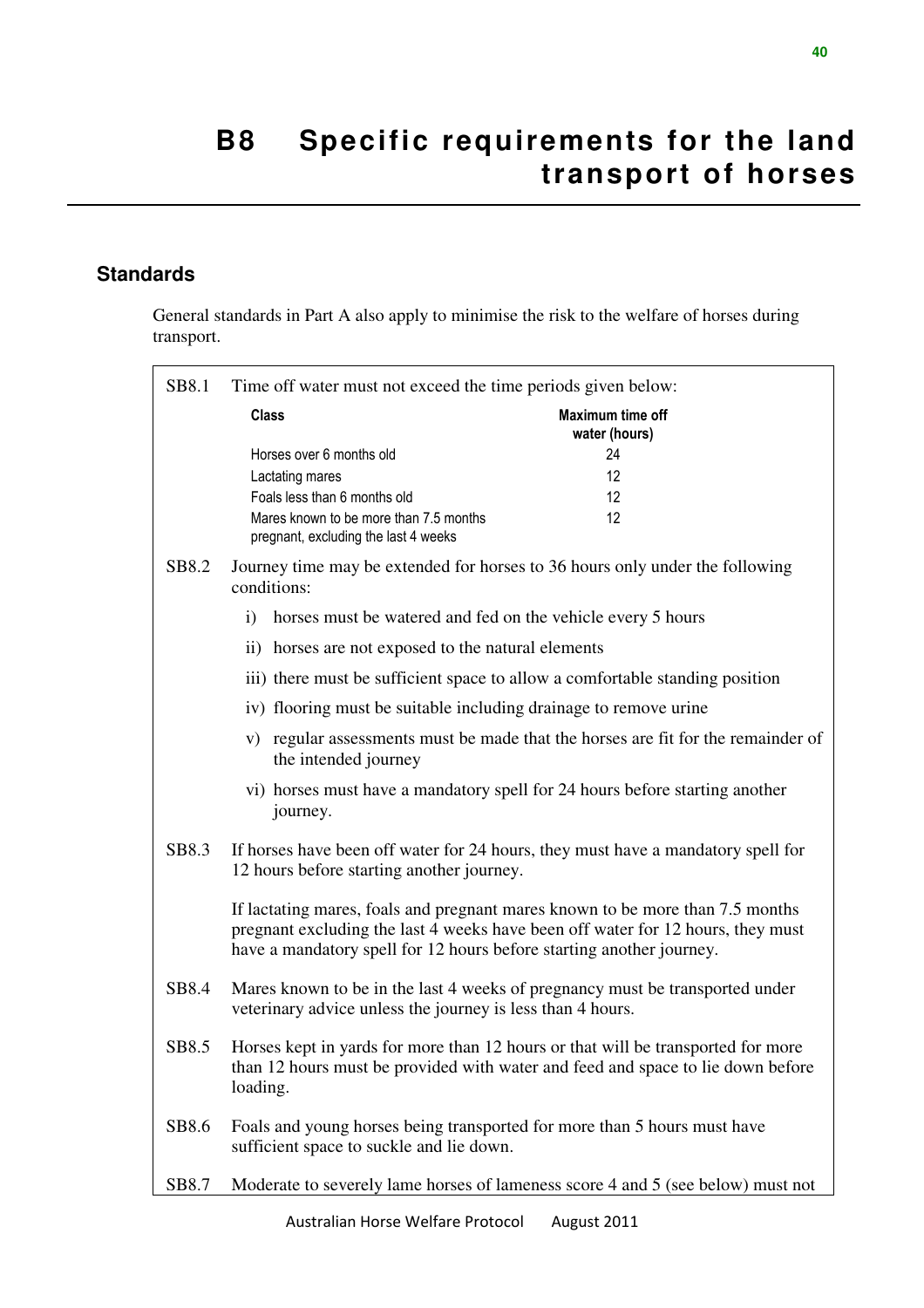|       | be transported unless veterinary advice is obtained.                                                                                                                                                                                                                 |
|-------|----------------------------------------------------------------------------------------------------------------------------------------------------------------------------------------------------------------------------------------------------------------------|
| SB8.8 | All vehicles must be constructed in a way that ensures each horse stall or pen can<br>be accessed easily for feeding, watering and visual inspection. All vehicles must<br>contain nonslip flooring and walls of sufficient strength to withstand horse<br>activity. |
| SB8.9 | Fully enclosed, environmentally controlled vehicles must have effective airflow,<br>with fans and other equipment providing at least 12 air changes per hour.                                                                                                        |
|       | SB8.10 A vertical clearance of at least 2.2 m between the livestock crate floor and<br>overhead structures must be provided in any vehicle used for horse transport.                                                                                                 |
|       | SB8.11 Unbroken stallions must be segregated from other horse categories.                                                                                                                                                                                            |
|       | SB8.12 Electric prodders must not be used on horses.                                                                                                                                                                                                                 |
|       | SB8.13 Dogs must not be used to move horses in livestock-handling facilities.                                                                                                                                                                                        |
|       | SB8.14 Horses travelling across Bass Strait must be individually stalled, except for mares<br>with foals at foot, which must be stalled together.                                                                                                                    |
|       |                                                                                                                                                                                                                                                                      |

*Note* 

Horses are able to be fed and watered on many vehicles.

#### **Guidelines**

General guidelines are also recommended in Part A to minimise the risk to the welfare of horses during transport.

#### **Fitness**

GB8.1 Additional considerations for horse welfare should be made for long-distance travel:

for horses over 6 months old after 12 hours off water

for lactating mares after 8 hours off water

for foals under 6 months old after 8 hours off water

for mares in the third trimester of pregnancy after 5 hours off water.

These considerations should include:

- i) that the horses are fit for the remainder of the intended journey
- ii) that prevailing or predicted weather conditions are favourable
- iii) additional spell times during the journey
- iv) a longer spell time at the end of the journey
- v) the recent management of the horses before first loading.
- GB8.2 Conditions that could adversely affect horse welfare during transport and should be considered in the assessment of fitness for the intended journey. Such conditions might include any signs of colic, raised or lowered body temperature, lethargy, and profuse diarrhoea, disease, or wounds or abscesses. A decision to transport a horse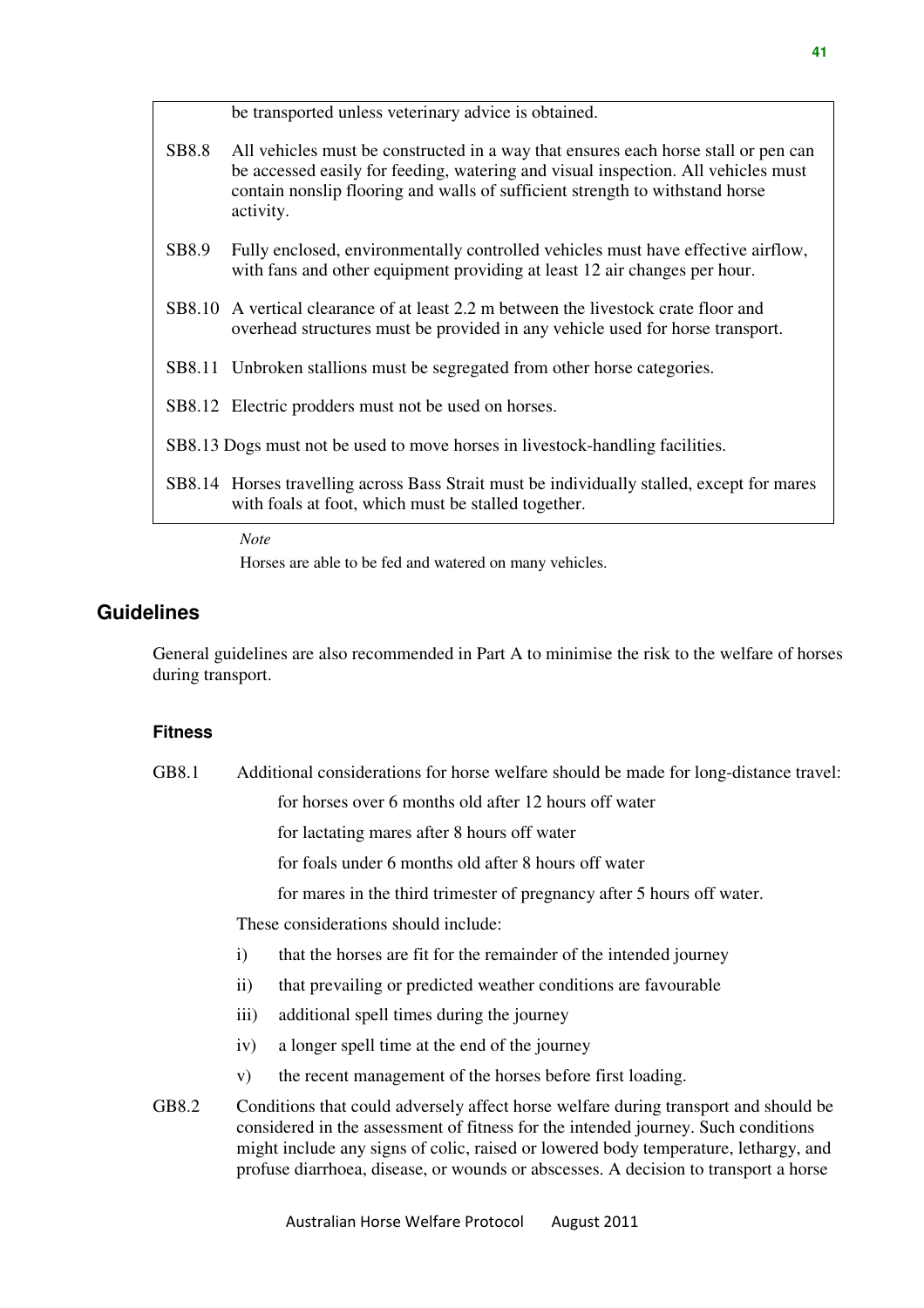with the above conditions should be made only after considering the welfare of the animal concerned and the treatment and management options.

- GB8.3 Mares in the last trimester of pregnancy and those in early lactation should not be transported for periods longer than 8 hours to reduce the risk of metabolic disease and herpes virus related abortions. They should be spelled for 12 hours before reloading.
- GB8.4 Mares in the last month of pregnancy should not be transported unless under veterinary advice, which should include the following provisions:

water-deprivation time should not exceed 5 hours

- feed and water should be provided immediately before loading and on unloading
- additional space should be provided on the vehicle to enable the mare to lie down

the mare should be separated from other horses

veterinary advice should be sought.

- GB8.5 Mares that have given birth should not be transported within 7 days of foaling except when under veterinary advice or travelling for treatment. In this case, adequate space for lying down, and bedding, feed and water should be provided. Horses should also be able to be inspected.
- GB8.6 Horses should be at least a body condition score of 2 before transport, as described in the table below. Horses below condition score 2 should only be moved after veterinary advice and for the shortest distance necessary.

|   | <b>Score</b> | <b>Description</b>                                                                                                      |
|---|--------------|-------------------------------------------------------------------------------------------------------------------------|
| 0 | Very poor    | Very sunken rump, deep cavity under tail, skin tight over bones, very<br>prominent backbone and pelvis, marked ewe neck |
|   | Poor         | Sunken rump, cavity under tail, ribs clearly visible, prominent backbone<br>and croup, ewe neck (narrow and slack)      |
| 2 | Moderate     | Flat rump either side of backbone, ribs just visible, narrow but firm<br>neck, backbone well covered                    |
| 3 | Good         | Rounded rump, ribs just covered but easily felt, no crest, firm neck                                                    |
| 4 | Fat          | Rump well rounded, gutter along back, ribs and pelvis hard to feel,<br>slight crest                                     |
| 5 | Very fat     | Very bulging rump, deep gutter along back, ribs buried, marked crest,<br>fold and lumps of fat                          |

Source: Carroll CL and Huntington PJ (1988). Body condition scoring and weight estimation of horses. Equine Veterinary Journal 20(1):41–45.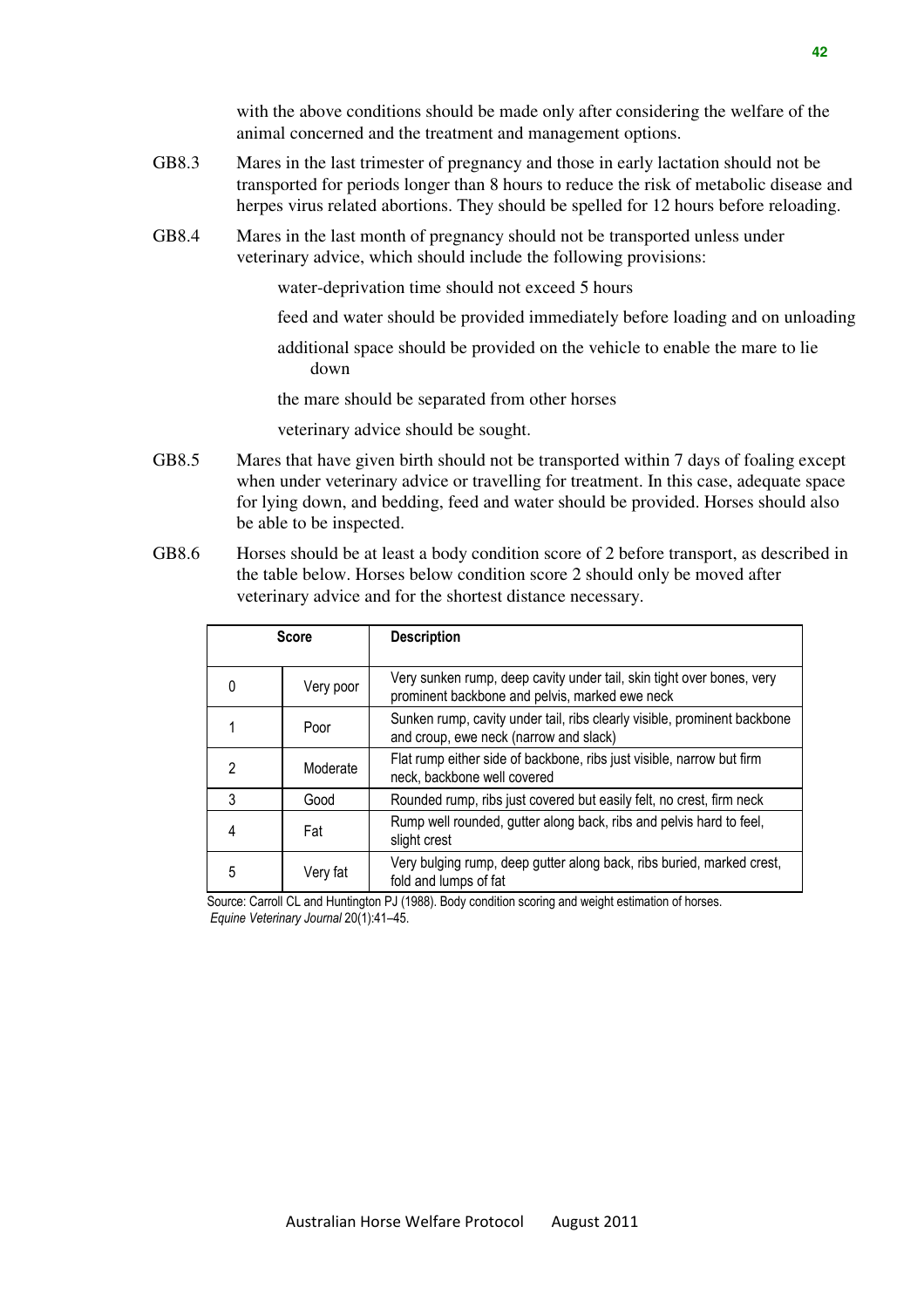GB8.7 Lameness assessment should be made using the lameness scoring system described in the table below.

| Lameness not perceptible under any circumstances<br>0<br>of circumstances (eg weight carrying, circling, inclines, hard<br>surface)<br>2<br>weight carrying, circling, inclines, hard surface)<br>Lameness consistently observable at a trot under all<br>3<br>circumstances<br>Lameness obvious, marked nodding, hitching and/or shortened<br>4<br>stride<br>Lameness obvious, minimal weight bearing in motion or rest,<br>5 | <b>Score</b> | <b>Lameness assessment</b>                                             |
|--------------------------------------------------------------------------------------------------------------------------------------------------------------------------------------------------------------------------------------------------------------------------------------------------------------------------------------------------------------------------------------------------------------------------------|--------------|------------------------------------------------------------------------|
|                                                                                                                                                                                                                                                                                                                                                                                                                                |              |                                                                        |
|                                                                                                                                                                                                                                                                                                                                                                                                                                |              | Lameness difficult to observe, not consistently apparent regardless    |
|                                                                                                                                                                                                                                                                                                                                                                                                                                |              | Lameness difficult to observe at a walk to trot in a straight line (eg |
|                                                                                                                                                                                                                                                                                                                                                                                                                                |              |                                                                        |
|                                                                                                                                                                                                                                                                                                                                                                                                                                |              |                                                                        |
|                                                                                                                                                                                                                                                                                                                                                                                                                                |              | inability to move                                                      |

Source: American Association of Equine Practitioners Scale of Lameness Grading (1984)

#### **Food and water**

GB8.8 Adult horses should be fed and watered at floor level every 5 hours and as soon as possible after unloading, with a suitable quality and quantity of feed and water to minimise colic risk.

#### **Loading density**

General standards in Chapter 5 apply to horses to ensure that the loading density is appropriate and is managed to minimise the risk to the welfare of livestock.

|  | GB8.9 |  |  | The following minimum space allowances should be provided: |  |  |
|--|-------|--|--|------------------------------------------------------------|--|--|
|--|-------|--|--|------------------------------------------------------------|--|--|

| <b>Class of livestock</b> | Floor area (m <sup>2</sup> /head) <sup>a</sup> |  |  |
|---------------------------|------------------------------------------------|--|--|
| Adult horses              | 12                                             |  |  |
| Horses 18-24 months       | 1.0                                            |  |  |
| Horses 12-18 months       | 0.9                                            |  |  |
| Horses 5–12 months        |                                                |  |  |

<sup>a</sup> Figures may increase by up to 10% for adult horses and up to 20% for young horses and foals.

- GB8.10 The number of bays provided on the vehicle should be selected according to the duration of travel; the airflow capacity of the vehicle; the size, class and condition of the horses; and whether feed and water is to be provided during the journey.
- GB8.11 Mares with foals at foot and young horses should be provided with additional space to allow the foal to suck, and both foals and young horses to lie down as required.

#### **Vehicle and facilities**

- GB8.12 Pens or stall partitions should be strong and safe, allow air flow and be removable if an animal collapses.
- Australian Horse Welfare Protocol August 2011 GB8.13 Stalls should be at least 700 mm wide and 2350 mm long to accommodate larger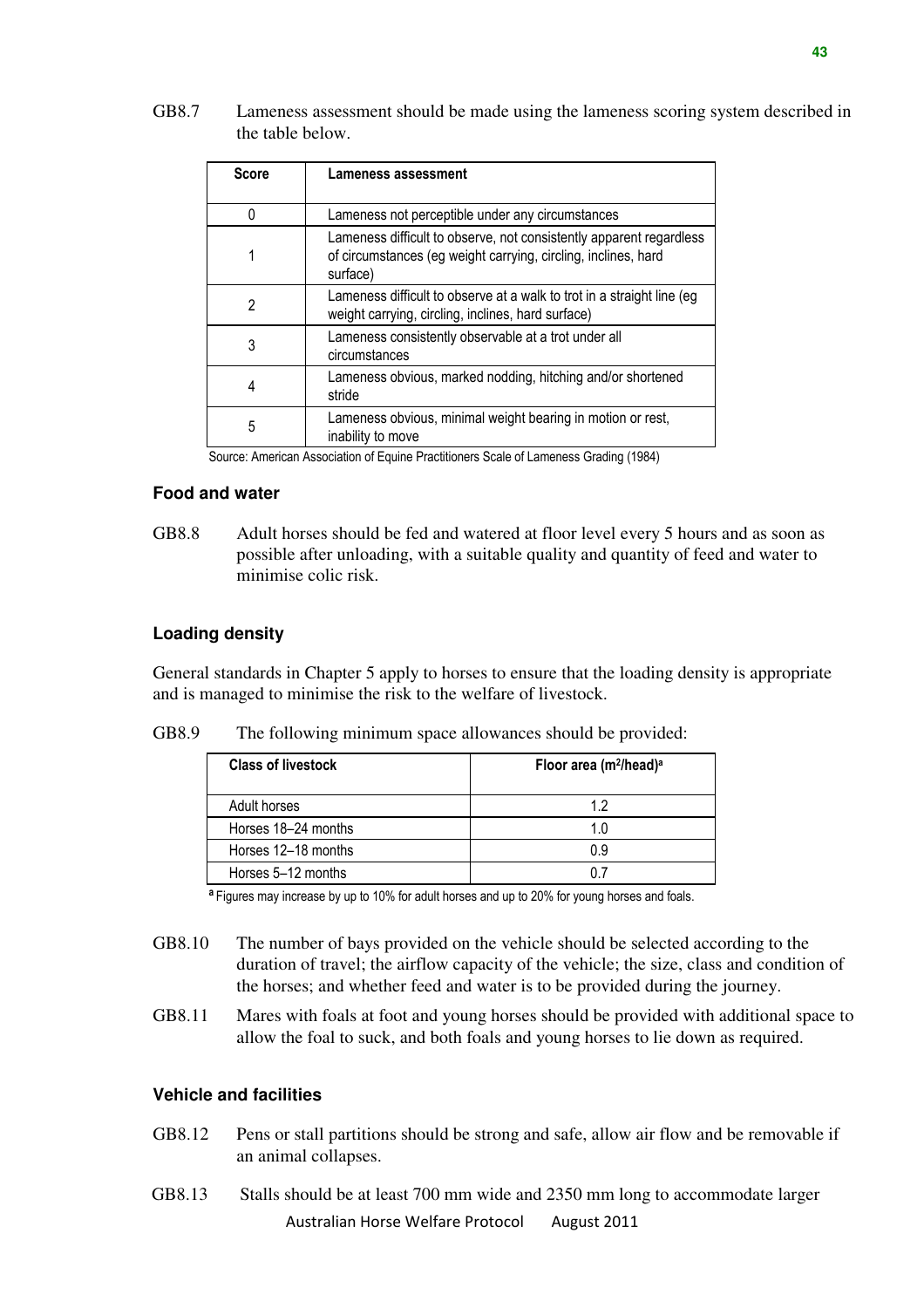horses and those over 15 hands tall

- GB8.14 Walls should be padded or constructed using a suitable material to avoid rubbing or injury, from a level of 75 cm above the floor to a height level with the animal's back. Padding may be required to protect the animals' head.
- GB8.15 Bows on body trucks and single-deck semitrailers should be at least 2 m high and padded to their full length to a thickness of 2 cm of soft material.
- GB8.16 A mechanical means of forcing air circulation should be installed for enclosed vehicles, unless vents with natural airflow are provided and are effective. Effective airflow may reduce the impact of heat during transport and travel sickness in horses.
- GB8.17 For controlled environment vehicles, temperature gauges and the airflow system should be checked before transport and every 3 hours during transport. Alarms or a monitoring system should be fitted to alert the driver to any problem.
- GB8.18 Horses may baulk from hollow sounds caused by walking on ramps. This can be alleviated by using matting or providing earth, sand or sawdust on the floor of the ramp and vehicle.
- GB8.19 Flooring should be cleaned before transport. Floors should be drained, absorbent or covered with material to absorb urine when transporting for longer durations.

#### *Two-horse trailers*

- GB8.20 Where a single horse is being transported in a two-horse trailer, the horse should be placed on the driver's side of the trailer or float.
- GB8.21 Where two horses are travelling in a two-horse trailer, the larger or heavier horse should be penned on the driver's side.

#### **Handling**

General standards in Chapter 5 apply to horses to ensure that the loading density is appropriate and is managed to minimise the risk to the welfare of livestock.

- GB8.22 Horses that are unfamiliar to each other may become aggressive or stressed during the journey and should be segregated. The group should be assessed before loading to determine likely aggressive behaviour and whether segregation is needed.
- GB8.23 All stallions should be segregated.
- GB8.24 Unbroken horses, pregnant mares, mares with foals at foot and animals that have health conditions should be segregated.
- GB8.25 Horses should not be routinely sedated for travel. If sedation is necessary, it should be administered by a veterinarian. Sedated horses should be stabilised if possible, segregated and not unduly affected by the motion of the vehicle. Action should be taken immediately on identifying a recumbent horse to separate it from other horses to avoid injury.
- GB8.26 Where horses are rugged, airflow should be appropriate so that horses do not overheat and become dehydrated. Fitted hoods, blinkers, knee or hock caps, pads and bandages may protect horses during transport.
- GB8.27 Where there are no partitions on the vehicle, or where horses are travelling in groups, hind shoes should be removed.